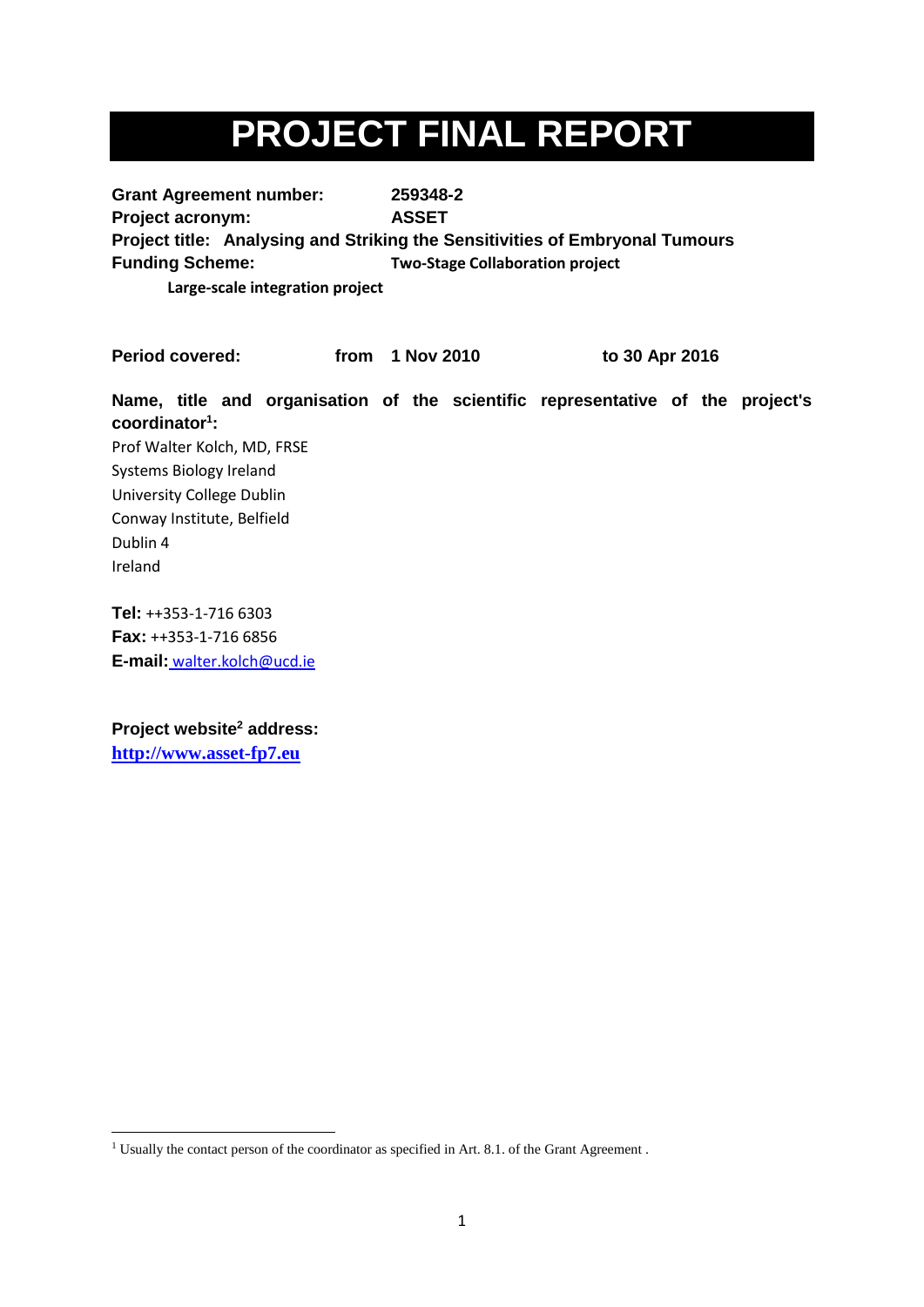# **4.1 Final ASSET Publishable Summary**

## **Executive Summary**

ASSET applied a systems level approach to study embryonal tumours (ET), which include neuroblastoma (NB), medulloblastoma (MB) and Ewing sarcoma family tumours (ESFT). These tumours arise in babies and children, and are devastating for the patients and their families. Combining state-of-the-art genomics, transcriptomics, proteomics and mathematical modelling, ASSET aimed to (i) deconvolute the plethora of molecular pathogenetic cancer aetiologies to the common core principles; (ii) develop better patient stratification; and (iii) devise new drug targets, drugs, and drug combinations that will open new therapy options for ETs.

ASSET was highly successful and not only delivered on its objectives but also developed new research directions, e.g. the adoption of zebrafish as an animal model, which is rapidly becoming a new gold standard animal model for neuroblastoma. Another major success was the integration between basic, translational and clinical research through computational modelling. This aspect of the project can serve as a blueprint for implementing systems medicine approaches that leverage breakthroughs in basic research to accelerate translational research and clinical applications.

### *ASSET scientific discovery highlights*

- New molecular mechanistic insights into the pathogenesis of ETs arising from the integrated application of omics technologies and computational modelling
- New methods to stratify patients based on advanced interpretation of omics results
- New drug targets identified through systems approaches and data integration
- New drug combinations identified
- New computational resources developed
- Identifying the role of miRNAs in ETs
- Development of new computational biology resources
	- o A comprehensive resource for data collection and analysis: the ASSET Data Warehouse
	- o Development of data analysis pipelines for mutations
	- o New tools for data integration and contextualisationIntegration of genomic and transcriptomics data for enhanced patient stratification
	- $\circ$  Development of statistical tools for analysing timecourse series of gene expression data
	- o Developing new statistical tools for analysing drug cooperation
	- $\circ$  Developing reusable code for conducting Markov chain Monte Carlo (MCMC) inference

### *ASSET impact highlights*

ASSET has generated a number of scientific innovations that will have lasting impact on science and the scientific community. The most important achievements in this respect are briefly listed below:

- Proof of concept for systems medicine approaches
- Systems guided drug design and deployment
- New software tools for the analysis and interpretation of omics data
- New tools for data integration and data comparison
- Nucleating a community of researchers and clinicians interested in systems medicine approaches
- Broad and effective dissemination of results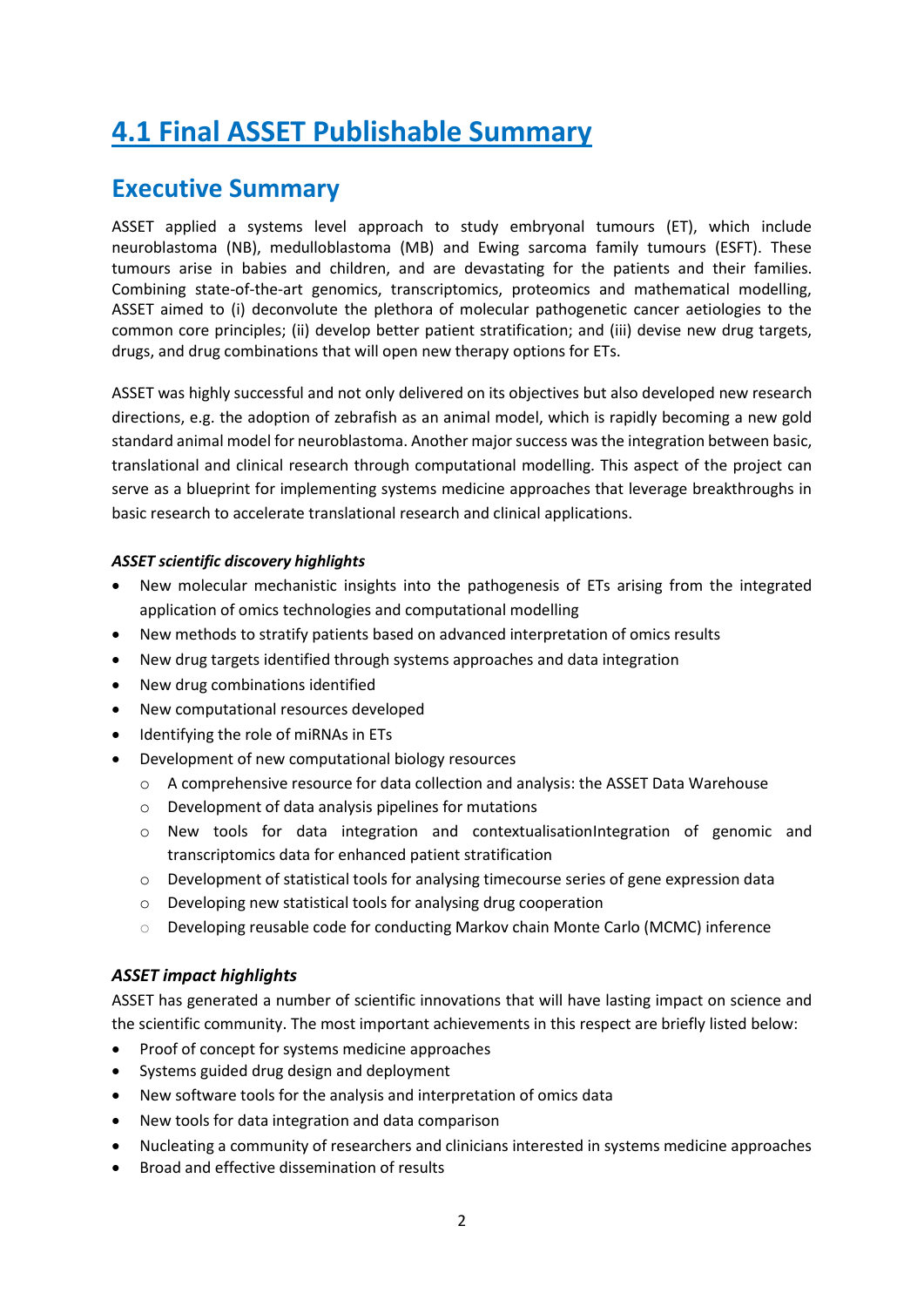# **Summary description of project context and objectives**

### **Project aims and objectives**

ASSET applied a systems level approach to study embryonal tumours (ET), which include the entities neuroblastoma (NB), medulloblastoma (MB) and Ewing sarcoma family tumours (ESFT). These tumours arise in babies and children, and are devastating for the patients and their families. ETs pose significant clinical challenges in terms of disease stratification for prognosis and treatment as well as in the paucity of drugs available for treatment. ETs seem to share common aberrations in core signalling networks with "modulator" pathways determining disease-specific manifestations. Combining state-of-the-art genomics, transcriptomics, proteomics and mathematical modelling, ASSET has analyses ETs with the aims (i) to deconvolute the plethora of molecular pathogenetic cancer aetiologies to the common core principles; (ii) to develop better patient stratification and to (iii) devise new drug targets, drugs, and drug combinations that will open new therapy options for ETs.

### *Towards these aims the ASSET objectives were*

using a systems biology-driven discovery and validation engine for

- the combined analysis of genomic mutations, transcriptome, miRNA expression and dynamic proteome changes in ET model cell lines
- mathematical modelling to elucidate molecular pathogenetic networks and their emergent properties
- systematic perturbations to probe and refine these networks
- implementation of a virtuous cycle of model making and validation in relevant biological model systems (cell culture models and preclinical mouse models) and clinical samples
- using a systems medicine approach in order to identify new drug targets, drugs and drug combinations based on a molecular mechanistic understanding of pathogenic network aberrations



### **The ASSET concept and workflow**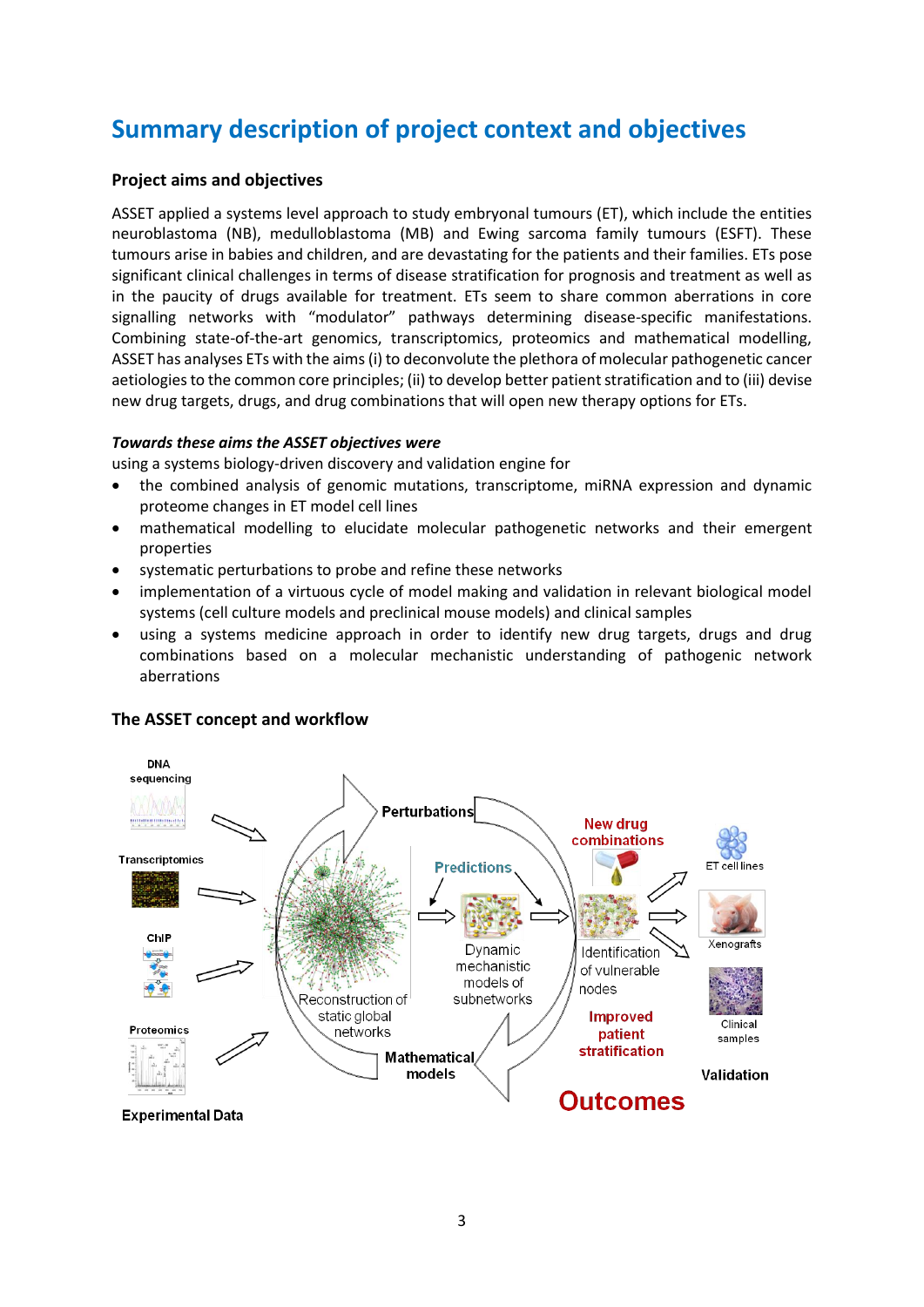### **ASSET outcomes and achievements**

ASSET was highly successful and not only delivered on its objectives but also developed new research directions, e.g. the adoption of zebrafish as an animal model, which is rapidly becoming a new gold standard animal model for neuroblastoma. Another major success was the integration between basic, translational and clinical research through computational modelling. This aspect of the project can serve as a blueprint for implementing systems medicine approaches that leverage breakthroughs in basic research to accelerate translational research and clinical applications.

### *ASSET research highlights*

Ewing Sarcoma

- Analysis of aberrant signalling in Ewing sarcoma leading to the discovery of new targets
- New functional insights into EWS-FLI1, the main driver oncogene of Ewing Sarcoma
- A central role for the histone deacetylase SIRT1 in Ewing Sarcoma
- Post-transcriptional gene regulation exerted by EWS-FLI1 dependent microRNAs
- Role of miRNAs in Ewing sarcoma
- Small molecules and new targets for Embryonal Tumours
- New drug combinations for treating Embryonal Tumours
- Insights from mathematical models of EWS-FLI1 signalling
- Single cell transcriptomics
- Whole genome sequencing of Ewing sarcomas

### Neuroblastoma

- Targeting MYCN signalling through a network based approach
- Mathematical models as informative biomarkers in neuroblastoma (NB)
- Insights from whole genome sequencing in neuroblastoma
- Identifying vulnerable nodes in neuroblastoma by synthetic siRNA screens
- Modelling and predicting chemotherapy survival of neuroblastoma cells
- New roles for MYCN in neuroblastoma (NB)
- New roles for ALK in neuroblastoma (NB)
- Proteomic analysis of TrkA signaling

### Medulloblastoma (MB)

- The role of miRNAs in MB
- Synthetic lethal siRNA screens in MB
- Synthetic lethal kinome screens in MB

### Crosscutting Findings

- The role of miRNAs in ETs
- Crosstalk between receptor tyrosine kinases (RTKs) and nuclear receptors for steroid hormones

### Technology Advances

- Systematic and elective high throughput perturbation screens to identify vulnerabilities in Embryonal Tumour (ET) cells
- New targets arising from the screens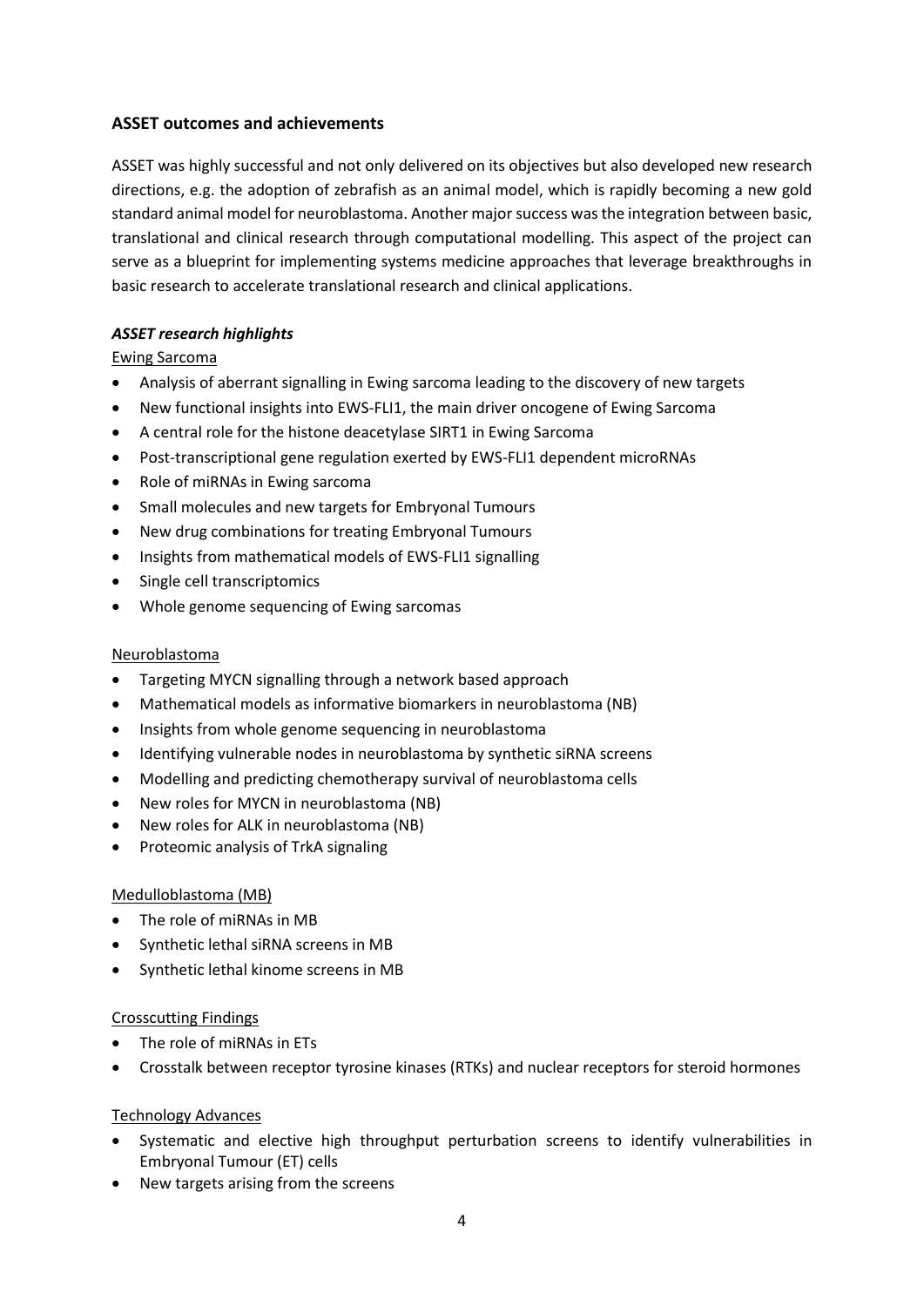Investigating the dynamic behaviour of protein signalling networks by reverse protein microarrays

### Development of new computational biology resources

- A comprehensive resource for data collection and analysis: the ASSET Data Warehouse ASSETmart
- Development of data analysis pipelines for mutations
- New tools for data integration and contextualisation
	- o *Cell-type specific models to simulate the different cell lines and predict the effect of drugs*
	- o *Tools to perform analyses and comparison of the mutational profiles of the cell lines and primary samples within the context of large international cancer patient datasets*
	- o *Tools for comparing gene expression profiles from cell lines and primary patient samples*
- Integration of genomic and transcriptomics data for enhanced patient stratification
- Development of statistical tools for analysing timecourse series of gene expression data
- Developing new statistical tools for analysing drug cooperation
- Developing reusable code for conducting Markov chain Monte Carlo (MCMC) inference

### *ASSET impact highlights*

ASSET has generated a number of scientific innovations that will have lasting impact on science and the scientific community. The most important achievements in this respect are briefly listed below:

- Mathematical models as informative biomarkers in neuroblastoma
- New biomarkers for high risk neuroblastoma
- Systems guided drug design and deployment
- New software tools for the analysis and interpretation of omics data
	- o *Atlas of Cancer Signalling Network (ACSN) database*
	- o *NaviCell Web Service*
	- o *A* new version of *BiNoM Cytoscape plugin*
	- o *NBPrognostics*, a comprehensive catalogue of prognostic down- und up-regulated genes in NB
	- o *SwitchFinder* is a novel statistical method developed for the analysis of time-series data.
	- o *Lora* is a package for Markov chain Monte Carlo (MCMC) inference
- New therapeutic targets
- Circadian regulation of RTK signalling as a new type of therapeutic intervention
- Development of new technologies for analysing pathogenetic mechanisms in ETs
- Establishment of ASSETmart, a data warehouse and analysis platform for ETs for use by the scientific community
- New tools for data integration and data comparison
- Proof of concept for systems medicine approaches
- Nucleating a community of researchers and clinicians interested in systems medicine approaches
- Broad and effective dissemination of results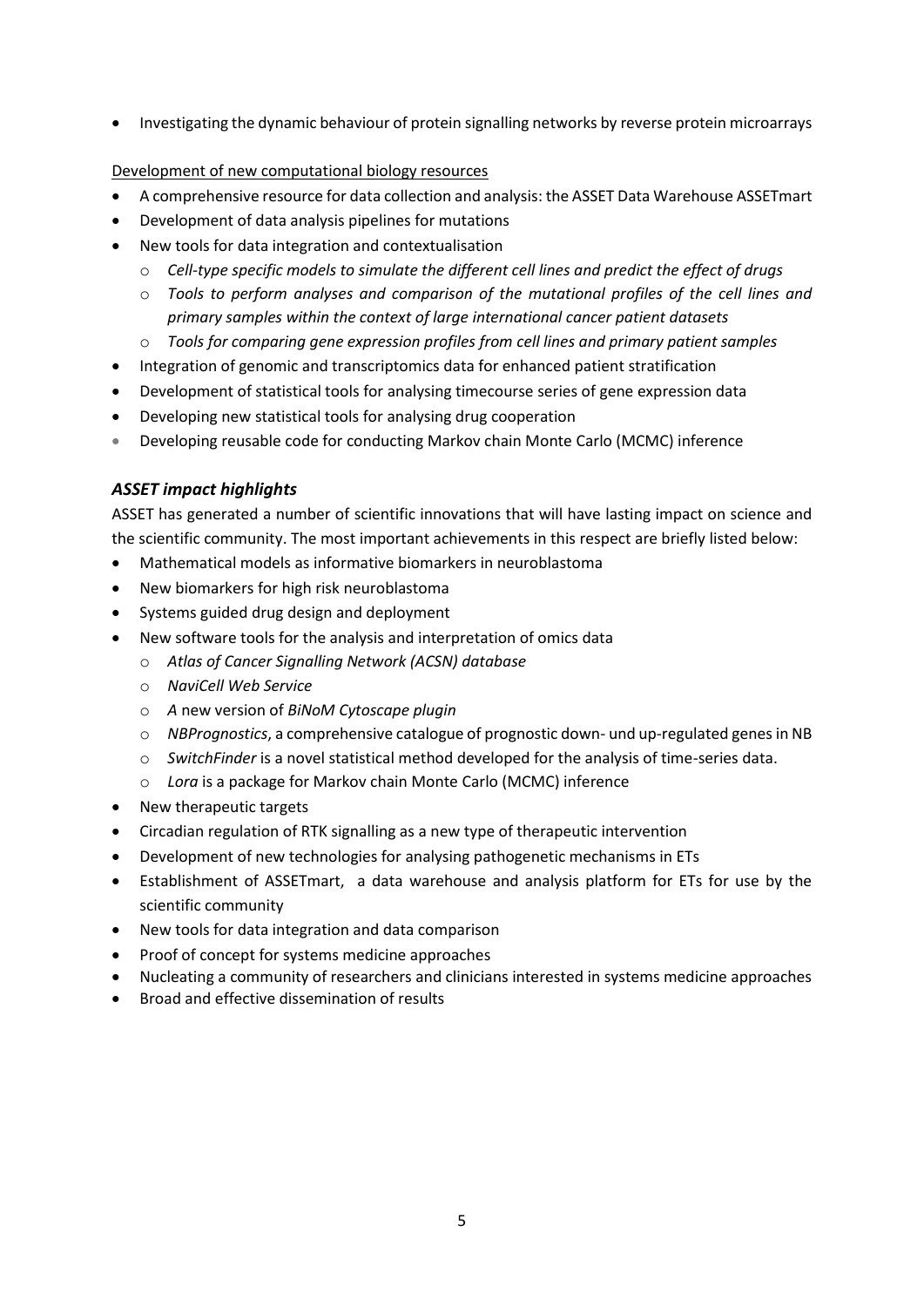# **Description of the main S&T results/foregrounds**

# **Advanced Insights into in the Molecular Pathology of Embryonal Tumours (ETs)**

### **Ewing Sarcoma**

The driving force of Ewing sarcoma pathogenesis is the chimeric gene regulatory protein EWS-FLI1. It combines the DNA binding domain of an ETS transcription factor with a portion of a nuclear protein, EWS, with functions in general transcription, RNA splicing, and DNA recombination. EWS-FLI1 perturbs gene expression on a genome-wide level leading to unlimited proliferation and blocked differentiation. In this project we applied a systems approach to identify hubs in the gene regulatory network of EWS-FLI1 and unravel mechanisms of expression dysregulation. To this end, a Ewing sarcoma model cell line (A673) with switchable EWS-FLI1 expression was fully characterized on the genomic, epigenomic, transcriptional and proteomic level in EWS-FLI1 on and off states. We obtained a genome-wide map of EWS-FLI1 binding  $1$  and described the first Ewing sarcoma specific epigenome  $2$  and microRNA regulome (Schwentner et al., submitted). Integrating the high throughput data sets, patterns of EWS-FLI1 driven gene activation and repression were obtained, among them modifiers of therapeutic response<sup>3</sup>.

### **Analysis of aberrant signalling in Ewing sarcoma leading to the discovery of new targets**

Ewing sarcoma is hallmarked by the expression of a EWS-FLI1 fusion oncogene. Careful analysis of time series data of Ewing sarcoma cell line conditionally inhibited for EWS-FLI1 expression, led to the identification of new promising targets for new therapeutic approaches in Ewing sarcoma. One of such was Protein Kinase C Beta (PRKC $<sub>6</sub>$ ) as a gene strongly activated by EWS-FLI1. Comparison with other</sub> paediatric or bone cancers showed that PRKC $<sub>β</sub>$  is highly and specifically overexpressed in Ewing</sub> sarcomas. Its transcriptional activation is directly regulated by the EWS-FLI1 oncogene. This protein is responsible for the phosphorylation of histone H3T6, allowing global maintenance of H3K4 trimethylation on a variety of gene promoters. In the long term,  $PRKC<sub>β</sub> RNA interference induces$ apoptosis *in vitro*. In xenograft mice models, complete impairment of tumour engraftment and even tumour regression were observed upon PRKC $<sub>β</sub>$  inhibition, highlighting PRKC<sub>β</sub> as a most valuable</sub> therapeutic target for new therapeutic approaches in Ewing sarcoma.

### **New functional insights into EWS-FLI1, the main driver oncogene of Ewing Sarcoma**

We found widespread EWS-FLI1 dependent reprogramming of the Ewing sarcoma epigenome resulting in super-activation of proliferation associated promoters, repression of widely active and differentiation associated enhancers, and de novo generation of Ewing sarcoma specific superenhancers. The most dynamic EWS-FLI1 dependent epigenetic modification was histone H3K27 acetylation<sup>2</sup>. We could also demonstrate that genome-wide methylation profiling allows prediction of enhancer activity and established inter- and intra-tumour variability along two dimensions, associated with the relative strength of a mesenchymal versus stem cell signature and with the strength of the EWS-FLI1 regulatory signature (Sheffield N et al., submitted). Consistent with the importance of epigenomic reprogramming in Ewing sarcoma, epigenetic drugs, predominantly inhibitors of histone deacetylases (HDACs) and drugs targeting apoptosis inhibitors were among the agents that scored most highly when interrogating a library of >3000 compounds for EWS-FLI1 dependent toxicity (Tsafou K et al., in prep). Finally, by a high-throughput druggable siRNA screen, we identified a reader of the repressive histone H3K27 tri-methylation mark, the leucine rich repeats and WD repeat domain containing 1 (LRWD1) protein as the most sensitive target discriminating viability of EWS-FLI1 high and low Ewing sarcoma cells (Iljin K et al., submitted). Among epigenetic readers, the polycomb proteins BMI-1 and EZH2 are highly overexpressed in Ewing sarcoma. Polycomb target gene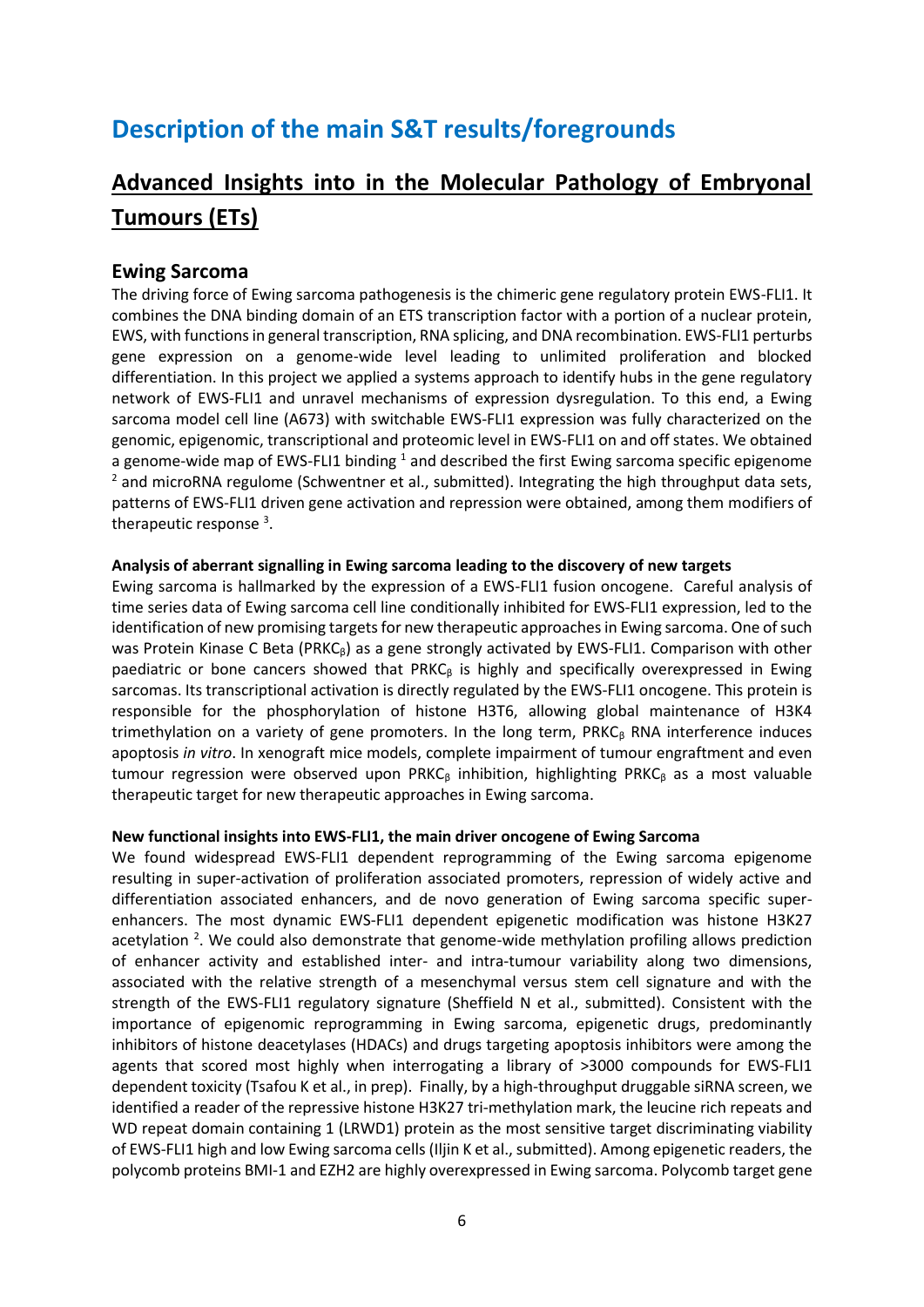expression in Ewing sarcoma deviates from normal tissues and stem cells and most targets are relatively repressed. However, our studies contributed to the discovery of a EWS-FLI1 dependent paradoxical up-regulation of numerous polycomb targets highly enriched for posterior homeobox group D (HOXD) genes due to a relative loss of polycomb-dependent histone H3K27 tri-methylation and gain of histone H3K4 tri-methylation at the promoters of posterior HOXD genes  $4$ .

Central to the aberrant activation of proliferation genes by EWS-FLI1 we described a transcriptional module in which direct EWS-FLI1 binding to the promoter leads to the exchange of a repressive by an activating E2F transcription factor in a feed-forward loop. We reported an evolutionary conserved architecture of the E2F/ETS transcriptional module that we demonstrated to be aberrantly activated not only in EWS-FLI1 expressing Ewing sarcoma but also in ERG rearranged prostate cancer <sup>1</sup>. Timeresolved measurements of gene expression were used to mathematically model this module and confirm a direct functional interaction between EWS-FLI1 and E2F3, which we had predicted by genome-binding studies of these transcription factors and mutational analysis of their binding sites <sup>5</sup>. EWS-FLI1 had previously been reported to potentially associate with serum response factor (SRF) to drive the expression of growth factor induced gene sets. In healthy tissue, in response to signals delivered by RAS or RHO pathways, SRF either complexes with the ETS transcription factors ELK1 or SAP1, or with myocardin related transcription factors 1 or 2 (MRTF1/2) depending on the growth factor signal and the sequence context of SRF response elements. Integration of RNAseq and transcription factor binding studies by chromatin immune precipitation sequencing (ChIP-seq) revealed a significant overlap between EWS-FLI1 and MRTF2 binding in Ewing sarcoma cell lines. By single and combined knockdown of these transcription factors we obtained evidence that EWS-FLI1 hijacks MRTF2 target genes independent of SRF leading to growth factor independent aberrant activation (Katschnig A et al., in prep.). Motif analysis of genes bound by MRTF2 suggested that this mechanism affected predominantly target genes of the developmental JAP/TAZ signalling pathway. A further EWS-FLI1 dependent transcriptional module involves FOXO1 as a central player regulated by EWS-FLI1. We observed direct transcriptional suppression of FOXO1 expression as well as indirect regulation of FOXO1 subcellular localization via the direct EWS-FLI1/E2F regulated kinases CDK2 and AKT. We found FOXO1 to be responsible for a repressive sub-signature of the chimeric oncoprotein. We demonstrated that FOXO1 re-activation by selenic acid reduces Ewing tumour cell growth in vitro and in a xenograft mouse model<sup>6</sup>.

### **A central role for the histone deacetylase SIRT1 in Ewing Sarcoma**

In contrast to most adult cancers, the tumour suppressor TP53 is rarely mutated in Ewing sarcoma. Yet, basal TP53 expression and activity is indirectly modulated by EWS-FLI1 through inhibition of NOTCH signalling. We found that basal TP53 in Ewing sarcoma lacks acetylation, which is needed for functional activation of the transcriptional properties of the tumour suppressor protein. Our genomewide studies identified the type III deacetylase SIRT1 as the missing link prohibiting TP53 acetylation, and that NOTCH activation in response to knockdown of EWS-FLI1 leads to SIRT1 suppression via activation of the NOTCH downstream effector HEY1, and consequently to TP53 activation  $^7$ . Additionally, we found that EWS-FLI1 regulates SIRT1 via transcriptional activation of the ubiquitin specific peptidase USP1 leading to stabilization of lysine specific demethylase LSD1 which, in turn, leads to stabilization of SIRT1 by a mechanism still to be determined (Ban J et al., in prep.). In three independent series of primary Ewing sarcomas, we found SIRT1 most highly and significantly expressed in metastases. The small molecule SIRT 1/2 inhibitor Tenovine 6 (Tnv6) blocked tumour cell migration and growth in a zebrafish xenotransplantation model, identifying SIRT1 as a therapeutic target in this disease<sup>7</sup>.

An alternative approach to SIRT1 inhibition is depletion of its co-substrate NAD. We therefore studied the influence of EWS-FLI1 on NAD metabolism and the consequences of NAD depletion on Ewing sarcoma cell growth and death. Genome-wide transcriptomic analysis identified a number of NAD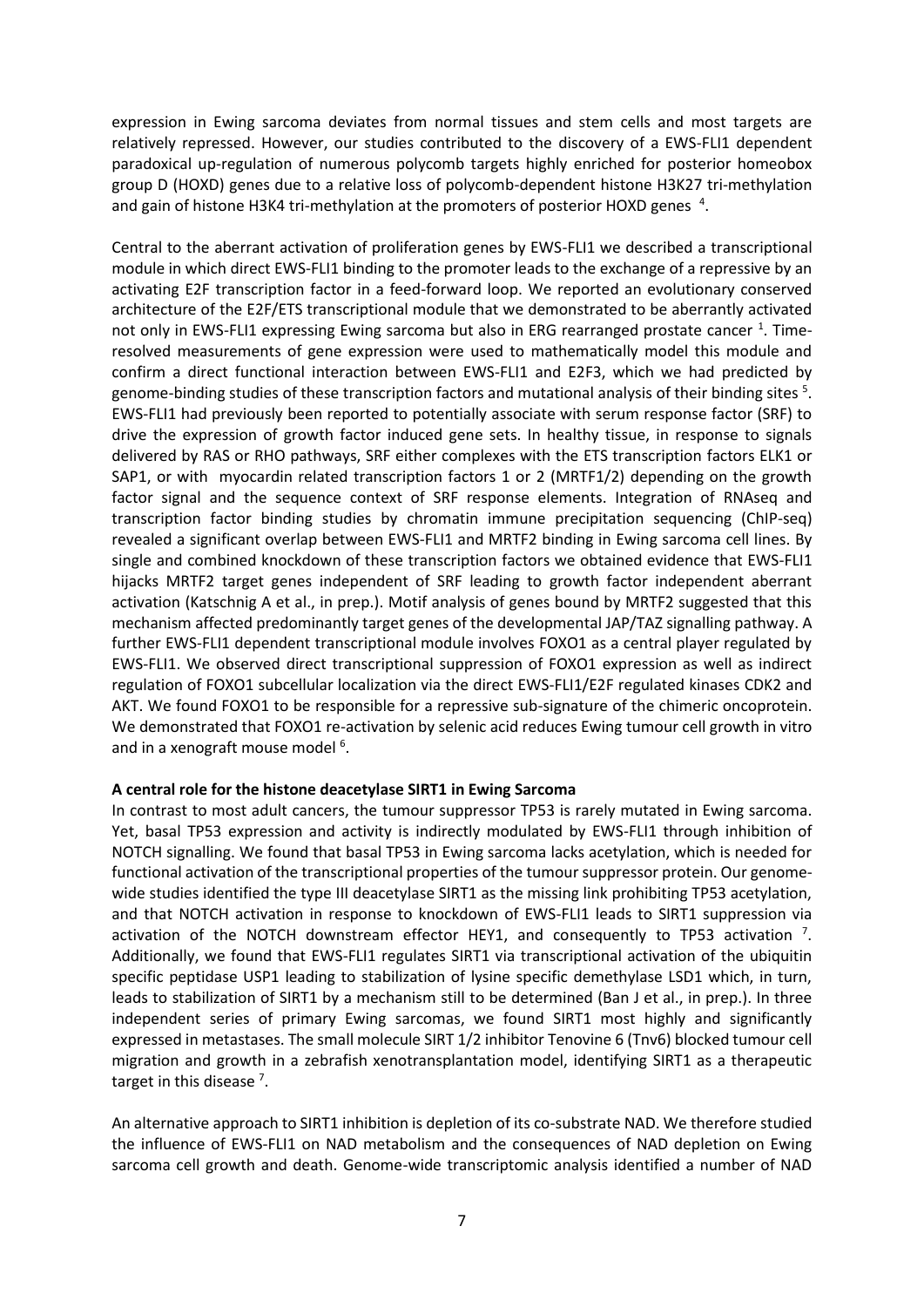metabolic enzymes as EWS-FLI1 downstream transcriptional targets, including NAMPT, the rate limiting enzyme of the NAD salvage pathway. Blocking NAMPT led to NAD depletion in Ewing sarcoma cells, followed by a reduction of ATP levels and cell death. These effects could be rescued by nicotinic acid, a substrate of the NAD salvage pathway. Using conditional EWS-FLI1 knockdown by doxycyclineinducible shRNA revealed that the cytotoxic activity of NAMPT inhibition was significantly decreased in the absence of EWS-FLI1. These results suggest synthetic lethality of EWS-FLI1 expression with NAMPT inhibition (Mutz C et al., submitted). In contrast, de novo synthesis of NAD from the essential amino acid tryptophan did not affect Ewing sarcoma viability. Strikingly however, the knockdown of EWS-FLI1 in A673 cells led to activation of tryptophan degradation by the enzyme tryptophan 2,3 dioxygenase (TDO2) resulting in the accumulation of the primary metabolites kynurenine and kynurenic acid. Consistent with these two metabolites serving as ligands for the aryl hydrocarbon receptor (AHR), we observed nuclear AHR translocation and transcriptional activation of several downstream target genes. Thus, our studies identified a further indirect mechanism of transcriptional perturbation by EWS-FLI1 (Mutz C et al., submitted).

#### **Post-transcriptional gene regulation exerted by EWS-FLI1 dependent microRNAs**

In addition to mechanisms and consequences of epigenetic and transcriptional de-regulation by EWS-FLI1, we also investigated in great detail mechanisms of post-transcriptional gene regulation by EWS-FLI1 dependent microRNAs. Using a combination of unbiased, genome-wide assessment of physical microRNA/mRNA interactions by photoactivatable-ribonucleoside-enhanced crosslinking and immunoprecipitation sequencing (PAR-CLIP) and RNA sequencing upon depletion of specific microRNAs we discovered a prominent role of the EWS-FLI1 induced microRNA cluster hsa-miR-17-92 in Ewing sarcoma. We found recognition (seed) sequences for these microRNAs strongly enriched in mRNAs associated with the RNA induced silencing complex (RISC). We identified 7 known and 80 so far unknown genes as directly regulated targets for this cluster, one quarter of them annotating to the transforming growth factor beta / bone morphogenetic protein (TGFB/BMP) pathway predominantly downstream of SMAD signalling. Combining transcriptional and post-transcriptional (microRNA mediated) EWS-FLI1 signatures, our results suggest a functional EWS-FLI1-driven shift from TGFB to BMP signalling in Ewing sarcoma (Schwentner R et al., submitted).

In summary, the collaborative work performed by us with our ASSET partners resulted in a plethora of novel data that shed unprecedented insights into the gene regulatory networks driven by the EWS-FLI1 oncogene, and highlighted novel therapeutic targets for Ewing sarcoma treatment. The systems approach taken in this project combining integration of multi-level high-throughput data sets, mathematical modelling, in vitro and in vivo validation, and verification in patient materials may be taken as a paradigm to the assessment of oncogene function. As a consequence, multiple novel hubs in gene regulatory networks of Ewing sarcoma were identified that represent specific sensitivities of the disease. Therapeutic targeting of these hubs will make Ewing sarcoma treatment more specific and efficient, thus increasing life expectancy and quality of affected individuals and potentially decreasing health care costs.

#### **Role of miRNAs in Ewing sarcoma**

MicroRNAs (miRNAs) are central connections between the genome, transcriptome and proteome. Their crucial roles in cancer are increasingly recognised. The aberrations of miRNA expression in ETs and their effects on the transcriptome and proteome were characterized in order to include miRNA effects into the model of signalling describing the action of EWS-FLI1 oncogene. Global and focused approaches were combined: high-throughput cell-based miRNA transfection screens with a comprehensive library of >800 pre-mirs have generated data concerning ET cell proliferation. In addition, the profiling miRNA expression in ETs has been performed on 40 Tumours. The correlation analysis has been applied to microRNA and transcriptome patient data. Pairwise correlation coefficients have been computed for each miRNA in the dataset versus each transcript. The large-scale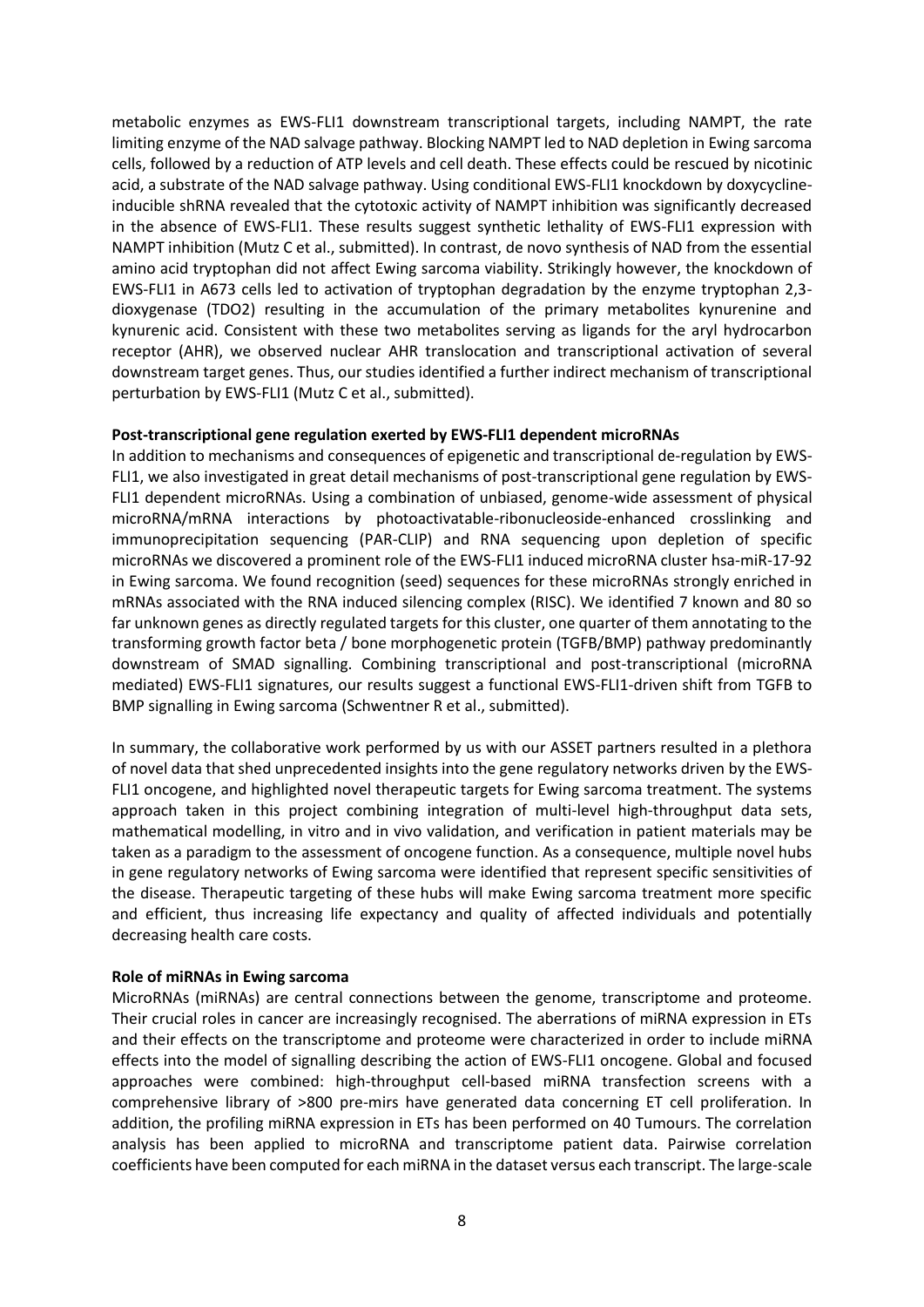analysis has permitted the identification of pair miRNA/mRNA with a negative and positive correlation. Moreover, the effect of these miRNA/mRNA pair on the phenotype of Ewing tumour (growth cell, invasion, migration) was studied. Several innovative methods for integrative analysis of mRNA and miRNA expression in tumoural samples were developed for this purpose. Thus, a new measure of connection between mRNA and miRNA expression was developed (antagonism pattern), and methods for detecting the shortening of 3'UTR in mRNAs after induction of an oncogene and methods for deconvolution of miRNA expression into independent signals were suggested. As a result, the action of several miRNAs and their genomic clusters (such as imprinted cluster) or a module of hsa-miR-145 and hsa-miR-199b. Functions of several miRNAs, including hsa-miR-30a-5p, were experimentally characterized.

#### **Small molecules and new targets for Embryonal Tumours**

CeMM, in collaboration with various ASSET partners, focused on researching therapeutics using systems-level approaches. First we developed a refined methodology to characterize the cellular target profiles of small molecules using chemical proteomics <sup>8</sup>. This method enhanced cognate target elution efficiency and proved to be effective and generically applicable.

Using chemical proteomics, we discovered that MTH1 (NUDT1), a nucleotide pool sanitizing enzyme, has a global role in tumourigenesis<sup>9</sup>. Loss-of-function of MTH1 impaired the growth of KRAS mutant tumour cells, and MTH1 inhibitors cause DNA damage in cancer cells. Moreover, we found that the (S)-enantiomer of the kinase inhibitor crizotinib is a nanomolar inhibitor of MTH1 catalytic activity while (R)-crizotinib was inactive. These results suggest that nucleotide pool homeostasis as an interesting intervention point for cancer therapy. We also developed a metabolite interaction mapping method, that relies on thermal-stability profiling in combination with mass spectrometry  $^{10}$ . By detecting thermal stabilization of the protein in the intact cells, MTH1 was identified as top target of the (*S*)-enantiomer of crizotinib.

We closely worked together with several groups within the ASSET consortium, thus we were involved in a broad Ewing sarcoma-focused drug screen. To investigate single drug activities in Ewing sarcoma interfering with the EWS-FLI1 regulatory machinery, a broad range of ~3000 compounds were screened for viability inhibitory activity against in both presence and absence of EWS-FLI1, revealing interactions between compounds and signalling pathways driven by EWS-FLI1. We identified differential sensitivity of Ewing sarcoma cells to inhibitors of anti-apoptotic BCL2 family members based on EWS-FLI1 dependent expression of MCL1 *(manuscript in preparation).*

### **New drug combinations for treating Embryonal Tumours**

Combinations of inhibitors are used to overcome the resistance caused by compensatory pathways and to lessen the toxic side effects through reduced dosing, which is especially appealing in pediatric tumours. Using a parallel phenotypic combinatorial screening approach, we identified disease specific interactions of targeted agents. We observed a highly potent synergy in neuroblastoma, between the tyrosine kinase inhibitor lapatinib and anticancer compound YM155. We found that the inhibition of ABCB1 efflux transporter by lapatinib led to considerable increase in intracellular concentration of YM155. This allowed the prolonged and elevated cytotoxicity specific for resistant neuroblastoma cells expressing high levels of ABCB1 *(manuscript in preparation)*. Although YM155 was developed as a survivin inhibitor, the precise molecular mechanism is unknown. We used a haploid genetic screen to reveal an absolute interdependency between YM155 action and SLC35F2, a member of the solute carrier protein family that is overexpressed in a number of malignancies  $11$ . We further showed that YM155 conferred its cytotoxicity via DNA intercalation in cells expressing SLC35F2, leading to a DNA damage response and apoptotic cell death. This gene-drug interaction might offer a specific targeting strategy of DNA damage to tumour cells with elevated levels of SLC35F2 expression.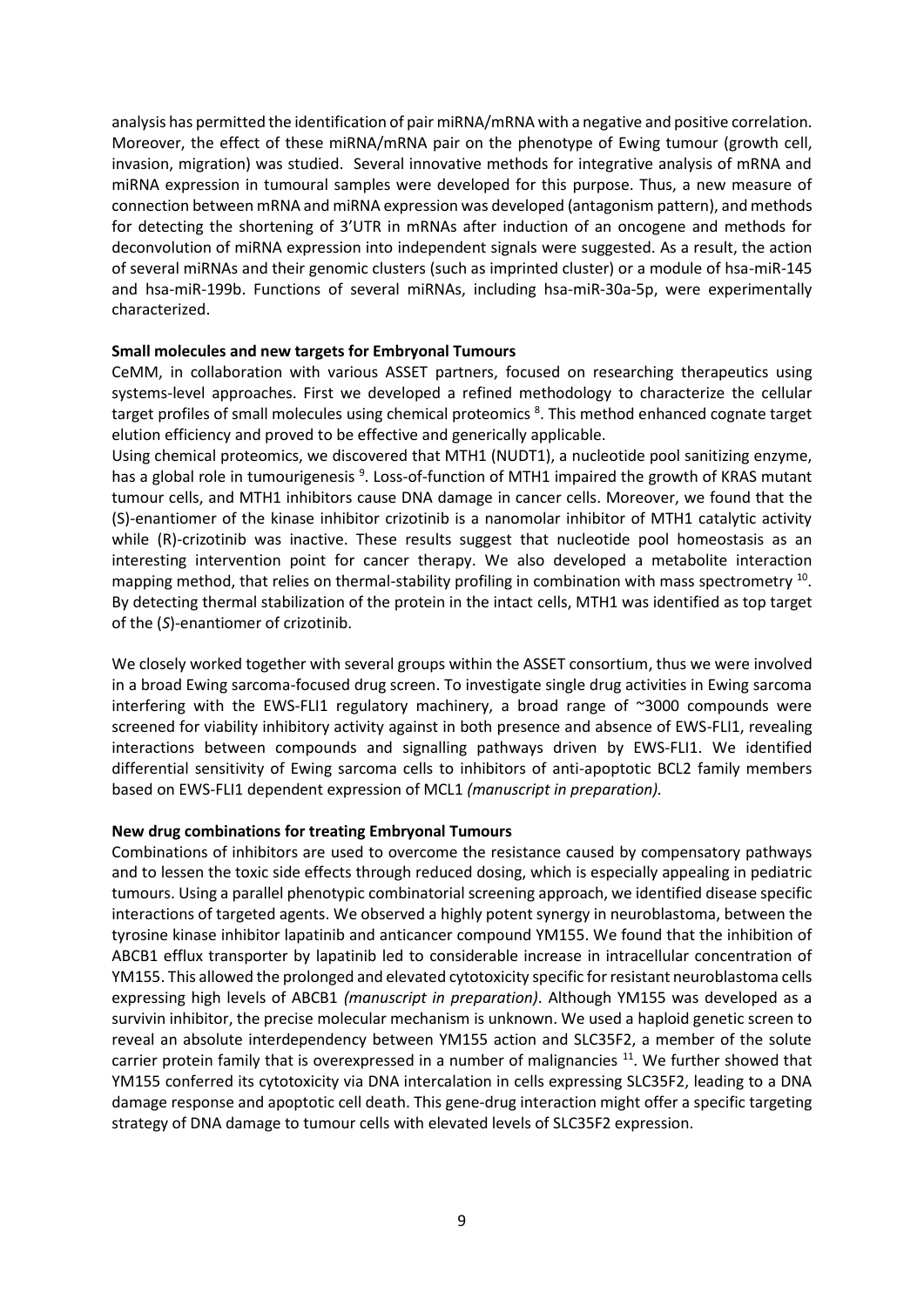We also found drug combinations effective Ewing sarcoma; e.g. the clinically evaluated multikinase inhibitor PKC412 and IGF1R/INSR inhibitors were strongly synergistic. We profiled PKC412 by chemical proteomics and found that it inhibits crucial Ewing sarcoma signaling routes. We showed that a particular drug combination-induced alteration of phosphorylation events was responsible for the synergistic effect since a large portion of signaling events were unique for the combinatorial treatment *(manuscript submitted)*.

### **Insights from mathematical models of EWS-FLI1 signalling**

In order to systematically characterize the function of a number of genes in Ewing sarcoma genesis resulting from the analysis of expression data as well as mathematical modeling, a high-throughput screening of several hundreds of gene using siRNA-based strategy coupled with automated microscopy has been performed. The result of knocking down of a particular gene function was systematically quantified using several phenotypic read-outs such as cleavage of CASP3 (apoptosis), staining of cyclinB1, EdU and DAPI, total number of cells. Due to the multi-dimensional character of the measured cell phenotype, new mathematical methods of data treatment have been developed and applied to obtained experimental screening results. A mathematical modelling of the downstream effect of EWS-FLI1 has been undertaken which depicted a complex network governing the cell fate decisions between proliferation and apoptosis affected by the chimeric oncogene at various levels [\(https://navicell.curie.fr/navicell/maps/ewing/master/\)](https://navicell.curie.fr/navicell/maps/ewing/master/). A part of this biological network was validated using systematically collected siRNA/qPCR data in order to test and refine the network. Mathematical modelling allowed identifying a number of putative direct targets of EWS-FLI1 including cul1 gene<sup>12</sup>.

### **Single cell transcriptomics**

Taking advantage of single cell RNA sequencing, which was newly established at CURIE, we further investigated the oncogenic EWS-FLI1 mechanisms of action. We used the ASSET reference cell line: the doxycycline-regulated, sh-based system that enables to control for EWS-FLI1 expression in Ewing cells. And we sequenced the transcriptomes of single cells at different time points during EWS-FLI1 reexpression. We have used a matrix factorization technique, Independent Component Analysis (ICA) to identify independent biological pathways activated in single cells. Our study demonstrates the power of combining single cell transcriptomics and ICA to distinguish the direct and indirect effect of an oncogene, and to gain insights into the cell cycle machinery and how it is coupled to the direct action of an oncogene. In addition it provided us with a shortlist of putative direct targets of EWS-FLI1, which are candidate transcriptional entry points for the action of EWS-FLI1.

### **Whole genome sequencing of Ewing sarcomas**

We have also explored in more details the genome of 100 Ewing sarcomas by whole genome sequencing and identified STAG2, CDKN2A and TP53 as the most frequent secondary alterations in Ewing sarcoma<sup>13</sup>. This study also highlighted that subclones with STAG2 mutation may expand at relapse. We have further investigated the susceptibility to Ewing sarcoma among Caucasians and discovered that the EGR2 gene is an essential gene for Ewing sarcoma development <sup>14</sup>, and that EGR2 is regulated by EWS-FLI1 via a polymorphic GGAA repeat that presents genetic variants that are more frequently observed in Ewing sarcoma patients than in the general population <sup>15</sup>.

### **Neuroblastoma**

Neuroectodermal tumours, including Neuroblastoma, are the most common among solid tumours in paediatric oncology, but are rare disease compared with adult cancer entities, such as lung and breast cancer or colorectal carcinoma. Nevertheless, the burden placed on public health is high. Overtreatment of less aggressive neuroblastoma is a huge clinical problem with current treatment strategies, as it can result in secondary, chemotherapy induced diseases later in life. On the other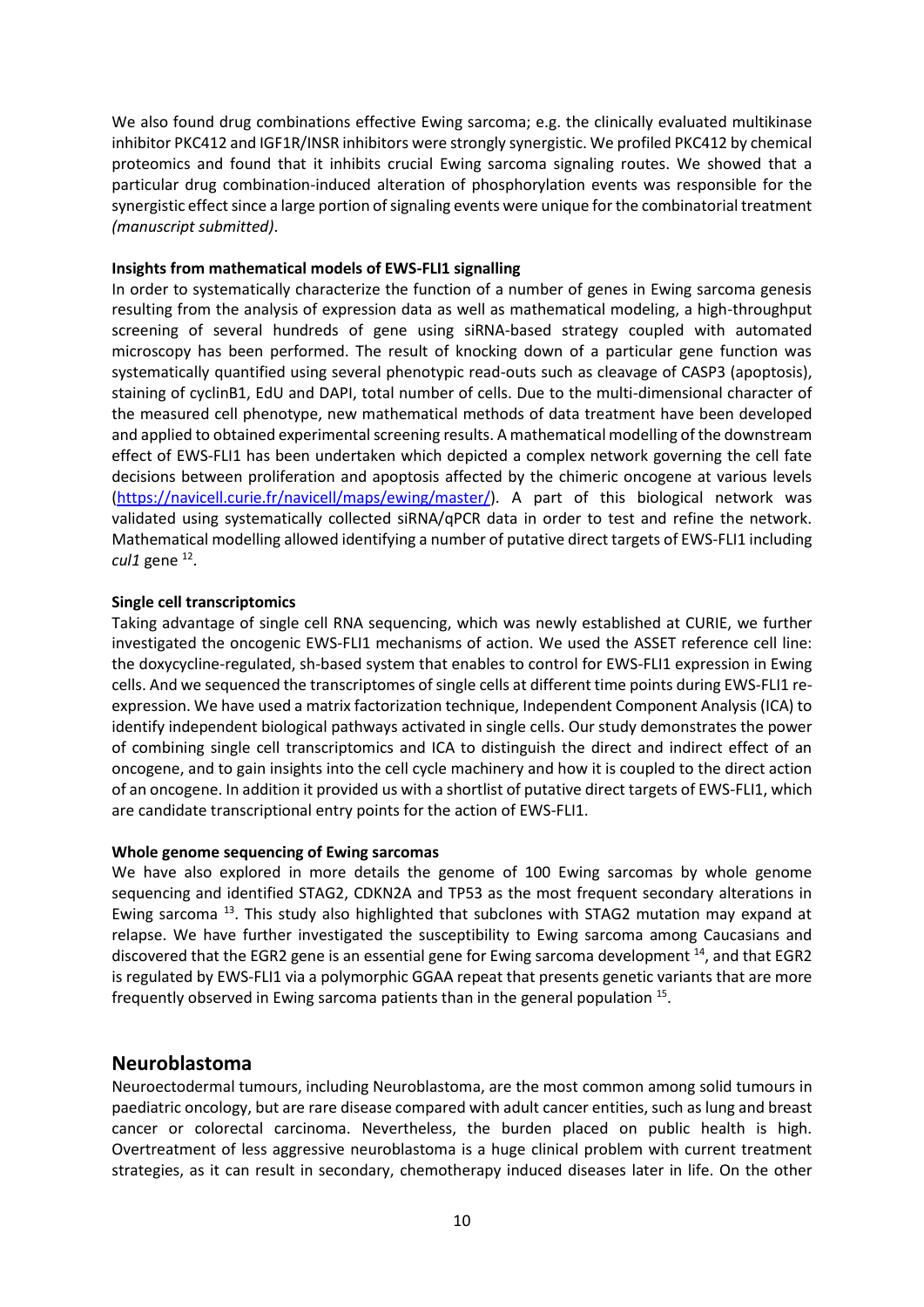hand, current treatment options largely fail to cure highly aggressive tumours. There is a lack of biomarkers to stratify patients accurately, and also a lack of treatment options that are tailored to individual patients and the severity of their disease. Accordingly, neuroblastoma research in ASSET focused on (i) better biomarkers for patient stratification; (ii) concepts reducing treatment intensity at the time of diagnosis using molecularly informed risk prediction tools, and on (iii) the development of novel molecularly based treatment options that more specifically target drivers of tumour development, malignant progression and drug resistance.

### **Targeting MYCN signalling through a network based approach**

Neuroblastoma (NB) is characterised by MYCN gene amplification occurring in 20% of cases, as well as, with very low levels of recurrent somatic mutations <sup>16</sup>. The paucity of recurrent somatic mutations in NB hampered classical genetic approaches, which rely on frequently altered oncogenic drivers, results in the need to identify novel targets for the treatment of high-risk NB. Moreover, the MYCN oncoprotein is often regarded as undruggable, since it is a basic helix loop helix transcription factor with no domains that could be targeted by small molecules. To overcome this obstacle we have taken an integrated and network-based approach to elucidate novel therapeutic targets for NB, which focuses on the functional status of downstream biological networks rather than genetic mutations alone. In order to map these networks we combined transcriptomic analysis of MYCN target genes, MYCN DNA-binding analysis and proteomic identification of MYCN-binding proteins under a number of conditions, as well as, with genome wide RNAi screens. A panel of core ASSET consortium NB cell lines were analysed ranging from MYCN non-amplified cells (SH-SY5Y) to MYCN amplified cells (MNA), such as IMR-32, Kelly and the patient matched cell lines KCN and KCNR. We also used Tet-ON inducible system for ectopic MYCN overexpression in SH-SY5Y-MYCN cell line.

Different types of omics analyses have enabled us to reconstruct highly connected transcriptional and protein-protein interaction networks regulated by MYCN. RNA-seq revealed that MYCN overexpression predominantly repressed target gene expression at the levels of mRNA, miRNA and non-protein coding RNA <sup>17-19</sup>. In contrast to overexpression, MYCN amplification predominantly upregulated targets. Thus, MYCN's effect on target gene expression is fundamentally different depending on whether it is overexpressed (repressor) or amplified (activator). We also found that MYCN controls its own protein interaction network by transcriptionally regulating its binding partners  $19$ . Our network-based approach identified vulnerable therapeutically targetable nodes that function as critical regulators or effectors of MYCN in NB. These nodes were also validated by siRNA knockdown screens and further corroborated by functional studies and the analysis of patient data  $^{19,20}$ .

Our studies indicated the potential utility of the GSK3 inhibitors LiCl and BIO (bioacetoxime) as therapeutic agents for NB treatment <sup>20</sup>. LiCl is in clinical use for the treatment of bipolar disorders, and hence may be quickly translatable for the therapy of NB. LiCl also showed the most specificity for cancerous cells while not affecting the viability of differentiated neurons. LiCl also altered many of the genes and upstream regulators of the gene signature for stratification of poor prognosis NB patients. In addition, we identified β-estradiol and MAPK/ERK as being novel targetable vulnerabilities of MYCNamplified NB. Interestingly, we demonstrated that Wnt/β-catenin signalling is a bi-directional vulnerability of NB, malignant melanoma and colorectal cancer, with hyper-activation or repression of the pathway both representing a promising therapeutic strategy, even within the same cancer type<sup>19</sup>. Hyper-activation directs cancer cells to undergo apoptosis in cells driven by β-catenin, while Wnt inhibition blocks proliferation of cancer cells and promotes NB differentiation. We also showed that Wnt and retinoic acid (RA) co-treatments synergise, representing a promising combination treatment for MYCN-amplified NB. RA induced neuronal differentiation of NB is employed in NB treatment as both primary and maintenance therapies. Despite the effectiveness of retinoid treatment for some patients, it is ineffective for many high-risk patients and this is largely due to MYCN-induced resistance. We employed RNA-seq and network-based analysis to globally profile the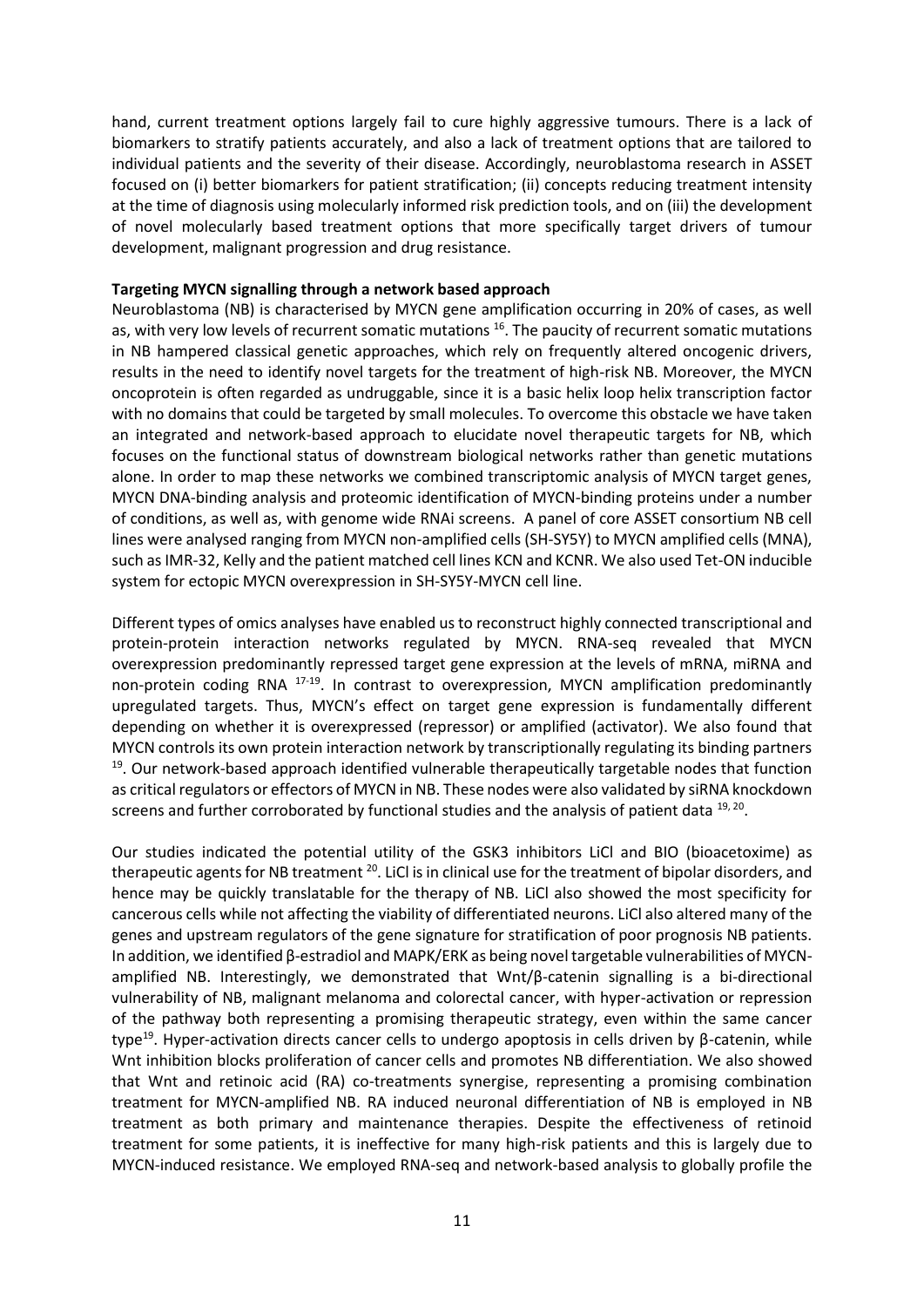functional status of regulatory networks affected by RA. Besides reconstructing MYCN-regulated transcriptional networks upon RA induction, we have also identified MYCN-RA-TGFβ cross talk at a number of molecular levels, including MYCN's genomic binding, transcriptional activities and proteinprotein interactions<sup>21</sup>. Our findings prompted us to further investigate the therapeutic potential of pharmaceutically activating TGFβ signalling in NB. We showed that the small molecule TGFβ activator Kartogenin (KGN) has differentiating potential in NB cell lines, and that its effectiveness in promoting differentiation should be investigated further, particularly its effects in normal non-oncogenic MYCN single-copy neuroblast cells.

### **Mathematical models as informative biomarkers in neuroblastoma (NB)**

In our analyses we also postulated that the dynamics of pathway activity may contain prognostically relevant information different from that contained in the static nature of other types of biomarkers. To investigate this hypothesis, we characterized the network that regulated stress signaling by the c-Jun N-terminal kinase (JNK) pathway in NB cells. We generated an experimentally calibrated and validated computational model of this network and used the model to extract prognostic information from NB patient–specific simulations of JNK activation. An inability to initiate switch-like JNK activation in the simulations was significantly associated with poor overall survival for patients with NB with or without MYCN amplification. This analysis identified a group of high risk NB patients without MNA, for which currently no biomarkers exist  $22$ . More generally, this analysis showed that dynamic mathematical models can be very powerful biomarkers as they capture pathogenetic mechanisms and are have a high information content that supersedes single biomarkers  $^{23}$ .

Dynamic modelling was also employed for analysing the MYCN amplification and apoptosis sensitisation, with a specific focus on DNA-damage induced apoptosis. This model potentially can explain the poorly understood chemoresistance in MYCN-amplified NB. Since TrkA expression is a favourable prognostic parameter in NB, we also have systematically assessed downstream signalling pathways and constructed a mathematical model of TrkA signalling that could predict which network components are critical for mediating cell fate decisions. As NB cells are devoid of TrkA expression we engineered cell lines with inducible TrkA expression. Mathematical modelling has indicated that TrkA signalling can induce apoptosis which is mediated by activation of the JNK pathway and simultaneous inhibition of the protective PI3K pathway (in preparation). In summary, this work demonstrates that mathematical modelling can help to clarify molecular decision mechanisms that arise from nonlinear network structures and thereby make predictions how these decisions can be manipulated.

### **Insights from whole genome sequencing in neuroblastoma**

Roughly half of Neuroblastomas regress spontaneously or are cured by limited therapy. In contrast, high-risk Neuroblastomas have an unfavourable clinical course despite intensive multimodal therapies, and their molecular basis has remained largely elusive. We performed whole genome sequencing of 56 representative cases (high-risk, n=39; low-risk, n=17), complemented by transcript, DNA methylation and histone modification profiling of the same cases. We discovered recurrent genomic rearrangements affecting a chromosomal region (5p15.22) proximal of the telomerase reverse transcriptase gene (*TERT*) <sup>24</sup>. These rearrangements occurred only in high-risk neuroblastomas (12/39, 31%) in mutually exclusive fashion with amplified *MYCN* oncogene and *ATRX* mutations, which are known genetic events in this tumour type. In an extended case series (n=217), *TERT* rearrangements defined a subgroup of high-risk tumours with particularly poor outcome. Despite the large diversity of these rearrangements, they all induced massive transcriptional upregulation of the *TERT* gene. The median *TERT* expression was 92-fold higher in *TERT*-rearranged tumours than in lowrisk tumours. In the remaining high-risk tumours, *TERT* expression was also elevated in *MYCN*amplified tumours as it is a transcriptional target gene of the MYCN oncoprotein. Alternative lengthening of telomeres was present in Neuroblastomas without *TERT* or *MYCN* alterations, suggesting that telomere lengthening/activation represents a central mechanism defining this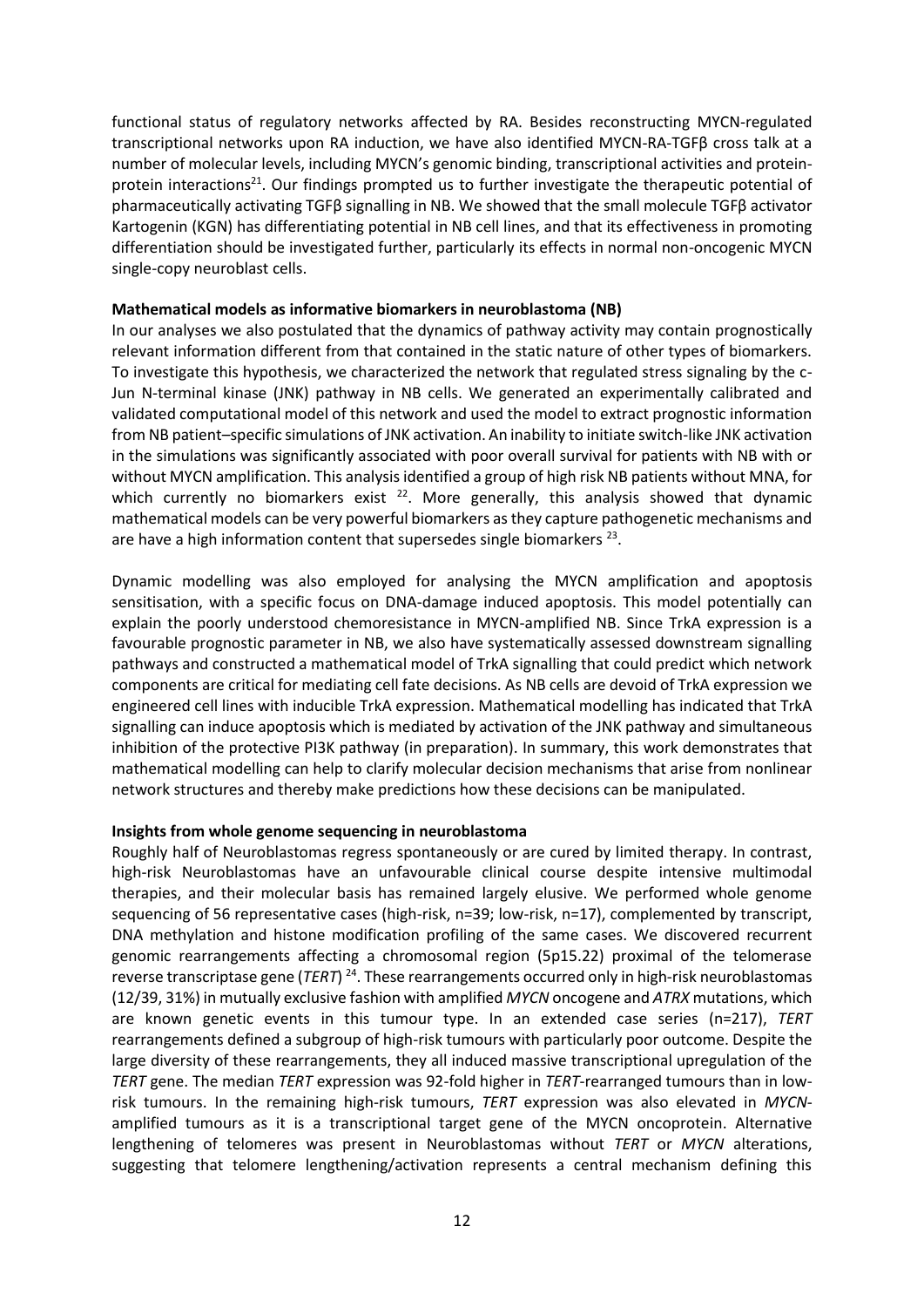subtype. The 5p15.22 rearrangements juxtapose the *TERT* coding sequence to strong enhancer elements, resulting in massive chromatin remodeling and DNA methylation of the affected region. Accordingly, the region upstream of *TERT* that usually consists of condensed chromatin in most somatic cells keeping *TERT* in a silenced state is targeted by genomic repositioning rather than by gain of *TERT* copy numbers. We could further demonstrate that this mode of oncogene activation ("enhancer hijacking") in high-risk NBs is not restricted to the *TERT* oncogene. Similar rearrangements can activate other Neuroblastoma-relevant oncogenes such MYCN, MYC or ALK. In support of a functional role of TERT, neuroblastoma cells bearing rearrangements or amplified *MYCN* exhibited both upregulated *TERT* expression and enzymatic telomerase activity. *TERT* rearrangements occurred in approximately one quarter of high-risk Neuroblastomas. Our results indicate that most high-risk tumours are affected by either *TERT* rearrangements, *MYCN* amplification, or *ATRX* mutations, all of which funnel into telomere stability, thus providing a molecular, mechanistic definition of this neuroblastoma subtype. The most aggressive subtype of neuroblastoma was defined by telomerase activation as a result of either *TERT* rearrangement or *MYCN* amplification. With the further development of telomerase inhibitors, our finding might point to a novel therapeutic option for the most aggressive subgroup. By contrast, low-risk tumours are characterized by the absence of such alterations and low *TERT* expression levels, presumably precluding immortal proliferation of indefinite replicative capacity.

#### **Identifying vulnerable nodes in neuroblastoma by synthetic siRNA screens**

Based on a MYCN synthetic lethal screen using a druggable genome siRNA library DKFZ identified vulnerable nodes in neuroblastoma cells with high MYCN expression. We found methionine cycle and methyltransferase (e.g. EZH2, MLL2, DNMT1) inhibition as synthetic lethal interactions with amplified MYCN. MYCN induces a metabolic adaptation in the methionine cycle via activation of several methionine cycle enzymes, in turn favoring an epigenetic state of excessive methylation reactions. We provided mechanistic evidence that this metabolic switch is involved in aberrant histone and DNA methylation (CpG island methylator phenotype, CIMP), as well as large-scale transcriptional reprogramming in MYCN-amplified NB cells. In an integrative approach, we further analyzed methylomes, transcriptomes and copy number variations in 105 neuroblastomas, complemented by primary tumour- and cell line-derived global histone modification analyses and epigenetic drug treatment *in vitro*. DNA methylation patterns defined strongly divergent patient subgroups with respect to survival and clinicobiological variables, including amplified *MYCN* <sup>25</sup> (Henrich et al. *in press*). Transcriptome integration and histone modification-based definition of enhancer elements revealed intragenic enhancer methylation as a mechanism for high risk disease associated transcriptional deregulation.

Further, we provide evidence for PRC2 activity (primarily EZH2) and DNA methylation (e.g. DNMT1) collaborate in ongoing repression of pro-differentiation programs in high-risk neuroblastomas. Intriguingly, these programs can be effectively re-induced via combination treatment targeting the repressive effect of both PRC2 and DNA methylation. Our data considerably extend the understanding of how epigenetic deregulation contributes to neuroblastoma pathogenesis and can inform novel diagnostic and therapeutic development for children with unfavorable neuroblastoma.

#### **Modelling and predicting chemotherapy survival of neuroblastoma cells**

A particularly challenging problem is how the knowledge of genetic lesions and epigenetic dysregulation coming from molecular studies described can be converted into improved therapy. We addressed this problem using a combination of mathematical modeling and model-driven, quantitative experiments. We focused on how MYCN amplification deregulates systems-level checkpoints for cell proliferation and DNA repair after chemotherapy. Using a combination of transcriptomics, proteome analyses and live-cell imaging of individual cancer cells and their pedigrees, we established that high MYCN levels in the cell abolish a key checkpoint for cell proliferation, the so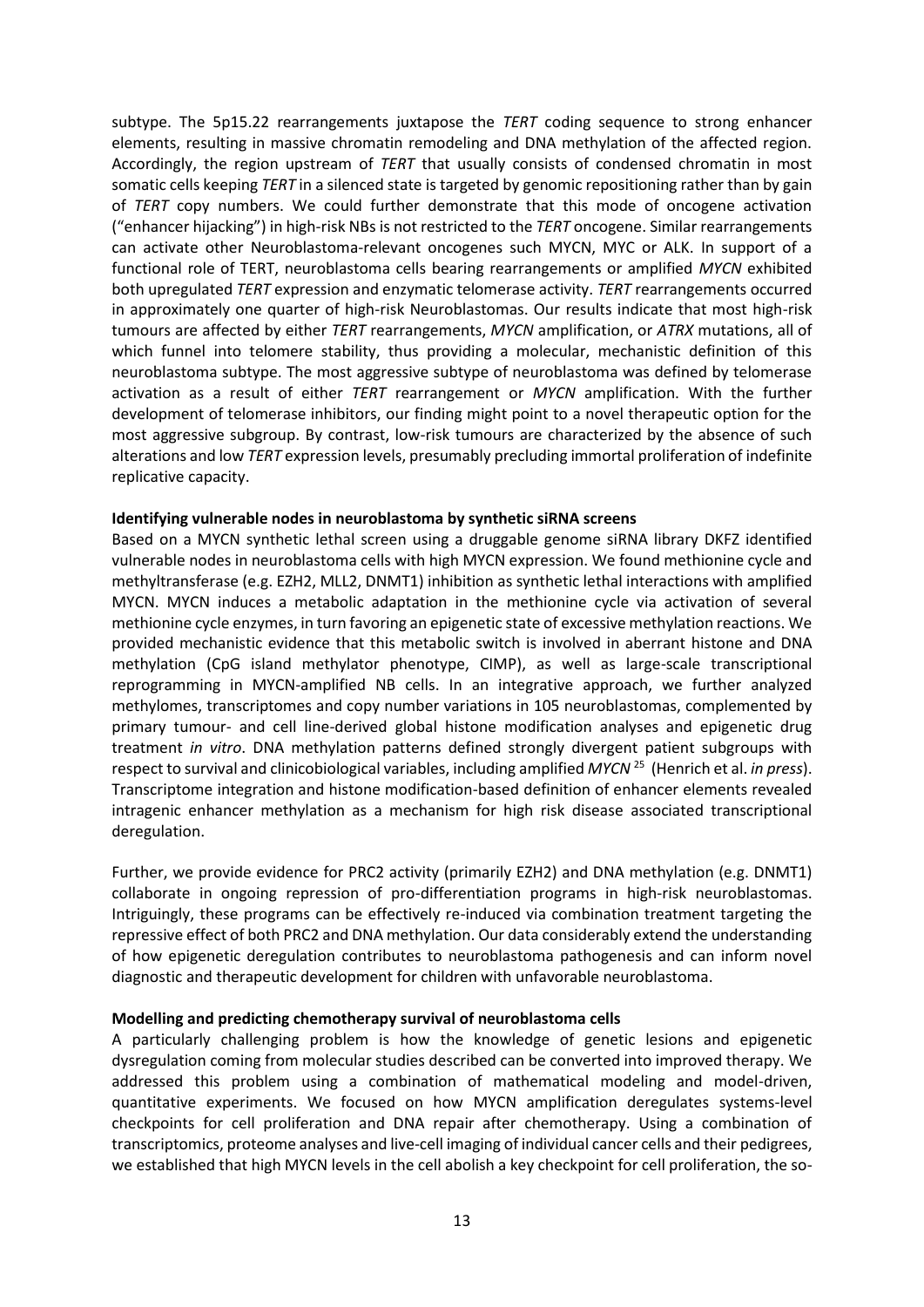called restriction point, resulting in fast growth of the tumour. Conventional chemotherapy successfully eliminates a large fraction of these fast-growing cells. However, an appreciable fraction survives treatment. Here we have shown that the same MYCN-driven molecular mechanisms that abolish the restriction point in dividing neuroblastoma cells push cells back into proliferation after chemotherapy. Single-cell analyses show that while the majority of these re-proliferating cells die due to DNA damage sustained by chemotherapy, a small fraction of "resister cells" regain full viability and give rise to growing clones of tumour cells. This phenomenon of near eradication of the tumour upon chemotherapy and re-growth of a few surviving cells mimics a relapse scenario often observed with neuroblastoma patients. Therefore, we further characterized the properties of these resister cells, leading to suggestions for new combinations of conventional chemotherapy and molecularly targeted drugs to treat aggressive, MYCN-amplified neuroblastoma.

### **New roles for MYCN in neuroblastoma (NB)**

We used in depth data mining analyses on large data sets from human neuroblastoma samples in combination with data obtained from MYCN driven tumours in mouse models in order to identify new MYCN regulated processes that can be exploited as therapeutic targets. As such, we discovered replicative stress resistance (RSR) as a novel cancer hallmark implicated in NB. RSR protects NB cells against harmful events during DNA replication and cell division. Extensive experiments in cellular model systems and in a novel zebrafish model demonstrated the crucial role of BRIP1 in allowing cancer cells with high MYCN activity to cope with replicative stress. We also were able to show that RSR is druggable, using a molecule that drastically increases replicative stress. Moreover, in combination with other drugs we could show that synergistic effects can be generated.

We also identified the transcription factor SOX11 as novel contributor to MYCN induced cancer formation. High SOX11 activity levels make NB cells more aggressive. Mechanistically, MYCN and SOX11 protein interact in the cell and bind to overlapping target genes. Both a mouse and zebrafish model have been generated for SOX11 overexpression in order to generate pre-clinical models for drug testing and to study the biology and role of SOX11 in neuroblastoma in depth.

Using a MYCN driven mouse NB model we established a unique data set representing the dynamic up and down regulation of coding and noncoding genes. This resources has proven instrumental for the analysis of candidate genes from other studies. It allowed to identify a series of putative synergistically acting transcription factors in this tumour opening new venues for treatment.

### **New roles for ALK in neuroblastoma (NB)**

The second most frequently altered gene in NB is ALK, a TGFβ receptor that normally responds to growth signals assuring an appropriate growth response. In cancer cells ALK1 is switched on constitutively due to gene amplification, mutation or gene fusion thus constantly firing pro-growth signals in the cell. Here, we have identified two important genes in the ALK1 signalling cascade that offer new approaches for drugging ALK1 activated tumour cells. First, we showed that HBP1, a negative regulator of MYCN is suppressed by ALK1, explaining why ALK activation in MYCN overexpressing cells further increases the aggressiveness of these cells. We fully dissected the signalling pathway controlling HBP1 levels  $^{26}$  and also discovered new therapeutic drug combinations <sup>27</sup> based on this observation which are currently being tested in pre-clinical mouse and zebrafish models. Secondly, we identified ETV5 as a novel neuroblastoma oncogene controlled by ALK1 signalling showing that ETV5 activation may contribute to a process termed "epithelial-mesenchymaltransition" or EMT which is well known to accelerate invasion and metastasis.

### **Proteomic analysis of TrkA signaling**

Many neuroblastoma tumours are prone to spontaneous regression or they differentiate into a more benign state rendering patients off therapy. These favorable biological characteristics are associated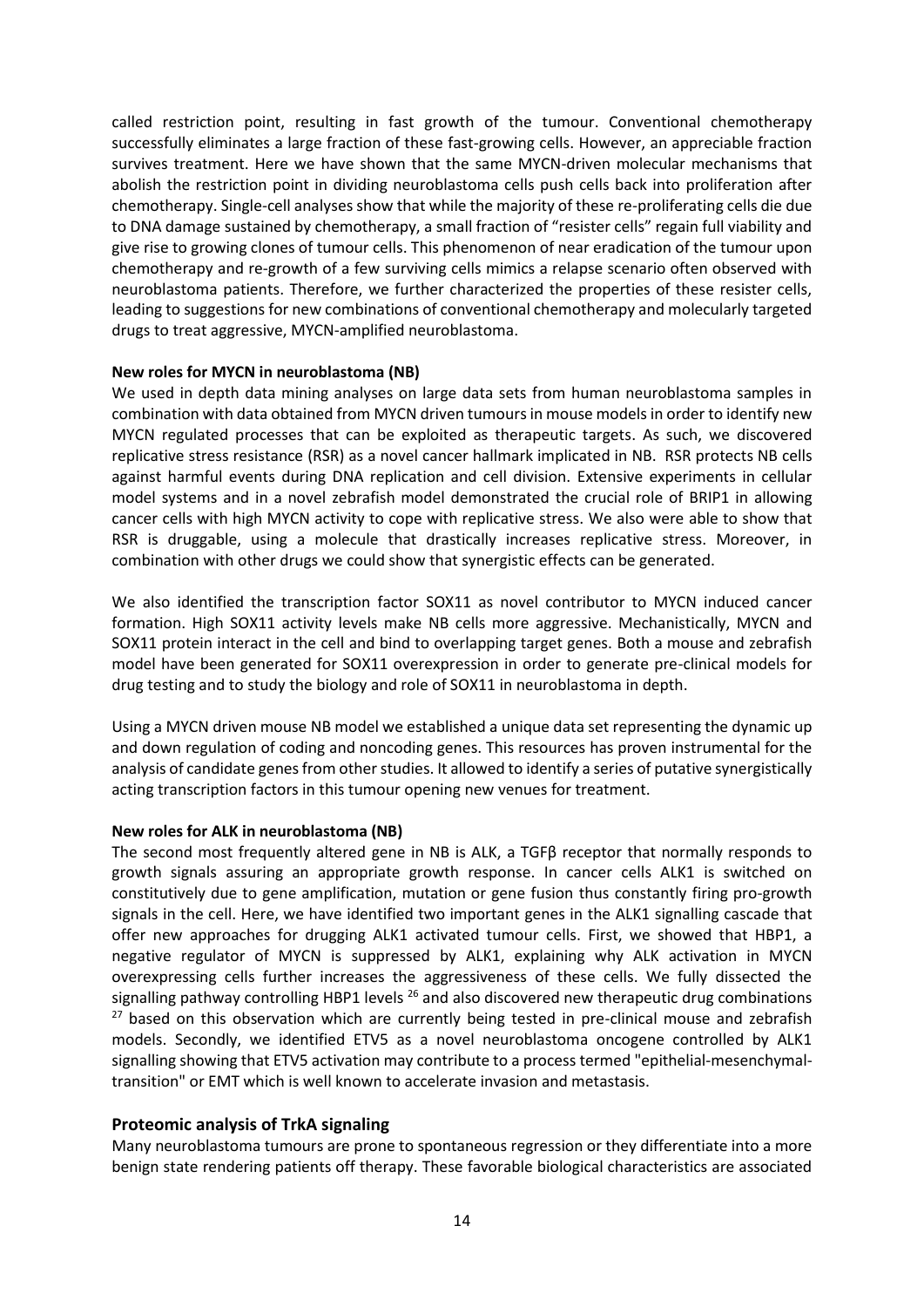with nerve growth factor (NGF) signaling via its high-affinity receptor, the TrkA RTK. To identify the underlying molecular mechanisms responsible for this phenomenon we performed a comprehensive proteomics analysis of NGF signaling dynamics in TrkA-expressing neuroblastoma cells using quantitative mass spectrometry. Our dataset encompassing time-resolved interactome, proteome and phosphoproteome provided a unique view into NGF-TrkA signaling as well as the possibility to discover new protein candidates involved in regulating this process and thus, with the potential to function as new biomarkers or drug targets in neuroblastoma.

The work was published in Science Signaling and made the cover page with the title: "Temporal proteomics of NGF-TrkA signaling identifies an inhibitory role for the E3 ligase Cbl-b in neuroblastoma cell differentiation". The manuscript describes the global and proteome-wide changes in NGF-TrkA signaling dynamics underlying the differentiated favorable patient phenotype using a neuroblastoma cell culture model system. Signaling activation elicits neurite outgrowth in neuroblastoma cells, a hallmark of neuronal differentiation. Dynamics of NGF-TrkA signaling was explored by a quantitative mass spectrometry-based approach. Besides characterizing three unique layers of signaling information (the interactome, the phosphoproteome and the proteome) spanning 5 minutes  $-48$ hours of duration, the study led to the identification of an inhibitory E3 ubiquitin ligase.

In more details, we performed a temporal analysis by mass spectrometry of changes in the proteome in response to NGF in neuroblastoma cells. We found that NGF not only activated TrkA, but also initiated its degradation by promoting the interaction of TrkA with the E3 ubiquitin ligase Cbl-b, which resulted in the ubiquitylation and degradation of both proteins. Neuroblastoma cells with reduced Cbl-b levels had increased TrkA signaling and produced longer neurites. In addition to identifying this inhibitory role for Cbl-b, the proteomics data are a resource for further investigation of TrkA signaling dynamics.

In a second project we focused our attention on a different receptor tyrosine kinase in neuroblastoma, which expression correlates with poor prognosis. Aberrant signaling by ALK is found in a subset of neuroblastoma patients and increased ALK activity contributes to a more malignant disease phenotype. To delineate signaling pathways underlying oncogenic ALK-mediated growth of neuroblastoma cells we applied a quantitative mass spectrometry-based proteomics approach.

We treated an ALK-amplified neuroblastoma cell line, displaying constitutive ALK activity, with three clinically relevant ALK tyrosine kinase inhibitors (crizotinib, TAE684 and LDK378). By combining information on different layers of signaling (gathering interactome, phosphoproteome, proteome and peptide pull-down data) our analysis provides unique insights to how perturbations of ALK activity affects signaling and growth of neuroblastoma cells.

Our multi-layered proteomics analysis revealed a number of new ALK effector molecules in neuroblastoma. This comprehensive global analysis of the ALK signaling network using quantitative proteomics has revealed novel aspects of ALK function in neuroblastoma and can function as a resource within the field of ALK signaling and neuroblastoma.

### **Medulloblastoma (MB)**

MB is the most common childhood tumour of the central neural system. Histological and molecular stratification have revealed that the transcription factor c-Myc is frequently deregulated in this disease and is often associated with poor patient outcome. Since strategies to target c-Myc directly remain elusive, the signaling networks controlled by the oncogene are considered to offer a promising alternative approach for less toxic and patient-tailored therapies.

### **The role of miRNAs in MB**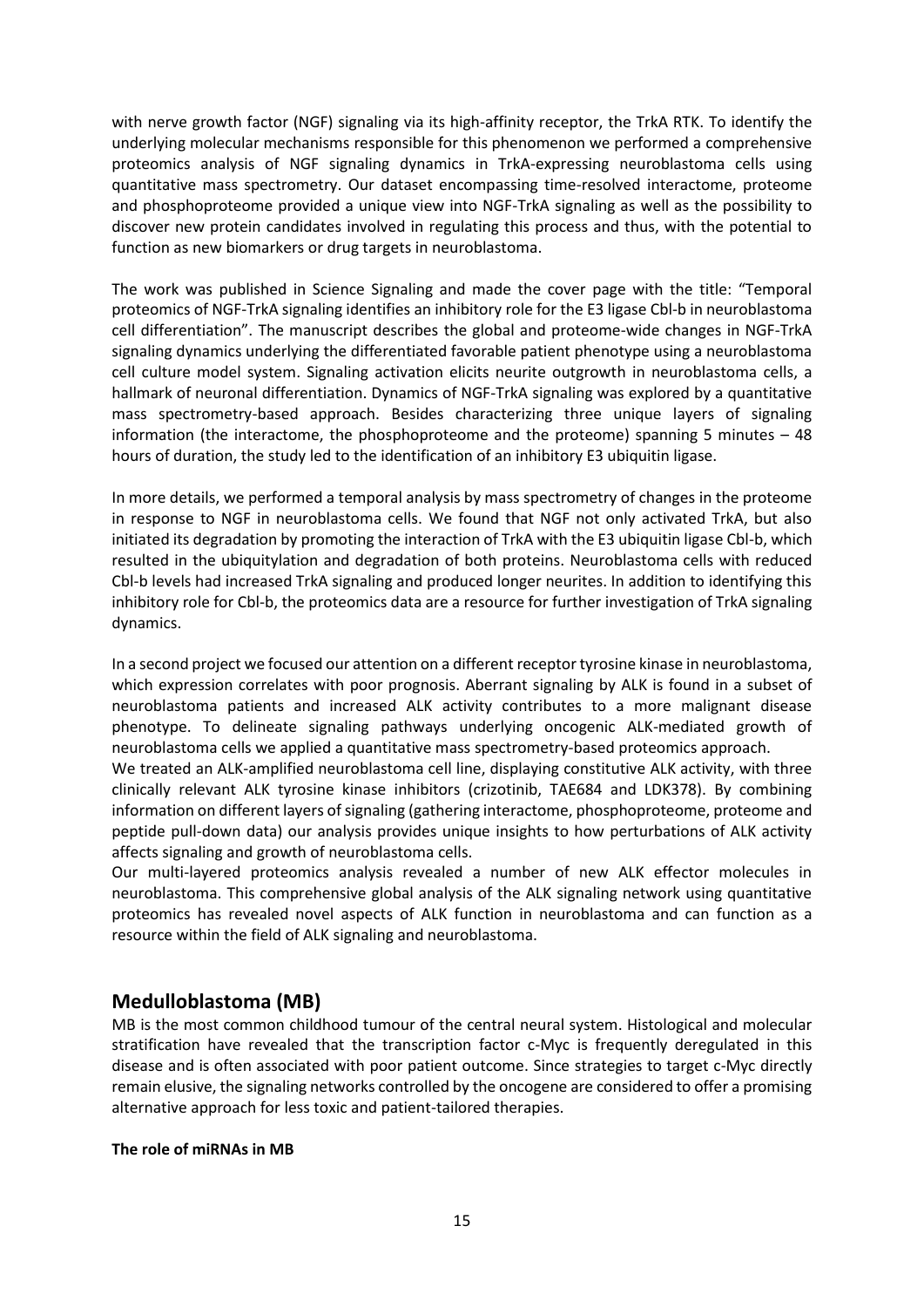Despite their recent discovery as powerful diagnostic markers, very little is known about the role of miRNAs in brain neoplasia and in particular in MB. We have performed work on miR-125b in MB<sup>28</sup>. This was based on our previous work showing that the phosphoinositide 3-kinase (PI3K) pathway plays an important role in the regulation of medulloblastoma cell survival and proliferation, although the molecular mechanisms and downstream effectors underlying PI3K signaling still remain elusive. The impact of RNA interference (RNAi)-mediated silencing of PI3K isoforms p110α and p110δ on global gene expression was investigated by cDNA microarray analysis in MB cell lines <sup>28</sup>. A subset of genes with selectively altered expression upon p110α silencing in comparison to silencing of the closely related p110δ isoform was revealed. Among these genes, the leukemia inhibitory factor receptor  $α$ (LIFRα) was validated as a novel p110α target in MB. A network involving c-Myc and miR-125b was shown to be involved in the control of LIFR $\alpha$  expression downstream of p110 $\alpha$  <sup>28</sup>. Targeting the LIFR $\alpha$ by RNAi, or by using neutralizing reagents impaired medulloblastoma cell proliferation *in vitro* and induced a tumour volume reduction *in vivo*. An analysis of primary tumours revealed that LIFRα and p110α expression were elevated in the sonic hedgehog (SHH) subgroup of medulloblastoma, indicating its clinical relevance. Together, these data reveal a novel molecular signaling network, in which PI3K isoform p110α controls the expression of LIFRα via c-Myc and miR-125b to promote MB cell proliferation<sup>28</sup>.

### **Synthetic lethal siRNA screens in MB**

We performed a high-throughput siRNA screen in c-Myc-transfected and empty vector-transfected medulloblastoma cells. Statistical analysis revealed genes whose silencing decreased cell viability more in c-Myc than in vector-transfected cells. The candidates identified in the screen were EPHA7, PCTK1, AKAP12 and CDKL1. PCTK1 is a member of CDK family implicated in cell cycle, proliferation, vesicle trafficking, neurite growth and spermatogenesis. We then synthesized a small molecule PCTK1 inhibitor in order to perform validation experiments using pharmacological inhibition of PCTK1. The results indicated that PCTK1 depletion reduced cell proliferation in a dose-dependent manner in c-Myc-overexpressing cells. More detailed analysis of cell cycle indicated that inhibition of PCTK1 results in G2/M arrest. Considering that the knowledge about the PCTK protein family still remains obscure, we employed a bioinformatics analysis. The results indicated that GSK3β, a protein kinase implicated in a variety of different pathways and deregulated in many cancers, was the top candidate linked to PCTK1 in MB. Indeed, experimental results have confirmed that GKS3β phosphorylation (Ser9 site inactivating GKS3β) decreased upon PCTK1 inhibition. This observation indicates that GSK3β is inactivated by PCTK1. Accordingly, PCTK1 inhibition induced a decrease in c-Myc expression levels, providing a molecular basis for the increased sensitivity of c-Myc-over-expressing MB cells to PCTK1 inhibition. The PCTK1 inhibitor also induced a decreased in tumour formation by c-Myc-overexpressing MB cells in an *in vivo* assay. Taken together, PCTK1 was uncovered as a novel druggable molecular target in MYC over-expressing medulloblastoma<sup>29</sup>.

We have also performed a kinome-wide siRNA screen in established MB cell lines to identify genes involved in cell survival and resistance to the chemotherapeutic agent cisplatin. A set of 6 genes comprising *ATR, LYK5, MPP2, PIK3CG, PIK4CA, and WNK4* were identified as contributing to both cell proliferation and resistance to cisplatin treatment in MB cells. An analysis of the expression of the 6 target genes in primary MB tumour samples and cell lines revealed overexpression of *LYK5* and *PIK3CG*. The results of the siRNA screen were validated by target inhibition with specific pharmacological inhibitors. A pharmacological inhibitor of p110 $\gamma$  (encoded by *PIK3CG*) impaired cell proliferation in MB cell lines and sensitized the cells to cisplatin treatment. Together, our data show that the  $p110y$  phosphoinositide 3-kinase isoform is a novel target for combinatorial therapies in medulloblastoma 30

### **Synthetic lethal kinome screens in MB**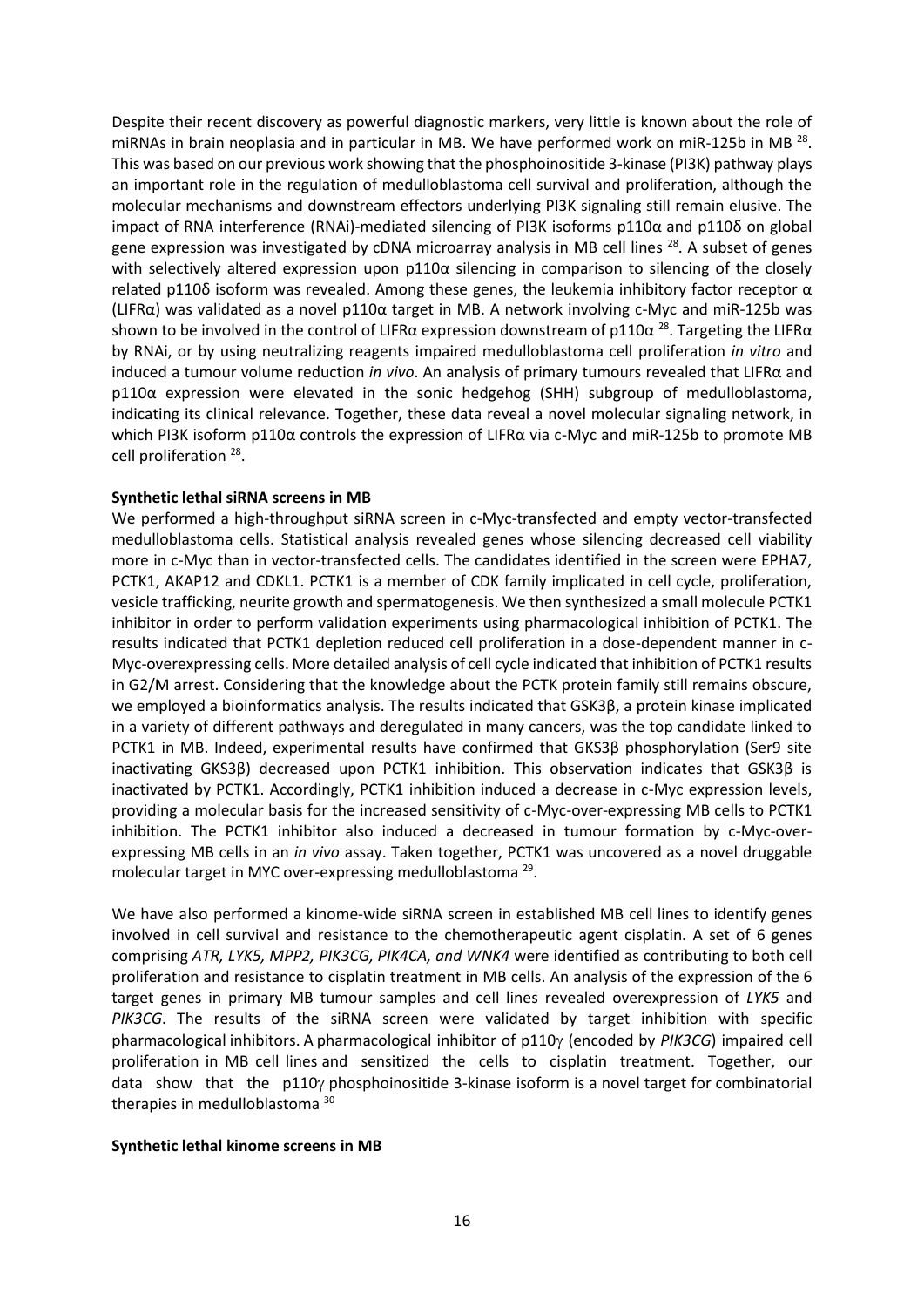In parallel, we have performed a kinome-wide siRNA screen in established neuroblastoma (NB) cell lines to identify genes involved in cell survival and resistance to Cisplatin. As a result we identified the fibroblast growth factor receptor 2 (FGFR2) as an important determinant of cisplatin resistance. Pharmacological inhibition of FGFR2 confirmed the importance of this kinase in NB chemo-resistance. Silencing of FGFR2 sensitized neuroblastoma cells to cisplatin-induced apoptosis, which was regulated by the downregulation of the anti-apoptotic protein BCL2. Mechanistically, F GFR2 was shown to activate protein kinase C delta (PKC-δ) to induce BCL2 expression. FGFR2, as well as the ligand FGF-2, were consistently expressed in primary NB and NB cell lines, indicating the presence of an autocrine loop. Gene expression profiling data revealed that FGFR2 expression correlates with *MYCN* amplification and with advanced stage disease, demonstrating the clinical relevance of FGFR2 in neuroblastoma. These findings suggest a novel role for FGFR2 in chemo-resistance and provide a rationale to combine pharmacological inhibitors against FGFR2 with chemotherapeutic agents for the treatment of neuroblastoma<sup>31</sup>.

### **Crosscutting Findings**

The project was designed as an integrated effort of deploying systems approaches to gain new insights into molecular pathogenicity of embryonal tumors, and design new diagnostics and therapeutic strategies. Therefore, many activities ranged across different ET entities.

### **The role of miRNAs in ETs**

Concentrating on several growth factors and their receptors, we studied downstream signaling and the initiation of transcriptional events in response to specific growth factors. Specifically, we portrayed a wave-like program, which initiates by rapid disappearance of two-dozen microRNAs, followed by an abrupt rise of immediate early genes (IEGs), relatively short transcripts encoding transcriptional regulators. Concurrent with the fall of IEGs, some 30-60 min after stimulation, a larger group, the delayed early genes, is up-regulated and its own fall overlaps the rise of the final wave of late response genes. This late wave persists and determines long-term phenotype acquisition, such as invasiveness. Key regulatory steps in the orderly response to growth factors provide a trove of potential oncogenes and tumour suppressors.

### **Crosstalk between receptor tyrosine kinases (RTKs) and nuclear receptors for steroid hormones**

Importantly, our work contrasted receptor tyrosine kinases (RTKs) and nuclear receptors for steroid hormones, because both groups are essential for body homeostasis, but the cross-talk between these receptor families is poorly understood. We observed that glucocorticoids inhibit signalling downstream of the EGFR RTK. The underlying mechanism entails suppression of the EGFR's positive feedback loops and simultaneous triggering of negative feedback loops that normally restrain EGFR signalling. Our studies in mice revealed that the regulation of EGFR's feedback loops by glucocorticoids translates to circadian control of EGFR signalling: EGFR signals are suppressed by high glucocorticoids during the active phase (night-time in rodents), while EGFR signals are enhanced during the resting phase. Consistent with this pattern, treatment of animals bearing EGFR-driven tumours with a specific kinase inhibitor was more effective if administered during the resting phase of the day, when glucocorticoids are low. These findings support a circadian clock-based paradigm in cancer therapy.

### **Technology Advances**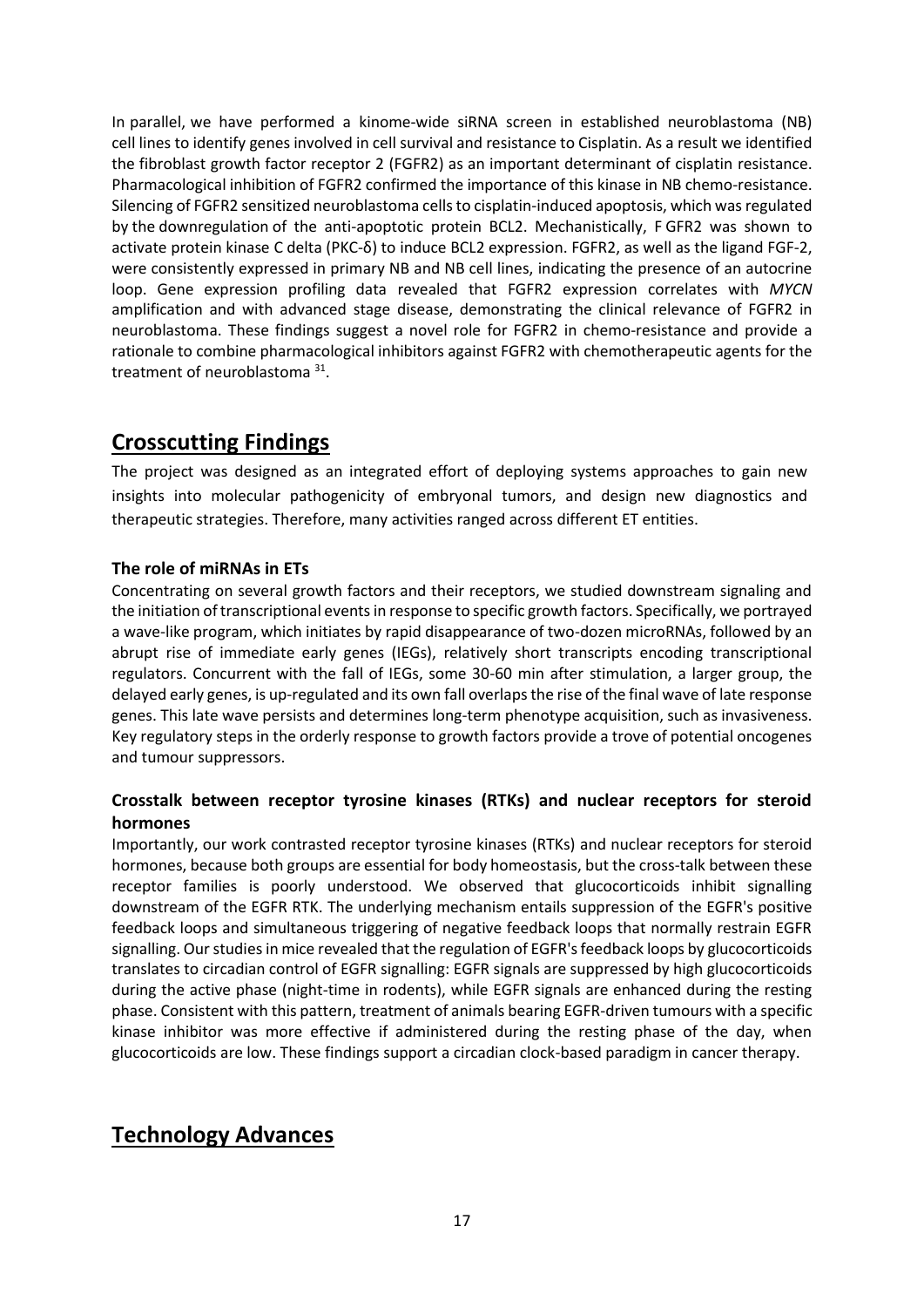The project used a range of modern technologies, and their application also produced advances in methodology as well as useful scientific results.

### **Systematic and elective high throughput perturbation screens to identify vulnerabilities in Embryonal Tumour (ET) cells**

A main goal of ASSET was to identify mechanistically understood network vulnerabilities that can be exploited for new approaches to the diagnosis and treatment of major paediatric tumours. Therefore, VTT performed high-throughput perturbation screens targeting key driver oncogenes, (MYCN, c-Myc and EWS-FLI1) and their signalling networks to identify druggable pathways, drug targets and growth inhibitory compounds. The ASSET ET cell models used in these perturbation screens were (i) SY5Y/6TR (EU)/pTrex-Dest-30/MYCN cells with a tetracycline inducible MYCN construct as neuroblastoma mode; (ii) UW-228 cells with 4-OTH inducible c-Myc expression as a medulloblastoma model; and (iii) A673/TR/shEF cells with doxycycline inducible small hairpin RNA downregulating EWS-FLI1 expression as Ewing sarcoma model. To identify MYCN, c-Myc and EWS-FLI1 dependent vulnerabilities in these ET cell models, HTS using commercial miRNA, siRNA and compound libraries were made in both in presence and absence of induction. Cell viability was measured as the endpoint 3 days after miRNA, siRNA or compound exposure using CellTiter-Glo® Luminescent Cell Viability Assay. The miRNA screens with Dharmacon miRIDIAN® mimics (gain-of-function,  $N = 810$ ) and Dharmacon miRIDIAN® inhibitors (loss-of-function, N = 896) were performed at least twice in each condition and siRNA screen targeting druggable genome (Qiagen Druggable genome v3, targeting ~7000 genes, screened as pools of 4 siRNA molecules per target gene) was performed once per each condition. Compounds in high-throughput perturbation screens were studied with at least two different concentrations and included Multisource Spectrum (2000 compounds, known drugs, other bioavailable compounds and natural products), Biomol International (84 kinase and phosphatase inhibitors), Sigma LOPAC (1280 compounds, FDA approved drugs and other compounds pharmacologically relevant structures) and Selleck (N = 522, a selection of FDA approved drugs and additional experimental compounds) libraries. The raw HTS results were normalized and deposited to ASSET data warehouse to facilitate their use by the ASSET consortium. Selected results were validated as collaborative efforts among ASSET partners. The overview of the main findings from each ET model is summarized briefly below.

### *Neuroblastoma (NB) screens*

Genome wide miRNA screen identified several novel putative tumour suppressive and oncogenic miRNAs. 180 miRNA candidates were selected based on high-throughput screening results and mapped to the human genome. This analysis retrieved five miRNAs from 1p, showing striking growth inhibitory potential. These miRNAs included well-known mir-34a as well as four candidates that had not been functionally characterized in NB  $^{32}$ . Moreover, dozens of growth inhibitory and growth promoting miRNAs were mapped to two large miRNA clusters in the human genome, C19MC at chromosome 19 and the 14q32 miRNA cluster. Out of 180 candidates, four of the strongest antiproliferative miRNA candidates were selected for further validation in other NB cell models and all four miRNA candidates were shown to activate p53 pathway. These results were integrated with miRNA expression results from NB tumours and are being prepared for publication.

High-throughput siRNA screen identified 257 anti-proliferative hits (hit rate 4%) and out of these, 79 reduced cell viability only in induced MYCN overexpressing NB cells. The siRNA screen included perturbation data for 1684 "prognostic genes" defined by U. Bonn using a novel bioinformatics approach based on analyses of genome-wide transcriptomic data derived from NB tumour samples <sup>33</sup>. Out of the prognostic genes targeted by siRNA molecules, 66 were identified as anti-proliferative hits. Gene ontology analysis indicated that these genes are involved in cell cycle, protein ubiquitination, translational elongation, neuronal development and apoptosis – all potential druggable processes for the inhibition of NB cell proliferation. In addition, high-throughput compound screening identified several compounds with more potent anti-proliferative effect in MYCN over-expressing NB cells.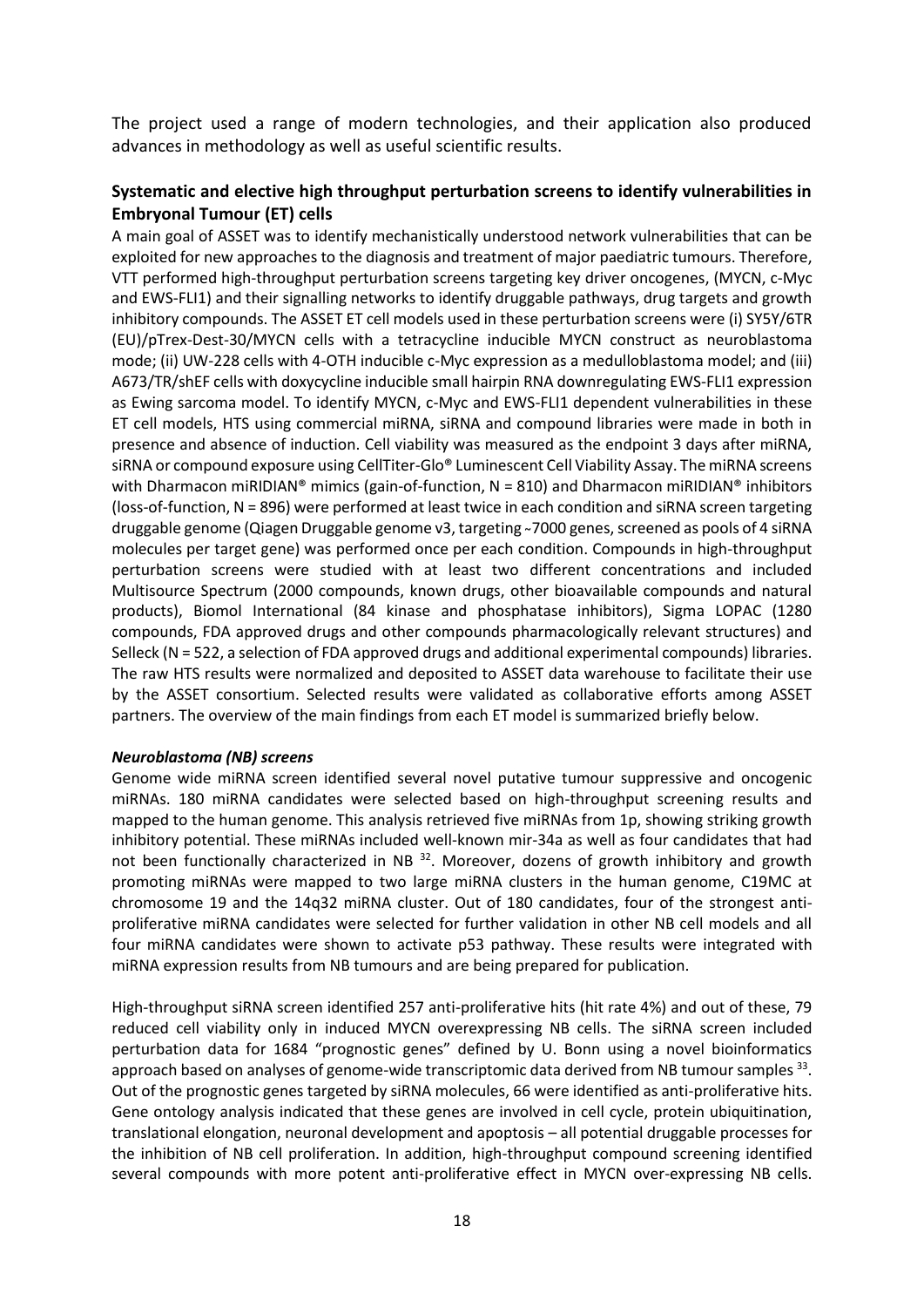Comparison of results from HT siRNA and compound screens identified multiple connections and some of these were selected for further studies to understand mechanism behind MYCN driven vulnerabilities in more detail <sup>17</sup>. High-throughput RNAi screening method as well as the network-based interpretation leading to potential diagnostic and therapeutic utilisation of some of siRNA targets have identified beta-estradiol, MAPK/ERK, and the WNT pathway as promising targets <sup>19, 21</sup>.

### *Ewing sarcoma family tumour (ESFT) screens*

To identify EWS-FLI1 driven vulnerabilities high-throughput perturbation screens were initiated 72 hours after shRNA induced EWS-FLI1 silencing (knock-down was ~90%). Genome wide miRNA screening identified nine pre-mir candidates only expressed in the presence of EWS-FLI1. The antiproliferative effect for two of these (miR-552 and miR-631) was validated showing that miR-552 induced a G1 arrest while miR-631 elicited a G2 cell cycle arrest. We further undertook a bioinformatics analysis of the results by assessing whether experimentally validated mRNA targets for each miRNA are enriched in certain pathways or processes. The only experimentally validated mRNA target enriched among EWS-FLI1 selective miRNA hits was GAPDH, a key component of glycolysis. These results support previous suggestion that targeting glycolytic activity is a way to treat Ewing sarcoma. The high-throughput siRNA screen highlighted the role of Leucine rich repeats and WD repeat Domain containing 1 (LRWD1) as a potent regulator of EWS-FLI1 driven cell proliferation <sup>34</sup>. A further exploration of HT drug screening results was done by VTT together with UCPH, CEMM, and CCRI, and a manuscript describing these findings together with exploration of molecular mechanism behind EWS-FLI1 driven differential response to BCL2 family inhibitors is in preparation.

### *Medulloblastoma MB screens*

High-throughput miRNA screening in MB model identified five precursor miRNAs and two miR inhibitors reducing cell viability only in c-Myc over-expressing cells. Results from validation experiments indicated that the strongest decrease in cell proliferation in c-Myc-overexpressing MB cells was identified after inhibition of hsa-miR-106b. Several bioinformatics analyses were performed to identify potential targets of miRNA candidates and serine/threonine kinase PCTAIRE-2 was validated as a downstream target of mir-106b in Medulloblastoma <sup>35</sup>. High-throughput siRNA screen identified 13 putative targets whose silencing reduced cell viability especially in MYC over-expressing MB cells. Out of the candidates chosen for validation, the strongest c-Myc dependent antiproliferative and pro-apoptotic effect was seen in response to RNA-binding protein 8A (RBM8A) silencing. RBM8A is a core exon junction complex factor, which binds to mRNA molecules during splicing. Results from a recent study indicate that RBM8A is involved in proliferation and differentiation of embryonic neural progenitors supporting the HTS results on vital function of RBM8A in MB. High-throughput compound screen identified many compounds sensitizing c-Myc overexpressing MB cells to anti-proliferative effect. Twenty of these compounds were selected for validation in other MB cell lines. These experiments indicated that some of the selected hit compounds reduced c-Myc and MYCN expression in cultured MB and NB cells as well as tumour growth in transgenic NB zebrafish models. Corresponding manuscripts are under preparation.

### **New targets arising from the screens**

We have also investigated the potential of targeting the axis of the insulin-like growth factor-1 receptor (IGF-1R) and PI3K signalling in the two embryonal tumour entities neuroblastoma and medulloblastoma. By treating neuroblastoma and medulloblastoma cells with R1507, a specific humanized monoclonal antibody against the IGF-1R (ROCHE), we could observe cell line-specific responses and in some cases a strong decrease in cell proliferation. In contrast, targeting the class I PI3K p110α with the selective inhibitor PIK75 resulted in broad anti-proliferative effects in a panel of neuroblastoma and medulloblastoma cell lines. Additionally, sensitization to commonly used chemotherapeutic agents (cisplatin and doxorubicin) occurred in medulloblastoma and neuroblastoma cells upon treatment with R1507. Furthermore, by studying the expression and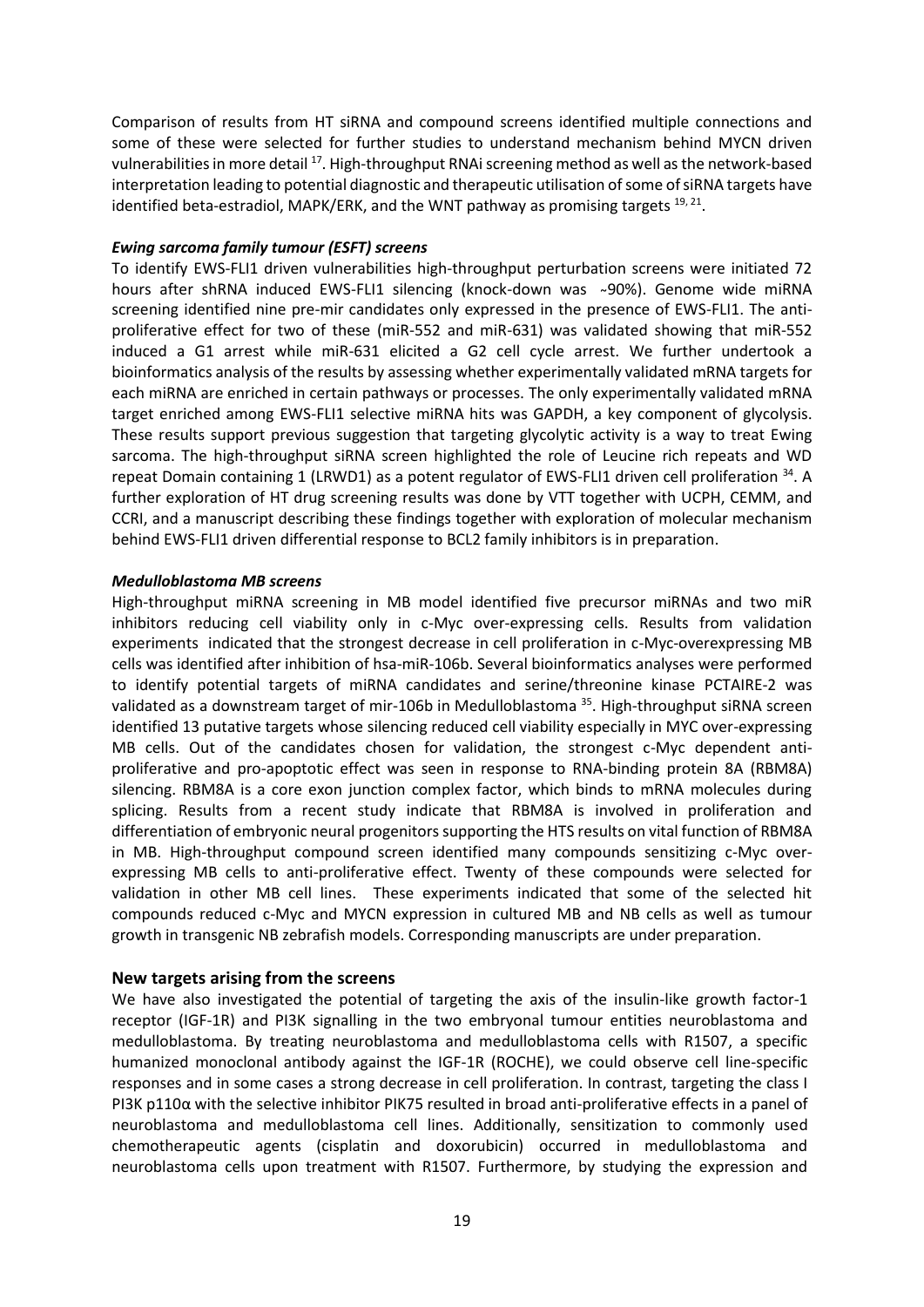phosphorylation state of IGF-1R/PI3K downstream signaling targets we confirmed down-regulated signaling pathway activation by R1507 and PIK75. In addition, apoptosis occurred in embryonal tumour cells after treatment with PIK75 or R1507. Together, our studies demonstrate the potential of targeting the IGF-1R/PI3K signaling axis in embryonal tumours 36.

### **Investigating the dynamic behaviour of protein signalling networks by reverse protein microarrays**

Reverse Protein Arrays allow the antibody based simultaneous quantification of proteins of interest using very small amounts of cell lysates. This assay is complemenatry to the MS based discovery approaches as it allows the generation of targeted measurements comparing different conditions or timecourse treatments. Protocols to prepare protein lysates for Zeptosens Phosphorylation Array Analysis were optimized for SH-SY5Y cell lines engineered to express either TrkA or TrkB receptors. There receptors drive opposite cell fates in neuroblastoma cells, i.e. differentiation and apoptosis versus proliferation. Among 122 analyzed proteins/phosphorylated proteins 16 showed regulation. Among the regulated proteins are pAkt, CDK1, CyclinD1, pGSK3β, pMEK1/2, pStat3, pPKCα, pPLCγ, pTyk2, S6 ribosomal protein and SHP2. The overlap of similar regulated proteins between NGF (TrkA) and BDNF (TrkB) signalling was seen in 15 out of the 16 regulated proteins. A promising target was Phospholipase C gamma (PLCγ) which was selectively upregulated in SY5Y-TR-TrkA cells after NGF stimulation and not in SY5Y-TR-TrkB cells after BDNF stimulation. This indicates a role of PLCγ in cell death and differentiation. These results were validated by Western blotting.

### **Development of new computational biology resources**

The systems medicine approach required the development of new computational tool for data analysis, integration and storage.

### **A comprehensive resource for data collection and analysis: the ASSET Data Warehouse ASSETmart**

To harvest, manage and preserve data generated in ASSET an interrogable project database for holding shared experimental data was developed. This allowed the high-throughput data submitted by the partners to be integrated at a gene as well as cell line level as well as the possibility to include public data sets. This is a powerful queryable repository for extracting data and building pipelines on. At its heart is a data warehouse to support and enable the combination of project proprietary data with publicly available data sources. Core data types included in the repository are gene expression microarrays, CHiP sequencing, RNA sequencing, Exome sequencing, proteomics, compound screening, siRNA screening and miRNA screening. Data is represented to that the user can directly find the experiment type or platform used, information on the samples studied including the cancer type or the cell line name, specific conditions describing each sample, number of replicates used or additional important information, not described above (e.g. type of measurement). Public data sources that are included in the database include Ensembl, PubChem, ChEMBL, COSMIC and InWeb.

ASSETmart has a subversion repository holding the source code and the data produced by the ASSET partners hosted at the DTU subversion archive. However, to facilitate the usability of the warehouse we have developed a user-friendly web interface, enabling thus the ASSET partners to browse, explore and combine in-house and publicly available data. ASSETmart is available at: [https://asset](https://asset-mart.cbs.dtu.dk/)[mart.cbs.dtu.dk.](https://asset-mart.cbs.dtu.dk/) The interface allows users to either query for one or multiple biological entities (e.g. genes, proteins, transcripts, compounds or microRNAs) or experiments and experimental conditions of interest. Furthermore, the database is directly linked with the visualisation tool Plotly [\(https://plot.ly\)](https://plot.ly)/) which provides a web-based user-friendly interface and platform for data analysis, graphing and representation.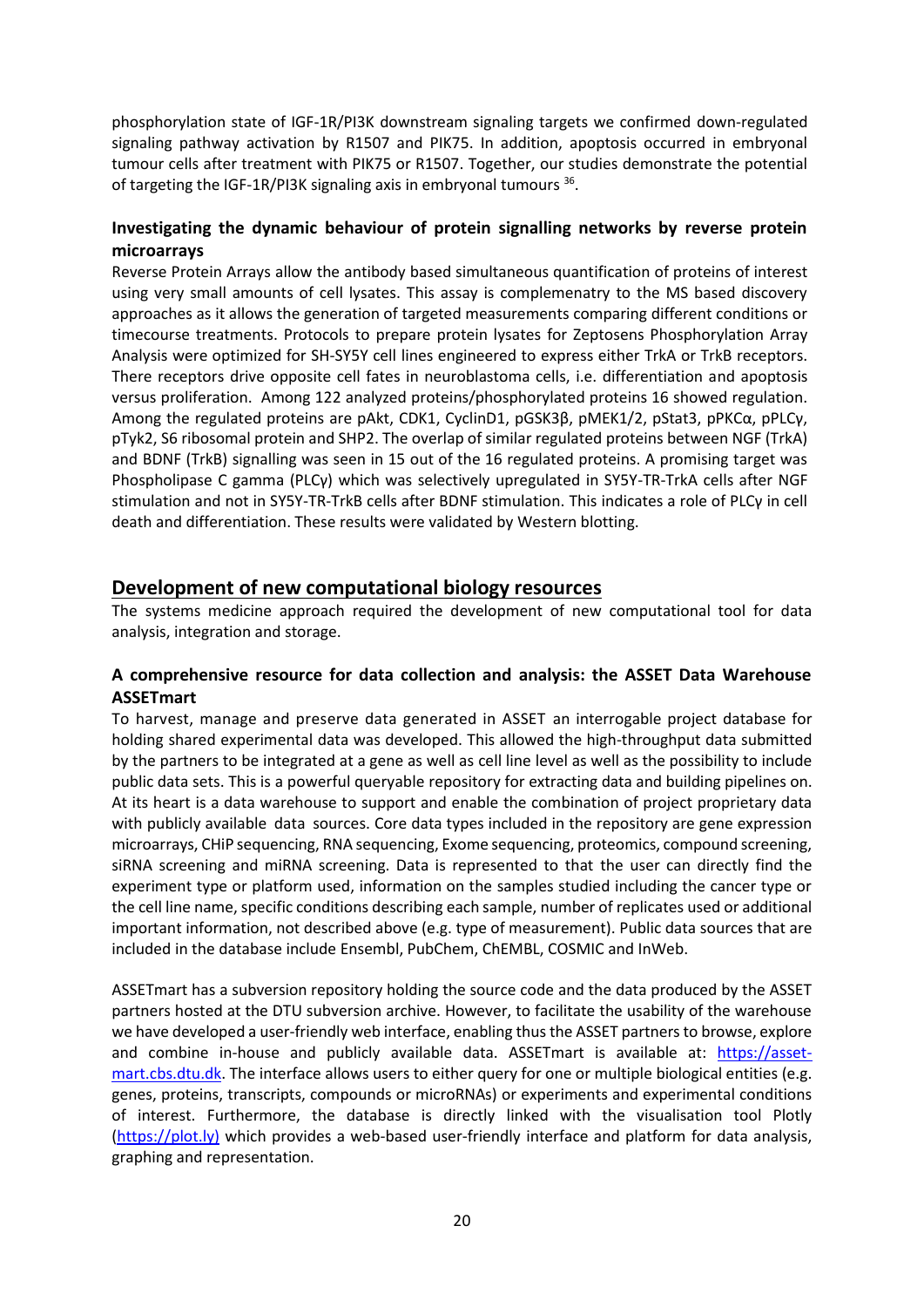This database will be made accessible to the scientific community at the end of the project, and represents the lasting legacy of ASSET to the scientific community.

### **Development of data analysis pipelines for mutations**

Various data analysis pipelines were constructed on ASSET. In particular, variant prioritisation was a key theme in processing exome sequencing data representing the tumourigenic burden of mutations. A key element is data reduction in order to select mutations that are likely pathogenic or germane to the tumour development and potentially contributing to the perturbed cell signalling necessary for pathogenesis. Understanding these key mutations is important in mechanistic insights as well as in understanding potential treatment strategies. The figure illustrates the use of a variant prioritisation and annotation pipeline on the neuroblastoma cell line SY5Y, where 83,659 original variants were triaged into selecting 54 mutations of high interest for further validation and studies.



### **New tools for data integration and contextualisation**

A main goal of ASSET was to develop new tools to integrate and contextualize the data collected by the consortium. These activities can be broadly subdivided into the development of:

### *Cell-type specific models to simulate the different cell lines and predict the effect of drugs*

We used simulations based on networks to create computational models of the cell lines. Networks of pathways were defined, where each node is a pathway (a set of proteins that are functionally related to each other and define a biological process) and regulatory interactions between pathways were inferred from the literature using information collected from online databases. The approach was based on the Boolean framework, which represents the cell as an assembly of logic circuits that describe how the various nodes (biological processes) turn on and off in response to different inputs. This model allows the simulation of activation and repression of the different pathways, with each node of the network only able to take binary values (ON/OFF). Such simplified models were used to simulate processes inside a single cell, for example whether it was growing, dividing or killing itself (apoptosis). The simulation of populations of cells was implemented using multiple instances of this model running inside each cell. This procedure is needed to reproduce *in silico* the experiments in which gene expression datasets were generated, which involve pooling together millions of cells and measuring the total amount of expression in the population. The final ingredient to make the simulations more closely represent the biology of a specific cell line is using binarised expression data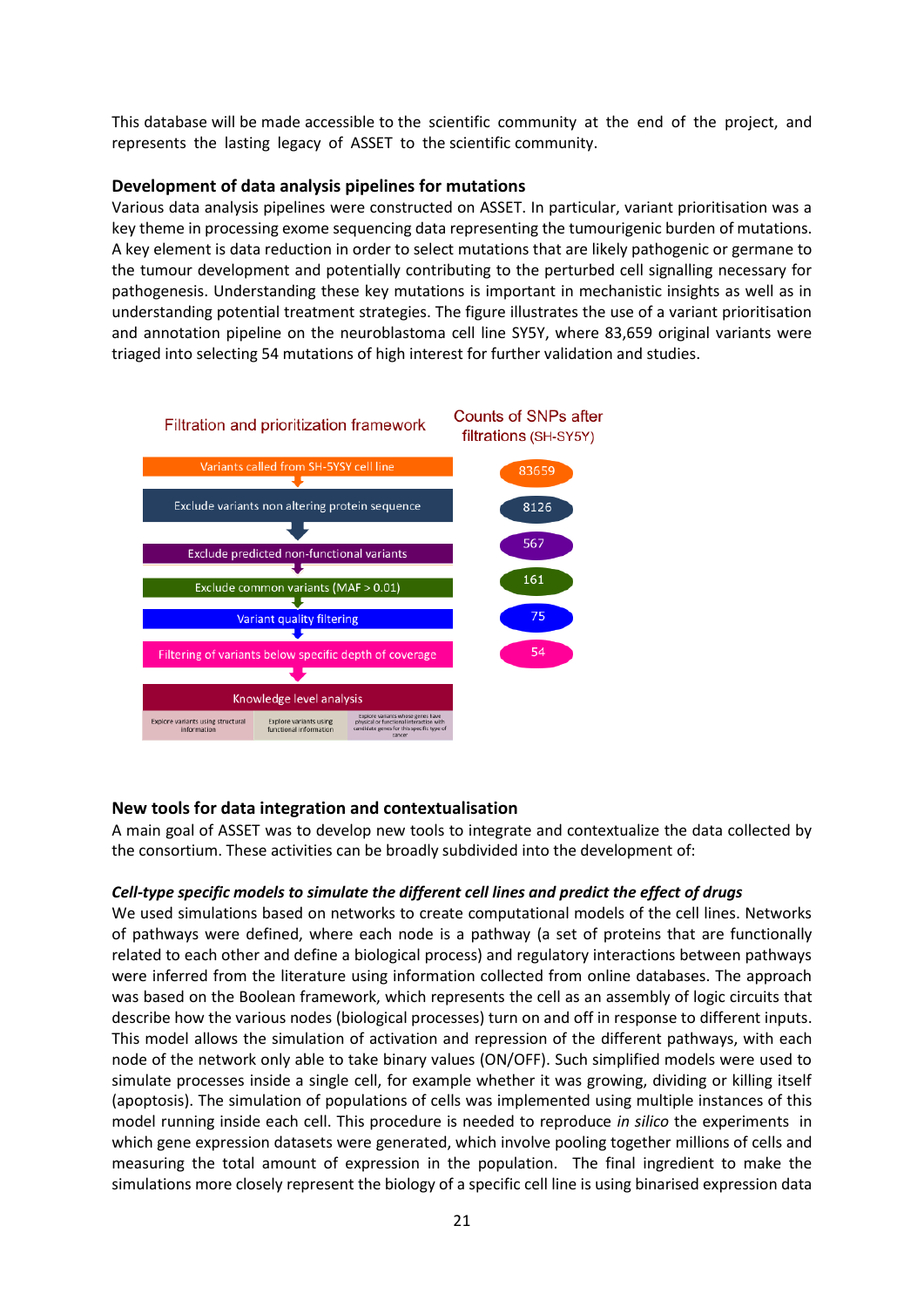(ON/OFF for each gene) to establish the fractions of cells in the simulated population in which each pathway and connection are present. For each node and edge in the network we assigned a probability of presence proportional to the number of genes that were present within each node or edge, as measured by expression in the specific cell line of interest. We can thus make cell-type specific models that can be run in the computer and used to simulate experiments, which can be useful to predict which real experiments in the laboratory would be most informative.

In one application, the estimation of activation of different pathways in specific cell lines was used to predict drug synergies. We used publicly available databases with information about which proteins are affected by specific drugs to infer interactions between each drug and the different pathways. The interactions were stronger when the pathway contained more of targets of the drug. The association between drugs and pathways targeted is made cell-type specific by considering only proteins inside the pathway that are present, as evidenced by expression in the cell-type of interest. One can thus obtain a cell-type specific profile of drug-pathway interactions that can be used to compare drugs to each other. We defined the similarity of two drugs based on how similar their interactions with all the different pathways were (that is measuring the correlation of the drug-pathway interaction profiles). We could then use these values of drug-drug similarity to predict the effect of drugs alone or in combination. For example, if two drugs were shown to synergise, we could predict that substituting one of the two drugs with another similar drug would also lead to a synergistic effect. We also developed a framework that can integrate different networks describing different types of biological regulation mechanisms. This way we can potentially follow how the action of a drug can be propagated as a signal to different components in the cell, which will facilitate the interpretation and prediction of why two drugs act synergistically.

### *Tools to perform analyses and comparison of the mutational profiles of the cell lines and primary samples within the context of large international cancer patient datasets*

An important part of ASSET involved looking at DNA sequence mutations in cell lines and patient derived cells that affect protein coding regions (exome sequencing). These experiments were performed on the three core cell lines (SH-SY5Y, IMR575 and ASP14) and a cohort of Ewing Sarcoma patients. Knowing in what proteins the mutations are found is just the first step towards understanding how these mutations might be related to the cancer studied. We, therefore, developed and applied different bioinformatic tools to predict whether these mutations were likely to be causally associated with tumorigenesis or simply the result of random mutations and without consequences. To this end we used ASSETScout, a suite of computational bioinformatic tools that was developed to perform the analysis of mutations found by exome sequencing, assess their pathogenetic relevance, and associate them with biological processes. The platform takes as an input a list of variants (specific changes of DNA sequence compared to the human reference genome sequence), and outputs the predicted damage potential for each variant, a description of the biological processes that might be affected, and the frequency of these variants across different sets of publicly available datasets for mutations in cancer patients , e.g. International Cancer Genome Consortium IGC), The Cancer Genome Atlas (TGCA).

The prediction of whether the mutation observed could be damaging the protein's function is performed using a set of methods including two main applications that we developed: StructurePPI and KinMut. StructurePPI estimates whether a specific variant is likely to affect protein function by overlapping the genomic location of the variant with the location of protein features from 7 different public databases. This allows us to see whether the variants affects parts of the protein that bind ligands or DNA, usually important for the protein function, or whether mutations in this region of the protein were seen in other cancer datasets. KinMut looks for whether the mutations affects kinases at the level of the whole protein and its physico-chemical proteins, or disrupting specific protein domains or even single amino acids that are known to be disrupted in cancer. This suite of tools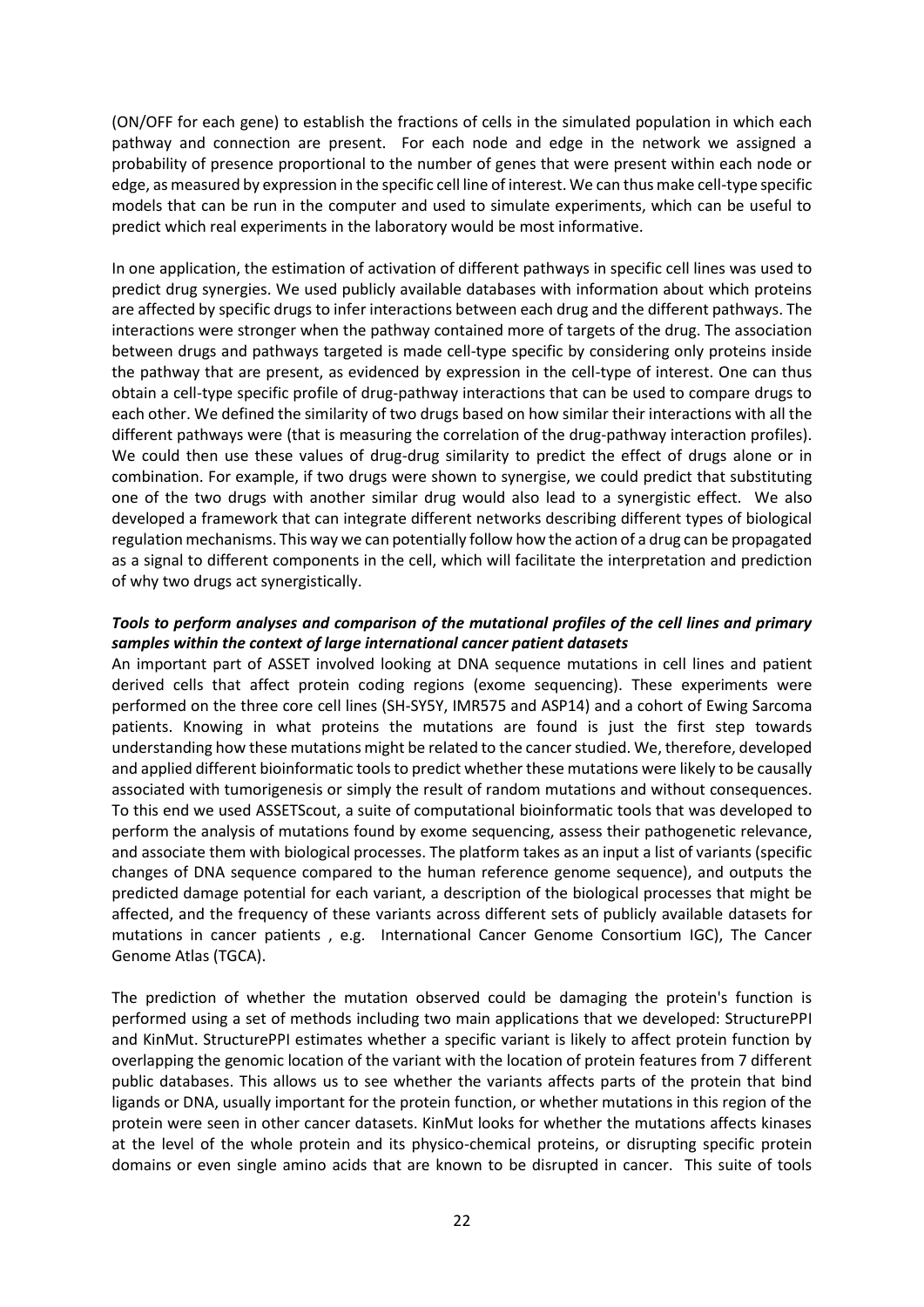allowed us to identify which of the mutations in the cell lines might be related to the cancers in the patients against a background of ransom mutations. The comparison of mutations seen in our cell lines and mutations seen in large cancer genomics projects such as ICGC, showed a strong overlap with genes mutated in a Neuroblastoma cohort.

We also looked closely at mutations in a large group of Ewing Sarcoma patients and saw that one of the most commonly mutated proteins was STAG2. This protein has a function in ensuring correct cell division and in some cancers patients with STAG2 mutations have worse prognosis. However, in other cancers, like bladder cancer and an aggressive type of leukaemia, mutations in this protein are actually found in patients that are more likely to survive. We hypothesised that STAG2 may have roles in other biological processes than cell division, since it is also involved in maintaining the three-dimensional structure of chromatin inside the nucleus. This suggested a possible epigenetic effect. We tested our hypothesis by looking at which genes change together with STAG2 when the ASP14 cell line is treated with different drugs. These genes were found to be related to splicing. Therefore, STAG2 might have an additional function, which adds new mechanistic insights into the molecular pathogenesis of Ewing Sarcoma, and potentially may reveal new targets.

### *Tools for comparing gene expression profiles from cell lines and primary patient samples*

One of the main objectives of ASSET was to study cell lines derived from embryonal tumours to gain a better understanding about the tumours themselves and provide new therapeutic options for the patients. We, therefore, developed tools to enable the comparison of data generated from cell lines with that from patient samples. This is not trivial, due to the transformation that cells undergo in the process of cell line derivation, and because of the presence of non-tumour cells in primary samples (including healthy cells from tissues surrounding the tumour and cells from the immune system). These differences make it difficult to directly establish similarities of gene expression profiles between cell lines and primary samples that would allow us to use a cell line or group of cell lines as a model for specific patients. We constructed a mathematical model which identified the genes that are mostly responsible for the separation between gene expression of all cell line samples and patient ones. We then removed these genes from the expression profiles and again established similarities of all the samples. After this correction we could separate the cell lines by type and see how some patients resemble more to some of them than other. This is an important result as it suggests that our understanding of the different embryonal tumour derived cell lines can be used for designing personalised targeted treatments for the patients.

### **Integration of genomic and transcriptomics data for enhanced patient stratification**

Here, the goal was to increase our knowledge about the dysregulation of the gene regulatory networks in NB in order to propose novel targets for interventions, and develop an equitable, risk-related stratification of neuroblastoma patients. To this end we undertook a systemic approach by integrating genomic, transcriptomic and clinical data with functional perturbation data. As result, we established a comprehensive catalogue of genes over- and under-expressed in neuroblastoma implicating poor prognosis, called NBPrognostics  $17$ . The functional annotation of the genes showed that the downregulated prognostic genes are involved in the development and maturation of the peripheral nervous system, in the differentiation of neurons, neuritogenesis, axonogenesis etc. The dysregulated pathways included NGF receptor signalling, SLIT/Robo signalling, Ephrin, plexin receptor signalling, Rho/RAC pathway, retinoic acid receptor signalling, WNT, beta-catenin, calcium and calmodulin signalling. The upregulated prognostic genes are involved in the cell proliferation, cell cycle progression, DNA damage and DNA repair, ribosomal biogenesis. These results are similar to the results obtained by integration of transcriptomics and proteomics data  $19$ ,  $37$  demonstrating the robustness of our data integration approaches. Furthermore, NBPrognostics identified genes whose expression is affected by 11q and 3p deletions and 17q gain, which are common genomic alterations in NB that are independent of MYCN amplifications. The NBPrognostics catalogue was consolidated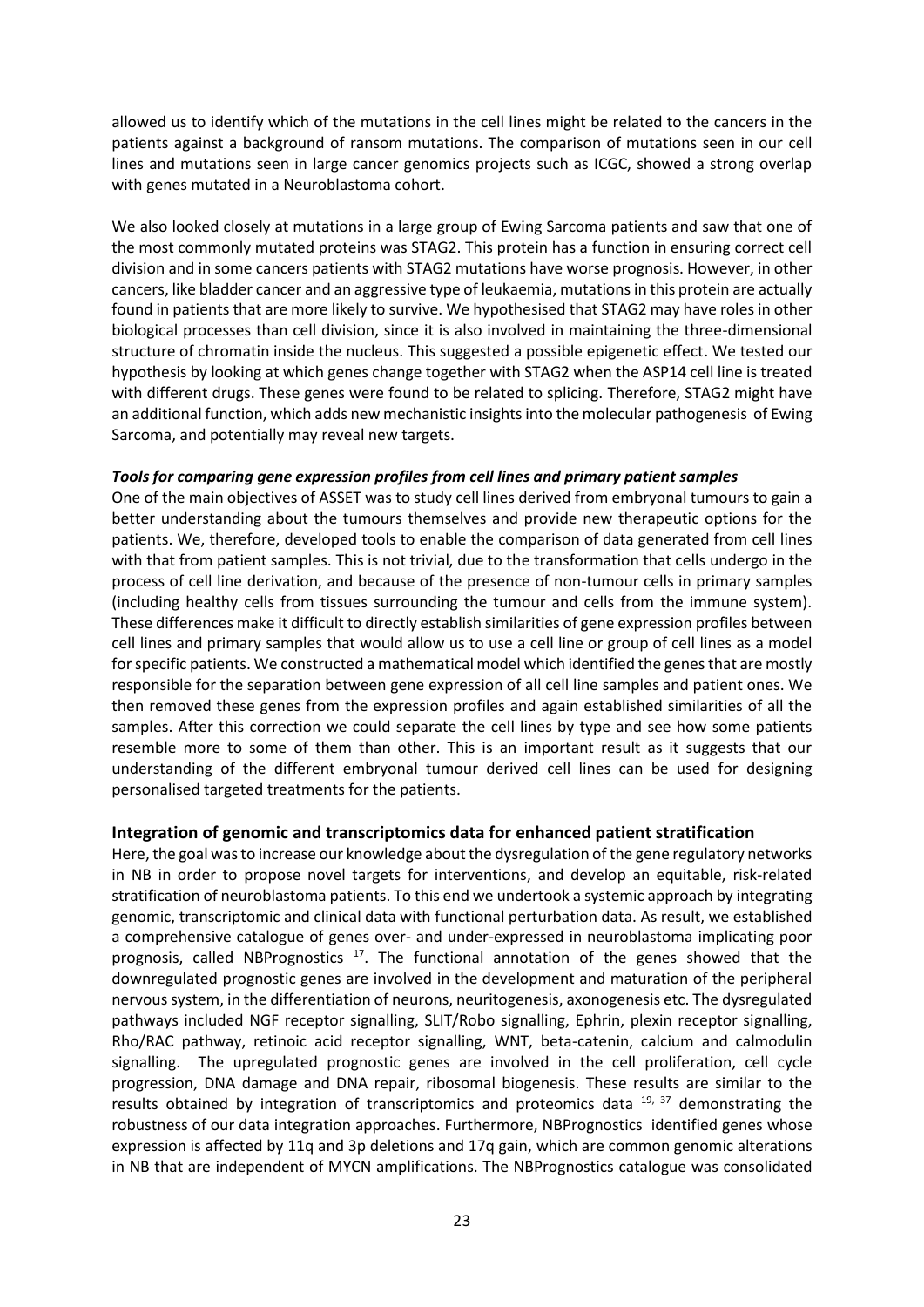with the results from the high-throughput siRNA screening and compound screening. The hit compounds, found to reduce proliferation and viability of neuroblastoma cells, were linked to those prognostic genes, which are described as targets of these compounds in chemical databases. The drugtarget connectivity represents a useful platform for the exploration of neuroblastoma vulnerabilities and generation of hypotheses towards better therapeutic interventions. In particular, the Bcl-2 antagonist obatoclax was focused on in further validations since it was indicated as a potent antiproliferative hit and its target MCL1 (myeloid cell leukemia sequence 1) was indicated as prognostic overexpressed gene and as hit in siRNA screens. Validation in zebrafish model showed that obatoclax decreased tumour growth in our zebrafish model of MYCN-driven neuroblastoma. Moreover, validation results indicated that the anti-proliferative response to obatoclax was potentiated by MYCN over-expression. Taken together, the BCL2-family signalling is proposed as an interesting vulnerability to be targeted in neuroblastoma.

### **Development of statistical tools for analysing timecourse series of gene expression data**

Inference of gene regulatory networks is impossible without time-resolved gene expression data, which give insight into the dynamics of gene expression programs. For this purpose we developed SwitchFinder, a statistical method for the analysis of time-series data, and implemented it as Web application. The approach fits a change-point model to each individual gene expression time-course, thus indicating the switch-points between increasing and decreasing activities of the gene. We introduced features of the switch-points: growth, decay, spike and cleft, reflecting important dynamic aspects. With this, the gene expression profiles are represented in a qualitative manner, enabling to deduce meaningful groups of genes with common dynamic patterns. Our Web application enables users to upload their data, run the algorithm and download the results. The query interface facilitates interactive exploration of the gene dataset. SwitchFinder was applied to the gene expression timeseries measured at seven time-points in neuroblastoma cell line upon treatment with the differentiation agent ATRA (all-trans retinoic acid). The analysis revealed eight types of dynamic transcriptional responses to ATRA. The results indicated that the transcriptional response of NB cells to ATRA treatment is the time-resolved result of BMP, Wnt, Notch, FGF, G-protein coupled receptor and neurotrophin TRK receptor signalling. This coincides with the gene regulatory programs during differentiation of the neural crest cells in course of the development of the sympathetic nervous system. The immediate and early responses were rich in transcription factors involved in the determination of cell fates and regulation of embryonic development. For example, immediate early genes were responsible for axon guidance and axonogenesis. The results indicated a contribution of ATRA to the migratory phenotype of neuroblastoma cells. Repressed were the genes involved in cell cycle regulation and cell proliferation, DNA metabolic process, DNA damage response, DNA repair signalling etc. Many of the prognostic down-regulated genes (as determined by NBPrognostics) were induced by ATRA, while many of the up-regulated were repressed. This supports the hypothesis that neuroblastoma pathogenesis results from a block of cell differentiation, the promotion of cell proliferation, and maintenance of cell stemness.

### **Developing new statistical tools for analysing drug cooperation**

Determining whether two drugs cooperate and in which way (synergistic, additive, antagonistic) is an experimentally very laborious task, that requires careful planning and data interpretation. Often it is logistically impossible to generate all the data points desirable for fully characterised dose response curves. To overcome this problem we have developed new statistical analysis methods that can deal with incomplete and noisy data in drug combination screens. This method was applied to a screen for identifying drug combination that block the proliferation of Ewing Sarcoma cells. In these experiments we measured cell viability across a range of dose levels for each drug pair without maintaining the ratio of dose levels constant, in order to obtain a broad screening across drug combinations and dose levels. The trade-off for covering a broader concentration range is the increasing difficulty to determine smooth dose-response curves that allow analysis by the established tools. Our approach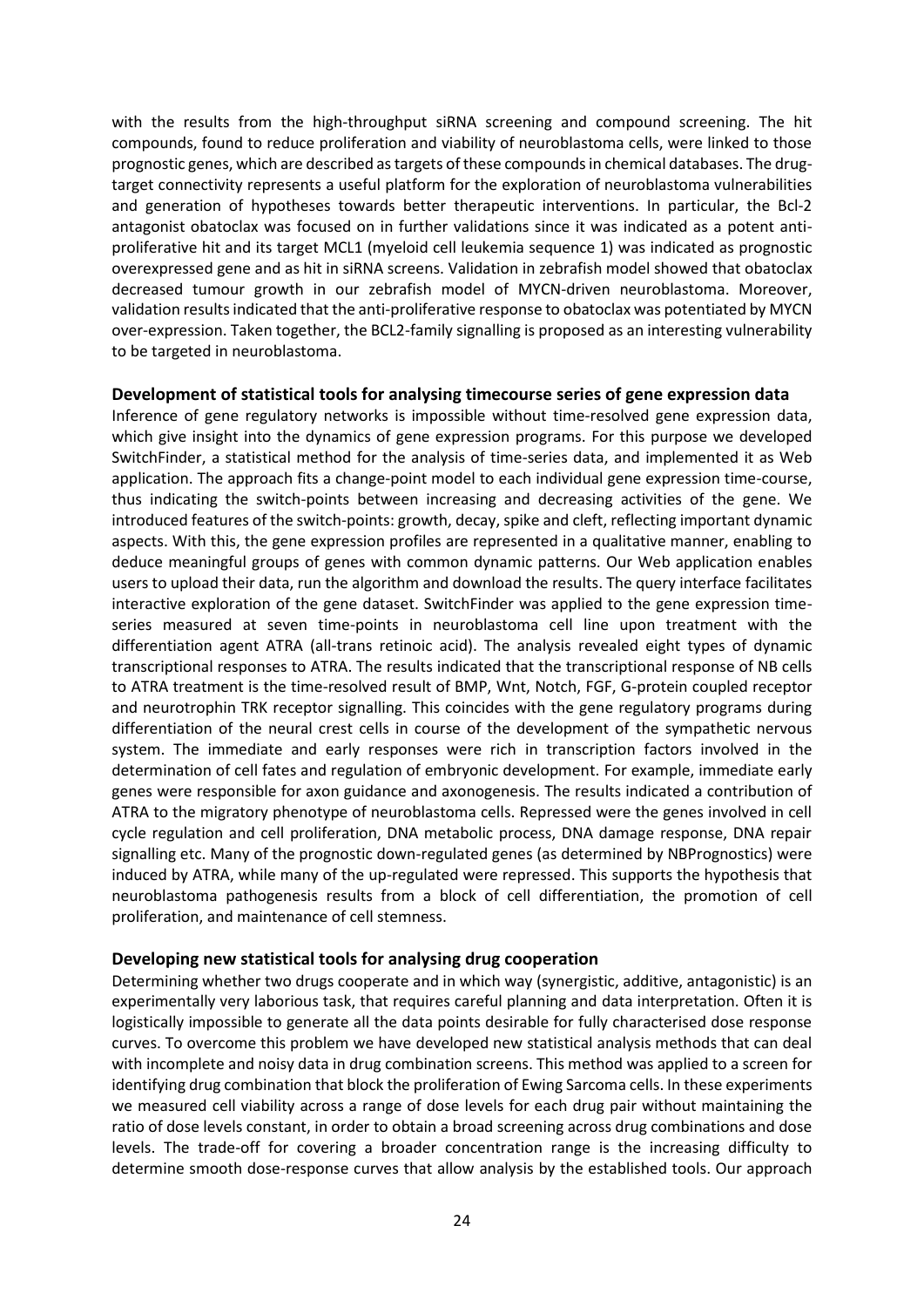has enabled to perform statistical analysis on the available data to meet the needs of the screen. In this way we could calculate the combination index (CI) for each combination data point under the nonconstant ratio design. The CI has then been mainly employed for classifying drug pairs as synergistic or antagonistic using a set of empirical classification rules.

### **Developing reusable code for conducting Markov chain Monte Carlo (MCMC) inference**

MCMC methods are a widely used in computational biology for the inference of parameter distributions that are often the basis for constructing biochemical pathway models described by systems of ordinary differential equations (ODEs). This coding endeavor is a long-term and ongoing contribution to the broader systems biology and scientific computing community. More specifically, we have refactored the Lora package, which is a package for MCMC inference written using the Julia programming language. Such refactoring has been essential in order to accommodate an MPI implementation for the thermodynamic integration scheme of Nial Friel <sup>38</sup>. Partner Warwick will continue this work beyond ASSET to work towards adding the thermodynamic integration implementation to the amended version of Lora, along with an implementation of adaptive Metropolis-within-Gibbs (AMWG) sampling <sup>39</sup>. Variations of AMWG provide the building block of popular species of software (such as BUGS and Stan) for MCMC inference for hierarchical models. Once the development cycle for i) thermodynamic integration and ii) AMWG sampling is completed, Lora will be in a unique position internationally, due to its broad scope covering functionality that is partially met by existing software dedicated to sub-goals of Lora.

### **References**

- 1. Bilke, S., R. Schwentner, F. Yang, M. Kauer, G. Jug, R. L. Walker, S. Davis, Y. J. Zhu, M. Pineda, P. S. Meltzer, and H. Kovar**.** Oncogenic ETS fusions deregulate E2F3 target genes in Ewing sarcoma and prostate cancer. **Genome Res**, 2013.
- 2. Tomazou, E. M., N. C. Sheffield, C. Schmidl, M. Schuster, A. Schonegger, P. Datlinger, S. Kubicek, C. Bock, and H. Kovar**.** Epigenome mapping reveals distinct modes of gene regulation and widespread enhancer reprogramming by the oncogenic fusion protein EWS-FLI1. **Cell Rep** 10:1082-95, 2015.
- 3. Kovar, H. SLFN11: Achilles' Heel or Troublemaker. **Clin Cancer Res** 21:4033-4, 2015.
- 4. Svoboda, L. K., A. Harris, N. J. Bailey, R. Schwentner, E. Tomazou, C. von Levetzow, B. Magnuson, M. Ljungman, H. Kovar, and E. R. Lawlor**.** Overexpression of HOX genes is prevalent in Ewing sarcoma and is associated with altered epigenetic regulation of developmental transcription programs. **Epigenetics** 9:1613-25, 2014.
- 5. Schwentner, R., T. Papamarkou, M. O. Kauer, V. Stathopoulos, F. Yang, S. Bilke, P. S. Meltzer, M. Girolami, and H. Kovar**.** EWS-FLI1 employs an E2F switch to drive target gene expression. **Nucleic Acids Res** 43:2780-9, 2015.
- 6. Niedan, S., M. Kauer, D. N. Aryee, R. Kofler, R. Schwentner, A. Meier, U. Potschger, U. Kontny, and H. Kovar**.** Suppression of FOXO1 is responsible for a growth regulatory repressive transcriptional sub-signature of EWS-FLI1 in Ewing sarcoma. **Oncogene**, 2013.
- 7. Ban, J., D. N. Aryee, A. Fourtouna, W. van der Ent, M. Kauer, S. Niedan, I. Machado, C. Rodriguez-Galindo, O. M. Tirado, R. Schwentner, P. Picci, A. M. Flanagan, V. Berg, S. J. Strauss, K. Scotlandi, E. R. Lawlor, E. Snaar-Jagalska, A. Llombart-Bosch, and H. Kovar**.** Suppression of deacetylase SIRT1 mediates tumor-suppressive NOTCH response and offers a novel treatment option in metastatic Ewing sarcoma. **Cancer Res** 74:6578-88, 2014.
- 8. Radic-Sarikas, B., U. Rix, A. Stukalov, M. Gridling, A. C. Müller, J. Colinge, G. Superti-Furga, and K. L. Bennett**.** Enhancing cognate target elution efficiency in gel-free chemical proteomics. **EuPA Open Proteomics** 9:43-53, 2015.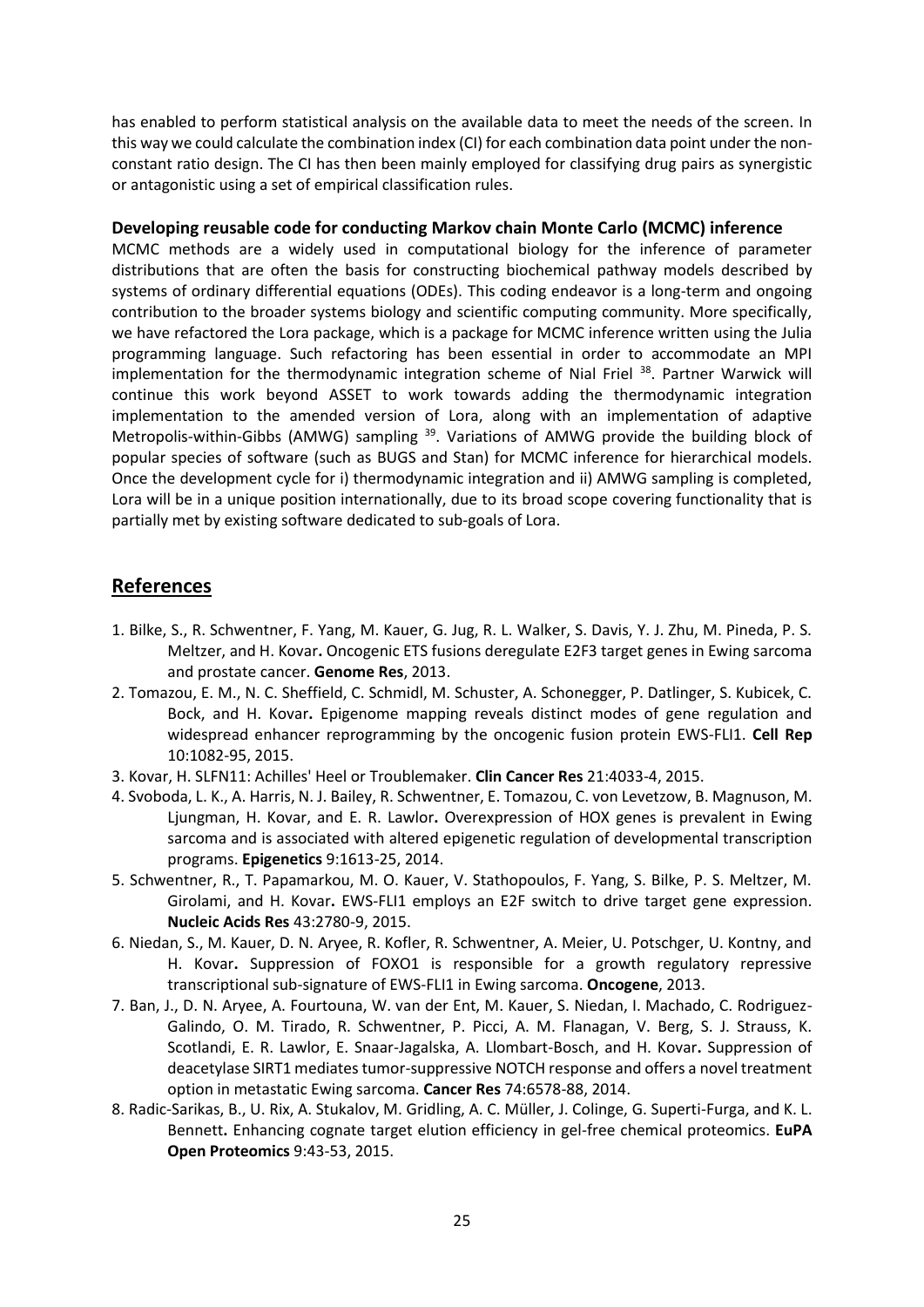- 9. Huber, K. V., E. Salah, B. Radic, M. Gridling, J. M. Elkins, A. Stukalov, A. S. Jemth, C. Gokturk, K. Sanjiv, K. Stromberg, T. Pham, U. W. Berglund, J. Colinge, K. L. Bennett, J. I. Loizou, T. Helleday, S. Knapp, and G. Superti-Furga**.** Stereospecific targeting of MTH1 by (S)-crizotinib as an anticancer strategy. **Nature** 508:222-7, 2014.
- 10. Huber, K. V., K. M. Olek, A. C. Muller, C. S. Tan, K. L. Bennett, J. Colinge, and G. Superti-Furga**.** Proteome-wide drug and metabolite interaction mapping by thermal-stability profiling. **Nat Methods** 12:1055-7, 2015.
- 11. Winter, G. E., B. Radic, C. Mayor-Ruiz, V. A. Blomen, C. Trefzer, R. K. Kandasamy, K. V. Huber, M. Gridling, D. Chen, T. Klampfl, R. Kralovics, S. Kubicek, O. Fernandez-Capetillo, T. R. Brummelkamp, and G. Superti-Furga**.** The solute carrier SLC35F2 enables YM155-mediated DNA damage toxicity. **Nat Chem Biol** 10:768-73, 2014.
- 12. Stoll, G., D. Surdez, F. Tirode, K. Laud, E. Barillot, A. Zinovyev, and O. Delattre**.** Systems biology of Ewing sarcoma: a network model of EWS-FLI1 effect on proliferation and apoptosis. **Nucleic Acids Res** 41:8853-71, 2013.
- 13. Tirode, F., D. Surdez, X. Ma, M. Parker, M. C. Le Deley, A. Bahrami, Z. Zhang, E. Lapouble, S. Grossetete-Lalami, M. Rusch, S. Reynaud, T. Rio-Frio, E. Hedlund, G. Wu, X. Chen, G. Pierron, O. Oberlin, S. Zaidi, G. Lemmon, P. Gupta, B. Vadodaria, J. Easton, M. Gut, L. Ding, E. R. Mardis, R. K. Wilson, S. Shurtleff, V. Laurence, J. Michon, P. Marec-Berard, I. Gut, J. Downing, M. Dyer, J. Zhang, and O. Delattre**.** Genomic landscape of Ewing sarcoma defines an aggressive subtype with co-association of STAG2 and TP53 mutations. **Cancer Discov** 4:1342-53, 2014.
- 14. Postel-Vinay, S., A. S. Veron, F. Tirode, G. Pierron, S. Reynaud, H. Kovar, O. Oberlin, E. Lapouble, S. Ballet, C. Lucchesi, U. Kontny, A. Gonzalez-Neira, P. Picci, J. Alonso, A. Patino-Garcia, B. B. de Paillerets, K. Laud, C. Dina, P. Froguel, F. Clavel-Chapelon, F. Doz, J. Michon, S. J. Chanock, G. Thomas, D. G. Cox, and O. Delattre**.** Common variants near TARDBP and EGR2 are associated with susceptibility to Ewing sarcoma. **Nat Genet** 44:323-7, 2012.
- 15. Grunewald, T. G., V. Bernard, P. Gilardi-Hebenstreit, V. Raynal, D. Surdez, M. M. Aynaud, O. Mirabeau, F. Cidre-Aranaz, F. Tirode, S. Zaidi, G. Perot, A. H. Jonker, C. Lucchesi, M. C. Le Deley, O. Oberlin, P. Marec-Berard, A. S. Veron, S. Reynaud, E. Lapouble, V. Boeva, T. Rio Frio, J. Alonso, S. Bhatia, G. Pierron, G. Cancel-Tassin, O. Cussenot, D. G. Cox, L. M. Morton, M. J. Machiela, S. J. Chanock, P. Charnay, and O. Delattre**.** Chimeric EWSR1-FLI1 regulates the Ewing sarcoma susceptibility gene EGR2 via a GGAA microsatellite. **Nat Genet** 47:1073-8, 2015.
- 16. Bosse, K. R., and J. M. Maris**.** Advances in the translational genomics of neuroblastoma: From improving risk stratification and revealing novel biology to identifying actionable genomic alterations. **Cancer** 122:20-33, 2016.
- 17. Bulashevska, S., S. Haapa-Paananen, M. Halasz, T. He, D. Fey, R. Mäkelä, W. Kolch, K. Iljin, and F. Westermann**.** Integration of clinical, genomic, transcriptomic and functional data to facilitate patient stratification and drug discovery in neuroblastoma. **in preparation**, 2016.
- 18. Schwarzl, T., D. G. Higgins, W. Kolch, and D. J. Duffy**.** Measuring Transcription Rate Changes via Time-Course 4-Thiouridine Pulse-Labelling Improves Transcriptional Target Identification. **J Mol Biol** 427:3368-74, 2015.
- 19. Duffy, D. J., A. Krstic, M. Halasz, T. Schwarzl, D. Fey, K. Iljin, J. P. Mehta, K. Killick, J. Whilde, B. Turriziani, S. Haapa-Paananen, V. Fey, M. Fischer, F. Westermann, K. O. Henrich, S. Bannert, D. G. Higgins, and W. Kolch**.** Integrative omics reveals MYCN as a global suppressor of cellular signalling and enables network-based therapeutic target discovery in neuroblastoma. **Oncotarget** 6:43182-201, 2015.
- 20. Duffy, D. J., A. Krstic, T. Schwarzl, D. G. Higgins, and W. Kolch**.** GSK3 inhibitors regulate MYCN mRNA levels and reduce neuroblastoma cell viability through multiple mechanisms, including p53 and Wnt signaling. **Mol Cancer Ther** 13:454-67, 2014.
- 21. Duffy, D. J., A. Krstic, T. Schwarzl, M. Halasz, K. Iljin, D. Fey, B. Haley, J. Whilde, S. Haapa-Paananen, V. Fey, M. Fischer, F. Westermann, K. O. Henrich, S. Bannert, D. G. Higgins, and W. Kolch**.** Wnt signalling is a bi-directional vulnerability of cancer cells. **Oncotarget**, 2016.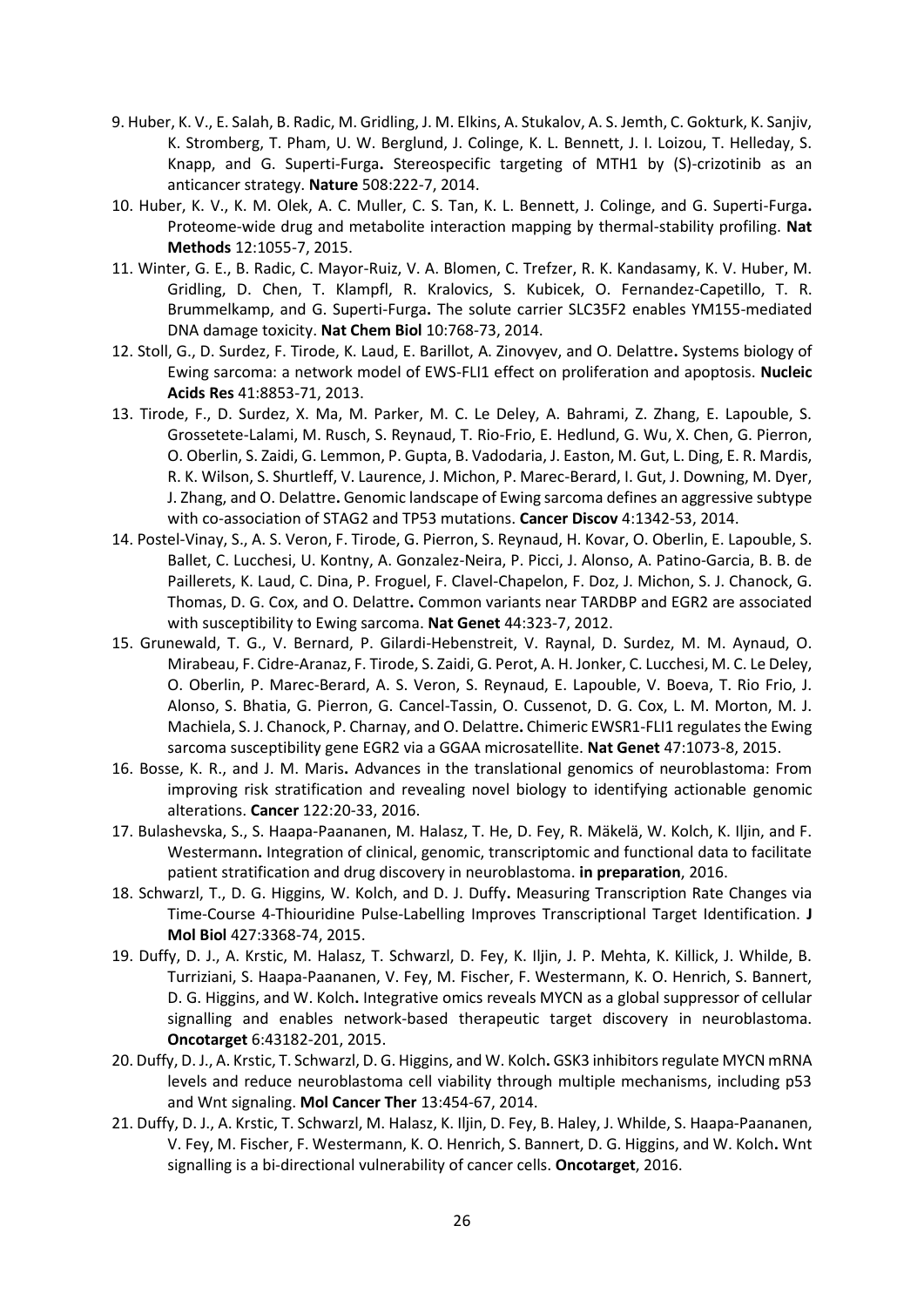- 22. Fey, D., M. Halasz, D. Dreidax, S. P. Kennedy, J. F. Hastings, N. Rauch, A. G. Munoz, R. Pilkington, M. Fischer, F. Westermann, W. Kolch, B. N. Kholodenko, and D. R. Croucher**.** Signaling pathway models as biomarkers: Patient-specific simulations of JNK activity predict the survival of neuroblastoma patients. **Sci Signal** 8:ra130, 2015.
- 23. Kim, J., and B. Schoeberl**.** Beyond static biomarkers--The dynamic response potential of signaling networks as an alternate biomarker? **Sci Signal** 8:fs21, 2015.
- 24. Peifer, M., F. Hertwig, F. Roels, D. Dreidax, M. Gartlgruber, R. Menon, A. Kramer, J. L. Roncaioli, F. Sand, J. M. Heuckmann, F. Ikram, R. Schmidt, S. Ackermann, A. Engesser, Y. Kahlert, W. Vogel, J. Altmuller, P. Nurnberg, J. Thierry-Mieg, D. Thierry-Mieg, A. Mariappan, S. Heynck, E. Mariotti, K. O. Henrich, C. Gloeckner, G. Bosco, I. Leuschner, M. R. Schweiger, L. Savelyeva, S. C. Watkins, C. Shao, E. Bell, T. Hofer, V. Achter, U. Lang, J. Theissen, R. Volland, M. Saadati, A. Eggert, B. de Wilde, F. Berthold, Z. Peng, C. Zhao, L. Shi, M. Ortmann, R. Buttner, S. Perner, B. Hero, A. Schramm, J. H. Schulte, C. Herrmann, R. J. O'Sullivan, F. Westermann, R. K. Thomas, and M. Fischer**.** Telomerase activation by genomic rearrangements in high-risk neuroblastoma. **Nature** 526:700-4, 2015.
- 25. Dreidax, D., S. Bannert, K. O. Henrich, C. Schroder, S. Bender, C. C. Oakes, S. Lindner, J. H. Schulte, D. Duffy, T. Schwarzl, M. Saadati, V. Ehemann, A. Benner, S. Pfister, M. Fischer, and F. Westermann**.** p19-INK4d inhibits neuroblastoma cell growth, induces differentiation and is hypermethylated and downregulated in MYCN-amplified neuroblastomas. **Hum Mol Genet** 23:6826-37, 2014.
- 26. Claeys, S., I. Lambertz, A. Van Goethem, C. Kumps, S. De Brouwer, A. Fieuw, T. Van Maerken, K. Althoff, J. Schulte, and J. Demoulin**.** HBP1 downregulation through mutant ALK represents a novel mechanism for cooperative MYCN activation in neuroblastoma. **<http://hdl.handle.net/1854/LU-7213409>**, 2015.
- 27. Claeys, S., I. Lambertz, A. Van Goethem, A. Beckers, C. Kumps, T. Van Maerken, J. Schulte, K. De Preter, and F. Speleman**.** Synergistic combined molecular treatment targeting the HBP1 tumor suppressor gene in neuroblastoma. **<http://hdl.handle.net/1854/LU-5872788>**, 2015.
- 28. Salm, F., V. Dimitrova, A. O. von Bueren, P. Cwiek, H. Rehrauer, V. Djonov, P. Anderle, and A. Arcaro**.** The Phosphoinositide 3-Kinase p110alpha Isoform Regulates Leukemia Inhibitory Factor Receptor Expression via c-Myc and miR-125b to Promote Cell Proliferation in Medulloblastoma. **PLoS One** 10:e0123958, 2015.
- 29. Cwiek, P., Z. Leni, F. Salm, V. Dimitrova, B. Styp-Rekowska, G. Chiriano, M. Carroll, K. Holand, V. Djonov, L. Scapozza, P. Guiry, and A. Arcaro**.** RNA interference screening identifies a novel role for PCTK1/CDK16 in medulloblastoma with c-Myc amplification. **Oncotarget** 6:116-29, 2015.
- 30. Guerreiro, A. S., S. Fattet, D. W. Kulesza, A. Atamer, A. N. Elsing, T. Shalaby, S. P. Jackson, S. M. Schoenwaelder, M. A. Grotzer, O. Delattre, and A. Arcaro**.** A sensitized RNA interference screen identifies a novel role for the PI3K p110gamma isoform in medulloblastoma cell proliferation and chemoresistance. **Mol Cancer Res** 9:925-35, 2011.
- 31. Salm, F., P. Cwiek, A. Ghosal, A. Lucia Buccarello, F. Largey, C. Wotzkow, K. Holand, B. Styp-Rekowska, V. Djonov, I. Zlobec, N. Bodmer, N. Gross, F. Westermann, S. C. Schafer, and A. Arcaro**.** RNA interference screening identifies a novel role for autocrine fibroblast growth factor signaling in neuroblastoma chemoresistance. **Oncogene** 32:3944-53, 2013.
- 32. Afanasyeva, E. A., P. Mestdagh, C. Kumps, J. Vandesompele, V. Ehemann, J. Theissen, M. Fischer, M. Zapatka, B. Brors, L. Savelyeva, V. Sagulenko, F. Speleman, M. Schwab, and F. Westermann**.** MicroRNA miR-885-5p targets CDK2 and MCM5, activates p53 and inhibits proliferation and survival. **Cell Death Differ** 18:974-84, 2011.
- 33. Bulashevska, S., C. Priest, D. Speicher, J. Zimmerman, F. Westermann, and A. B. Cremers**.** SwitchFinder - a novel method and query facility for discovering dynamic gene expression patterns. **BMC Bioinformatics** submitted, 2016.
- 34. He, T., D. Surdez, J. Rantala, S. Haapa-Paananen, J. Ban, M. Kauer, E. Tomazou, V. Fey, J. Alonso, H. Kovar, O. Delattre, and K. Iljin**.** High-throughput RNAi screen in Ewing sarcoma cells identifies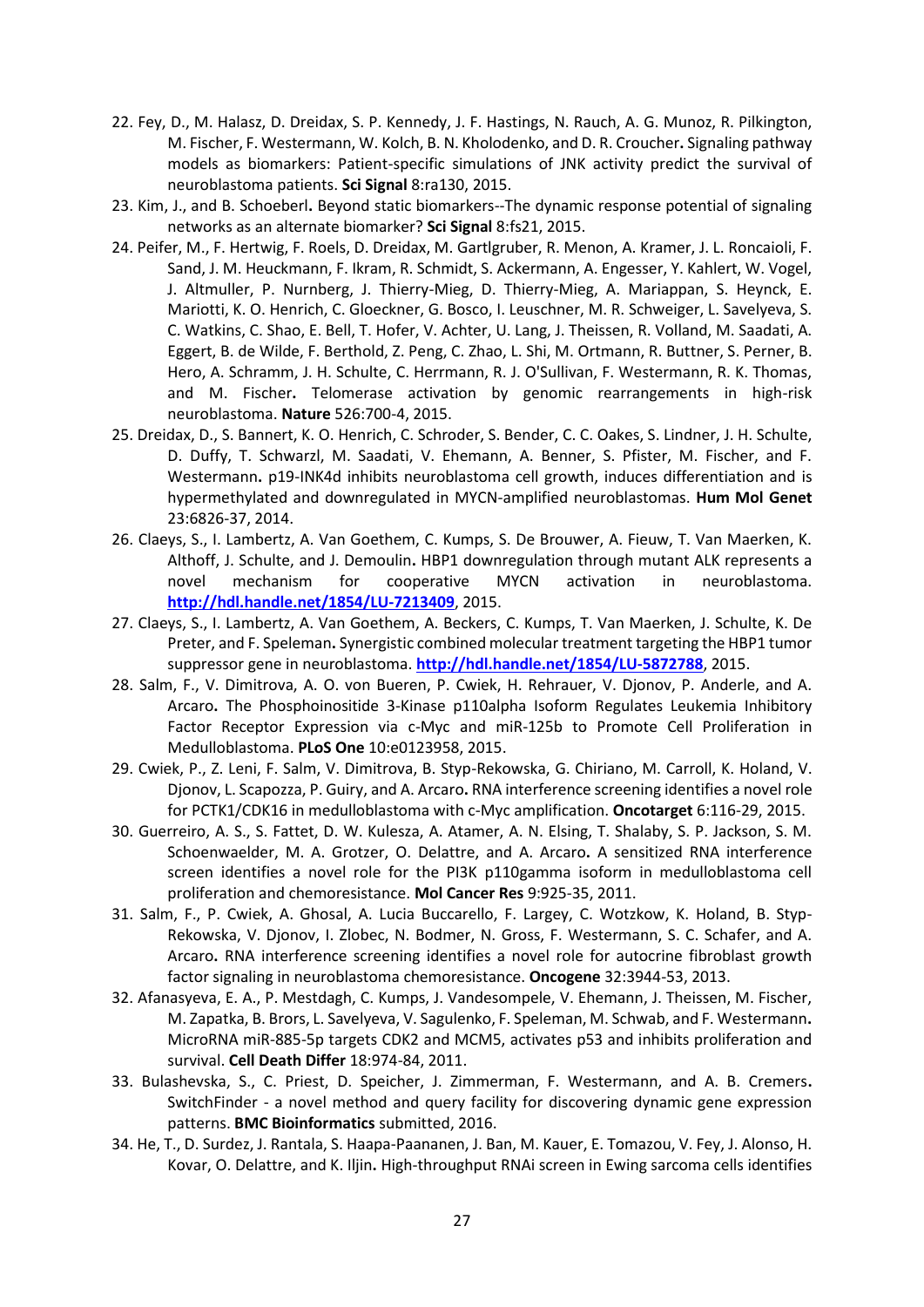Leucine rich repeats and WD repeat Domain containing 1 (LRWD1) as a regulator of EWS-FLI1 driven cell proliferation. . **submitted**, 2016.

- 35. Dimitrova, V., S. Haapa-Paananen, K. Iljin, Z. Leni, P. Ćwiek, T. Schwarzl, T. Shalaby, M. A. Grotzer, and A. Arcaro**.** c-Myc regulates PCTAIRE-2 via miR-106b to promote cell cycle progression in medulloblastoma (in preparation). **submitted**, 2016.
- 36. Wojtalla, A., F. Salm, D. G. Christiansen, T. Cremona, P. Cwiek, T. Shalaby, N. Gross, M. A. Grotzer, and A. Arcaro**.** Novel agents targeting the IGF-1R/PI3K pathway impair cell proliferation and survival in subsets of medulloblastoma and neuroblastoma. **PLoS One** 7:e47109, 2012.
- 37. Tortolina, L., D. J. Duffy, M. Maffei, N. Castagnino, A. M. Carmody, W. Kolch, B. N. Kholodenko, C. De Ambrosi, A. Barla, E. M. Biganzoli, A. Nencioni, F. Patrone, A. Ballestrero, G. Zoppoli, A. Verri, and S. Parodi**.** Advances in dynamic modeling of colorectal cancer signaling-network regions, a path toward targeted therapies. **Oncotarget** 6:5041-58, 2015.
- 38. Friel, N., and A. N. Pettitt**.** Marginal likelihood estimation via power posteriors **Journal of the Royal Statistical Society: Series B (Statistical Methodology)** 70:589-607, 2008.
- 39. Roberts, G. O., and J. S. Rosenthal**.** Examples of adaptive MCMC. **Journal of Computational and Graphical Statistics** 18:349-367, 2009.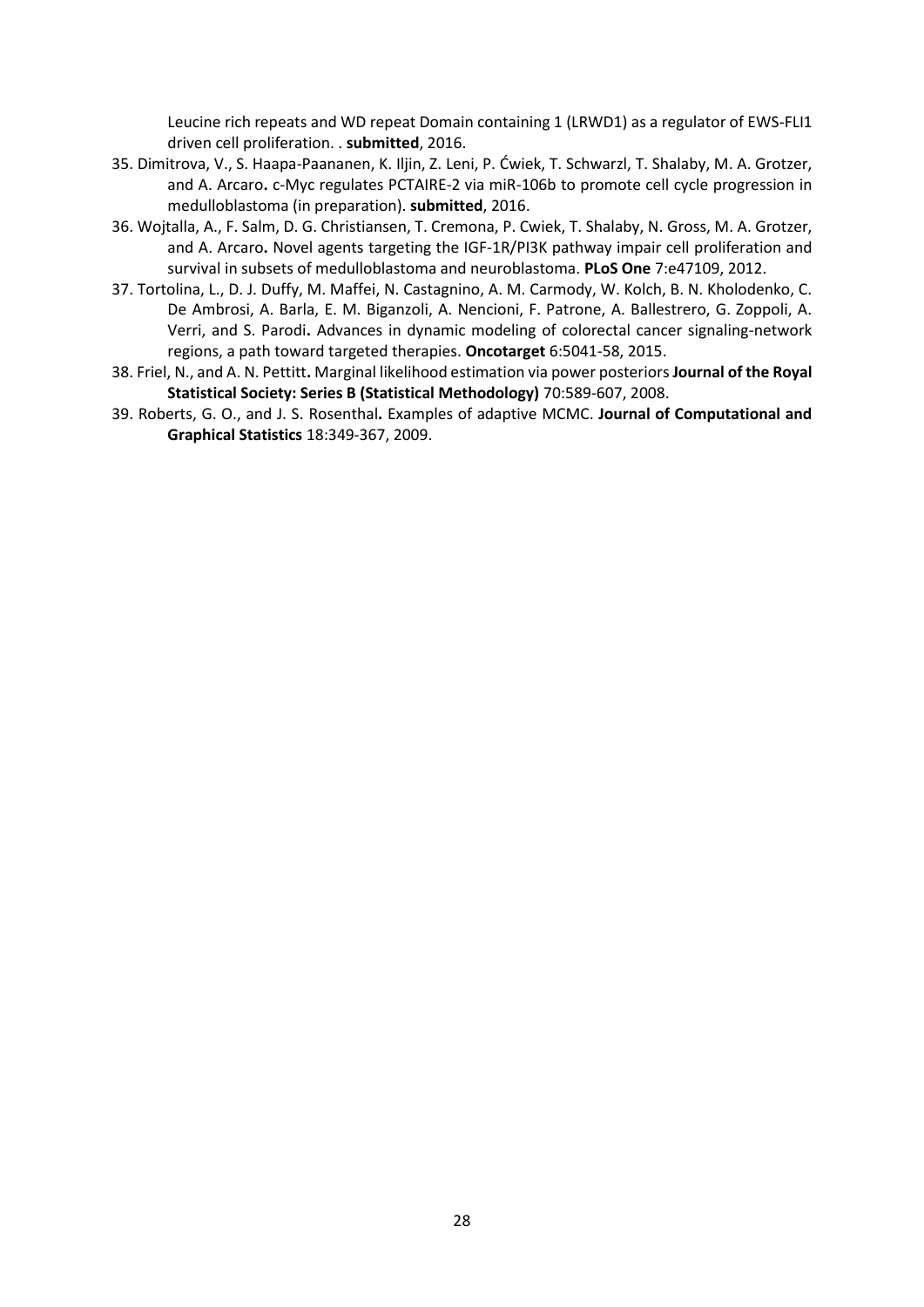# **The potential impact of ASSET**

### **Scientific impact**

ASSET has generated a number of scientific innovations that will have lasting impact on science and the scientific community. The most important achievements in this respect are briefly listed below:

### **Mathematical models as informative biomarkers in neuroblastoma**

A conceptual innovation developed in ASSET was the use of mathematical models as highly accurate and personalisable biomarkers for patient stratification and therapy choice. We generated an experimentally calibrated and validated computational model of the JNK stress response network  $^1$ [.](#page-34-0) We used the model to extract prognostic information from NB patient–specific simulations of JNK activation. An inability to initiate switch-like JNK activation in the simulations was significantly associated with poor overall survival for patients with NB with or without MYCN amplification. This analysis identified a group of high risk NB patients without MNA, for which currently no biomarkers exist. More generally, this analysis showed that dynamic mathematical models can be very powerful biomarkers as they capture pathogenetic mechanisms and are have a high information content that supersedes single biomarkers.

### **New biomarkers for high risk neuroblastoma**

Using whole genome sequencing we identified Telomerase aberration as marker for high risk neuroblastoma<sup>[2](#page-34-1)</sup>. This finding will substantially improve neuroblastoma classification and risk prediction at the time of diagnosis. We also have defined mechanisms of telomere activation that will be integrated into the new diagnostic classification systems and will be further evaluated in nationwide clinical trials in Germany.

### **Systems guided drug design and deployment**

We used different techniques to profile drugs and drug combinations and characterize cancer vulnerabilities. The results demonstrate that a holistic, integrated systems pharmacology approach can contribute towards better understanding of cancer biology and identify new alternative therapeutic regimens. The current situation in medical care is that for a vast majority of diseases a "proxy" of a patient is being treated: all individuals with the same diagnosis are considered an average patient and receive a very similar therapy. Precision medicine is a medical model that proposes an individualized approach to treating patients. Advanced omics technologies and computational techniques enable better understanding of pathway and network aberrations in paediatric tumours that in turn can aid selection of drugs and drug combinations that could benefit specific patients. The aim is to provide for highly specific, effective and minimally toxic treatment for each patient, and thanks to the design of our studies and focus on translational aspects our results can enable clinicians to test the new drugs and drug combination in due course.

### **New software tools for the analysis and interpretation of omics data**

The ASSET project contributed to the development of several innovative bioinformatics tools for integrative data analysis in cancer systems biology. These tools comprise the following: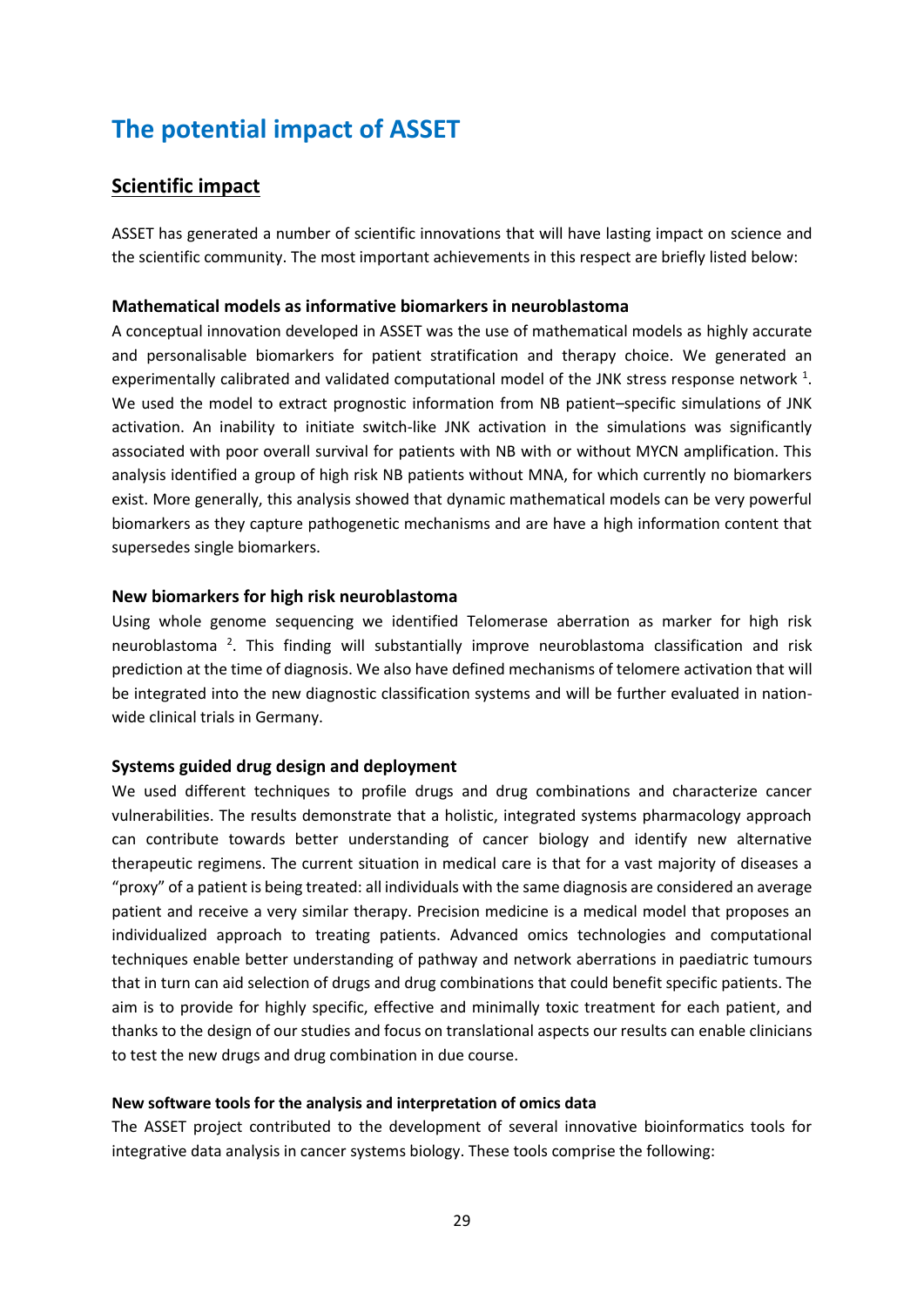The *Atlas of Cancer Signalling Network (ACSN) database*, representing the most detailed representation of biochemical processes deregulated in cancer, was partially supported by ASSET. The *NaviCell Web Service* allows the network-based data visualization which allows mapping highthroughput data (mRNA, microRNA and protein expressions, gene copy number and mutation profiles, simple gene lists and clinical data) onto biological network maps. It was developed in part with support of ASSET project. NaviCell and ACSN have been used to study how activation of expression of EWS-FLI1 oncogene affects diverse set of biological functions.

A new version of *BiNoM Cytoscape plugin* was developed that included the implementation of several methods which we have been exploited for constructing the model of signalling affected by EWS-FLI1, such as the *Pathway Activity Quantification (PiQant)* method. In addition, a new method for quantifying pathway activity, *ROMA*, was developed and applied in order to better quantify the activity of EWS-FLI1 and other transcription factors in Ewing sarcoma. The *MaBoSS tool* has been developed to predict probabilities of cell fates in relatively large (containing hundreds of nodes) models of regulatory networks.

*NBPrognostics* resulted from ASSET partners participating in a large-scale meta-analysis of multi-level molecular data characterizing large cohorts of tumour samples from Ewing sarcoma, neuroblastoma, medulloblastoma and several related paediatric tumours. The aim of the meta-analysis was to detect a set of biological factors which have reproducible effect in several independent datasets. The conducted analysis will help to understand common mechanisms driving tumorigenesis in paediatric cancers. We developed a comprehensive catalogue of prognostic down- und up-regulated genes in neuroblastoma, called NBPrognostics, which represents a valuable pool of prognostic markers and putative targets for therapeutic interventions. The usefulness of NBPrognostics was validated for the gene MCL1, a target of obatoclax, which was indicated as the compound reducing proliferation in neuroblastoma cells in the high-throughput drug screens and in the zebrafish model.

*SwitchFinder* is a novel statistical method developed for the analysis of time-series data. We also implemented it as publically accessible Web Application [\(https://aif.bit.uni](https://aif.bit.uni-bonn.de/switchfinder/welcome.html)[bonn.de/switchfinder/welcome.html\)](https://aif.bit.uni-bonn.de/switchfinder/welcome.html).

*Lora* is a package for Markov chain Monte Carlo (MCMC) inference written using the Julia programming language. We have refactored this important package in order to accommodate an MPI implementation for the thermodynamic integration scheme of Nial Friel<sup>3</sup>[.](#page-34-2) Partner Warwick will continue this work beyond ASSET to implement thermodynamic integration and adaptive Metropolis-within-Gibbs (AMWG) sampling <sup>[4](#page-34-3)</sup> to Lora. Variations of AMWG are the basis of popular software, e.g. BUGS and Stan, for MCMC inference for hierarchical models. This work puts Lora in a unique position internationally, due to its broad scope and compatibility with many existing software packages dedicated to sub-goals of Lora.

### **New therapeutic targets**

Better understanding of the disease mechanisms may provide more efficient and targeted treatment options with fewer side effects and therefore, increasing knowledge on oncogene driven vulnerabilities is of key importance. Our approach was based on using smart high-throughput screening (HTS) where the screens are guided by omics profiling and modelling in order to zoom in on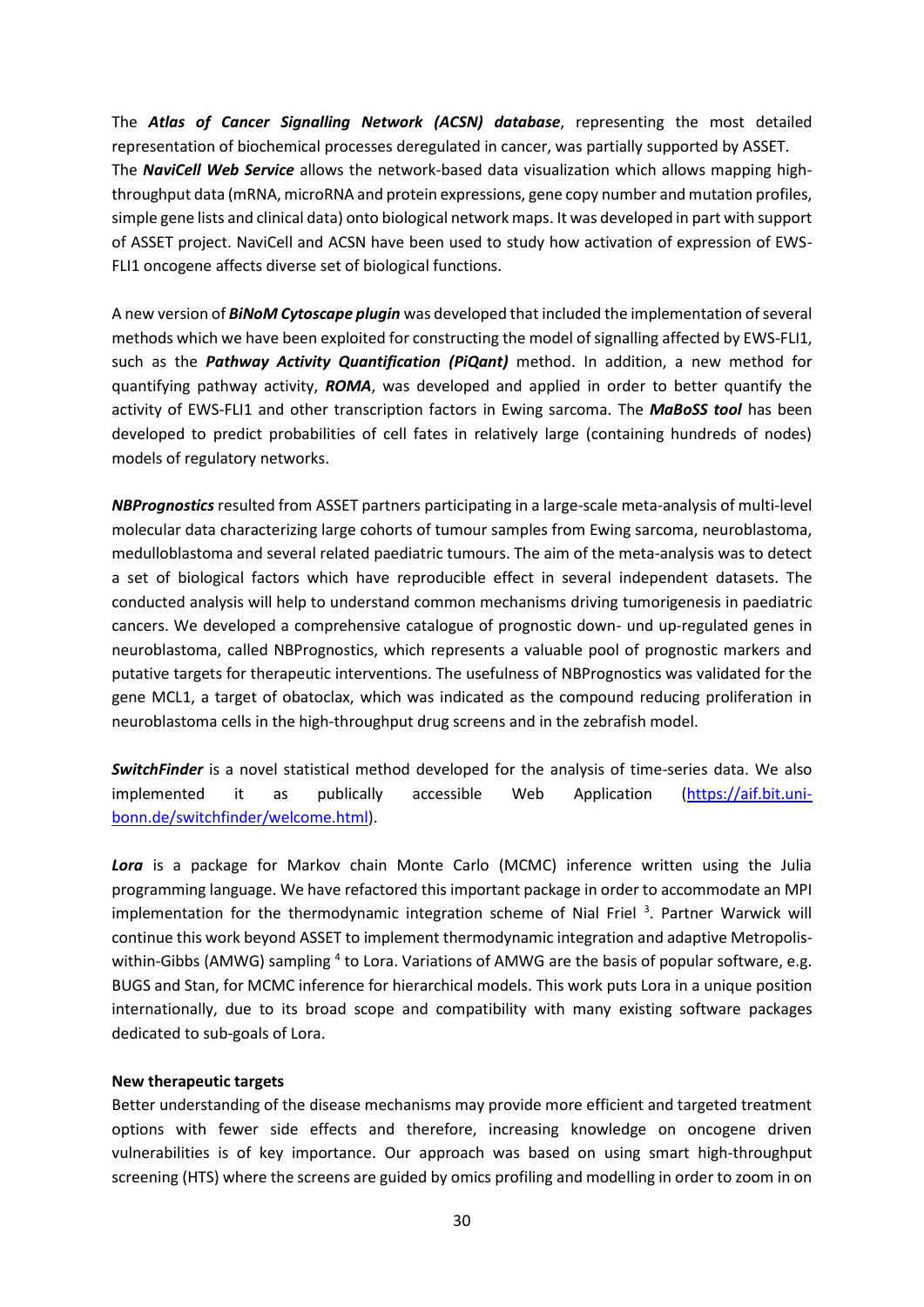the most promising screening strategies early on. This targeted HTS approach identified several candidate molecules for miRNA-based therapeutics, which either compensate missing tumour suppressive miRNAs or neutralize oncogenic miRNAs in ETs. In addition, drug target candidates, druggable pathways and growth inhibitory compounds were identified in all ET cell models. These results will help bridging the gap between fundamental understanding of ET biology and possible pharmacological interventions. Moreover, HTS results provide a useful platform for hypotheses generation with a goal to strike MYCN, c-Myc and EWS-FLI1 driven vulnerabilities in ETs.

MYCN overexpression marks a clinically very challenging NB patient group for which novel treatment strategies are urgently needed. In the past years the molecular dissection of these tumours has also provided the first insights for targeted therapies as illustrated by mutant ALK small molecule therapies which are now in clinical trials. However, single compound therapies almost invariably lead to treatment resistance and therefore novel additional targets are warranted. Our work has provided important novel data sets for further investigation of neuroblastoma biology and drugging opportunities as already illustrated by several follow up studies that emerged during this ongoing program. Most importantly, we identified a novel vulnerable cancer hallmark which we discovered in MYCN driven tumours and which we named "replicative stress resistance" and identified several compound combinations for both in vitro and in vivo testing using validated model systems and propose a pipeline to accelerate testing of successful drug combinations in the clinic. In addition, based on data integration of omics approaches we have identified targets for NB in the MAPK and Wnt pathways <sup>[5-7](#page-34-4)</sup>. We also have identified new synergistic drug combinations with new modes of action that are [s](#page-34-5)electively effective against NB cells<sup>8</sup>.

We also have identified novel molecular targets for the future development of therapies against medulloblastoma, in particular the aggressive subgroup characterized by c-Myc over-expression. In addition, we have described novel combinations of protein kinase inhibitors and chemotherapeutic agent cisplatin that can be further validated in medulloblastoma and neuroblastoma. Taken together, we have gained novel and essential insights into the gene regulatory rewiring of neuroblastoma cells and based on these data sets identified novel targets for therapy.

### **Circadian regulation of RTK signalling as a new type of therapeutic intervention**

Very interestingly, we discovered that drugs may have very different efficacy depending on what time of the day they are administered. For instance, glucocorticoids antagonize growth factor signalling, but this might occur during daytime only. We are testing the possibility that cancer therapy might be more effective if delivered at the resting time, when GR is inactive and glucocorticoid levels are low. If correct, our studies might leverage a change in the way cancer patients are treated using kinase inhibitors and other drugs.

#### **Development of new technologies for analysing pathogenetic mechanisms in ETs**

The use of multi-layered mass spectrometry-based proteomics to unravel complex signaling networks can provide unique insights into the functions of tumours, such as neuroblastoma. This opens the possibility to discover new protein candidates involved in regulating neuroblastoma cell survival, growth or differentiation and thus, with the potential to serve as new biomarkers or drug targets in the disease.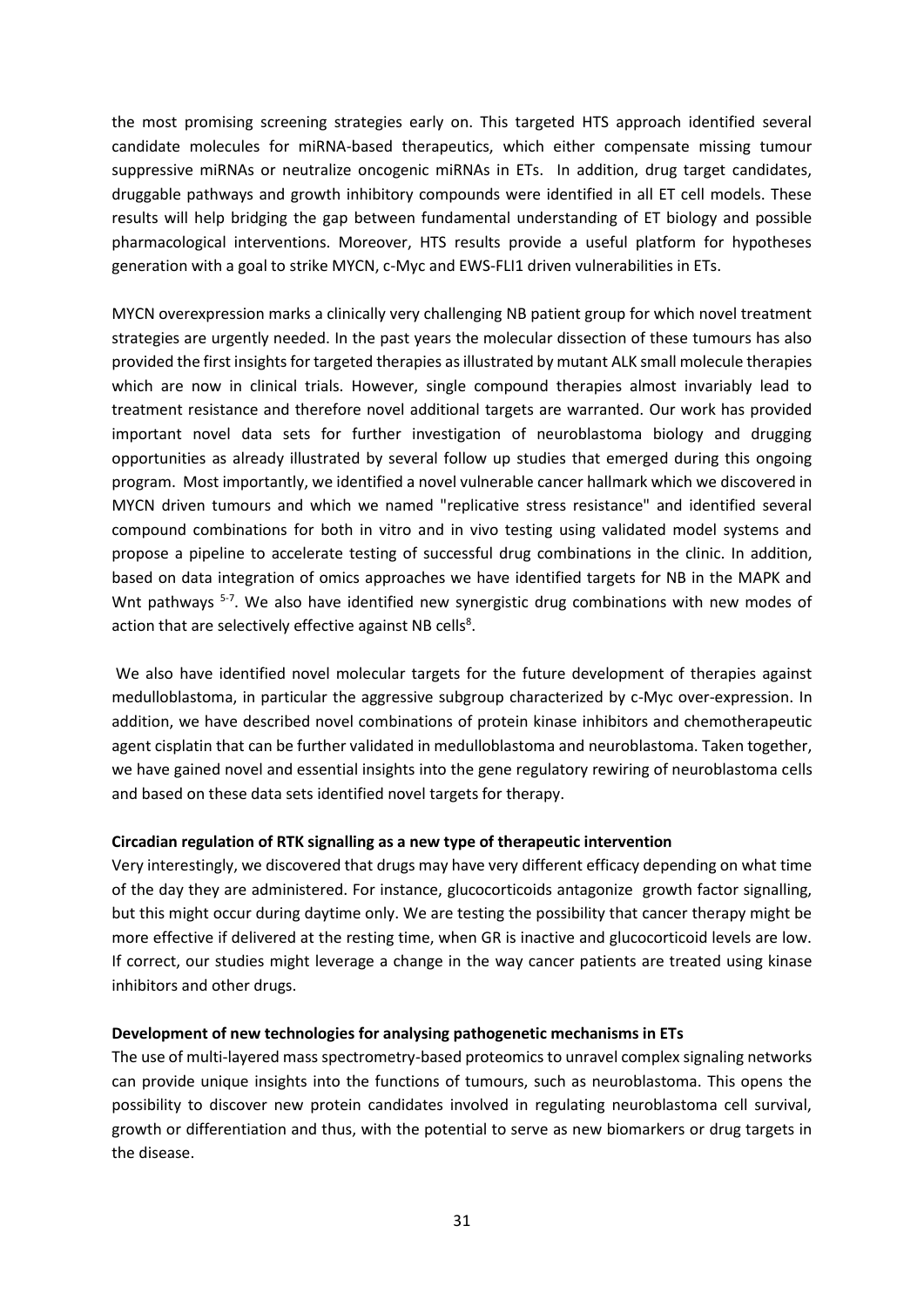### **Establishment of ASSETmart, a data warehouse and analysis platform for ETs for use by the scientific community**

This ASSETmart database built on this project incorporates rich high-throughput data that was generated by the ASSET partners. The data that was submitted by the partners to ASSETmart will be made accessible to the wider scientific community at the end of the project, and represents the lasting legacy of ASSET to the scientific community. The database provides an additional benefit in linking across the data, so queries across samples can be seamlessly made.

### **New tools for data integration and data comparison**

The integration of different types of data within ASSET and the development of tools for comparison of cell line derived data to patient data is what will bridge the gap between the scientific results of a research project and the important translational applications that we all aimed for. New personalized treatment approaches in cancer therapy have the potential to reduce the costs to society in two ways: by better stratifying patients so that only the ones that need aggressive treatment receive it and by suggesting targeted therapies for specific cases and avoid general treatments with high cost and low rates of success.

### **Socio-economic impact and the wider societal implications of the project main dissemination activities and exploitation of results**.

### **Proof of concept for systems medicine approaches**

ASSET has fully delivered on its aims to obtain new insights into embryonal tumours through systems based approaches that can be used for new diagnostic and therapeutic approaches. From a strategic point of view the most important finding with long term impact on society and patients was that systems medicine based approaches work when deployed in a focussed way supported by interdisciplinary expertise. Focus is of utmost importance as the complexity increases dramatically when moving from any model system to human disease, and only can kept at bay if tightly focussing on a specific clinical question. This experience is in stark contrast to the unlimited generalisation that often is portrayed as an advantage of systems approaches. The underlying error is that the insight required to formulate general rules is falsely equated to the generalisation of the implementation of these rules. In other words, understanding the rules of chess is a generalised type of insight, which does not automatically enable the user to win a chess game.

Another important lesson is that systems medicine approaches pose new challenges that are neither solved nor well developed with our current (high state of the art) in systems biology. The main obstacles are (i) the transition of discovery research into applied research; (ii) the need for data integration to make data interpretable for different disease phenotypes; and (ii) the actual clinical implementation, as there currently is a lack of guidelines that would cover a computational model based approach for clinical implementation. Thus, harvesting the full impact of systems medicine based approaches may be delayed longer than we would have anticipated.

Nevertheless, ASSET has made great progress in the undertaking of applying systems biology approaches to medical problems, in this case ETs. The main achievements include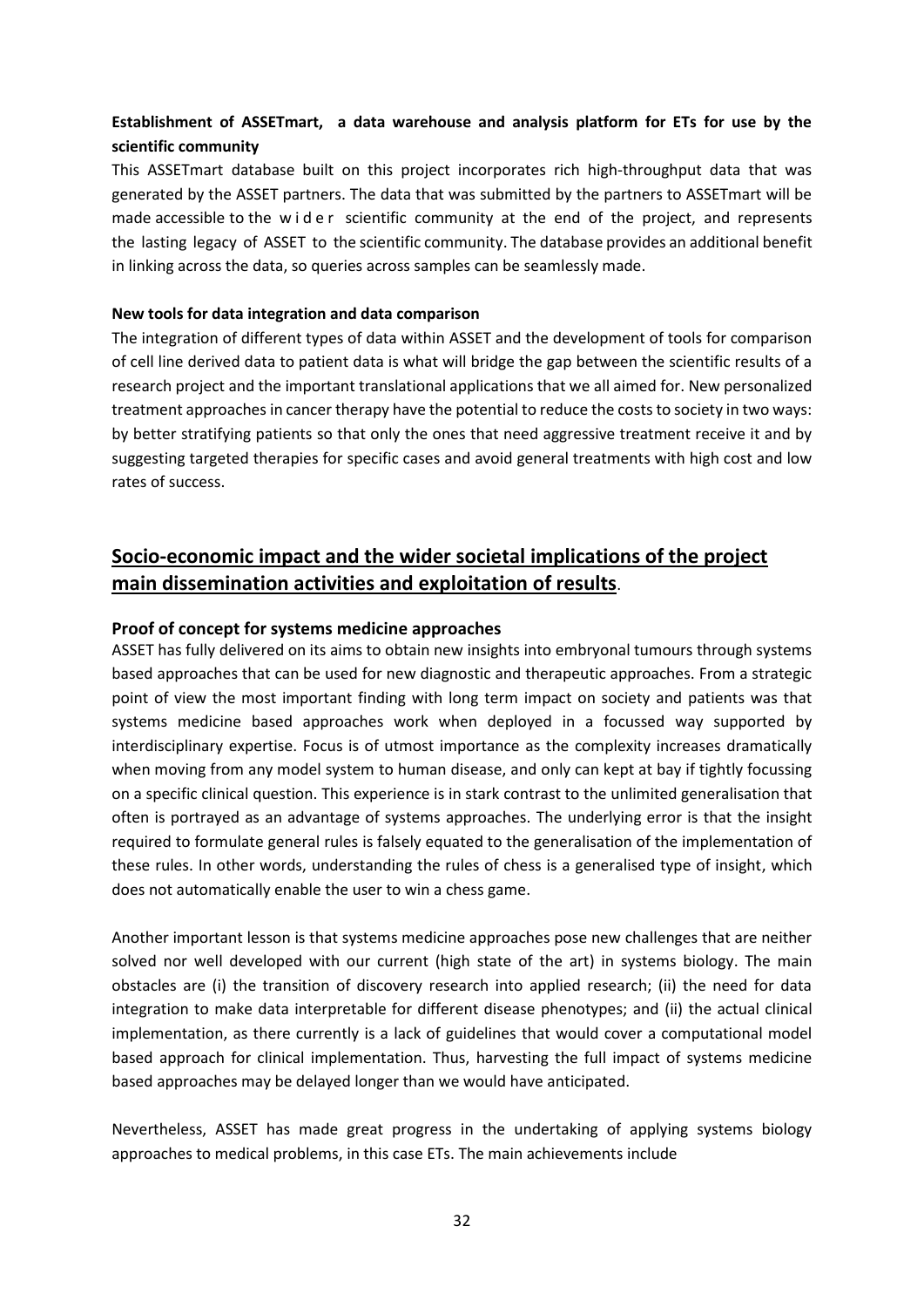- New insights into mechanisms of ET pathogenesis and progression through the Integration of clinical data with different types of molecular data
- Better molecular methods for patient stratification
- Identification of new drug targets
- Identification of new drug combinations

### **Nucleating a community of researchers and clinicians interested in systems medicine approaches**

ASSET comprised both basic, translational and clinical research groups working closely with statisticians, computational and mathematical modellers. This successful experience has promoted the new way of interdisciplinary thinking that is able to drive systems medicine approaches in the future. These small but promising efforts were amplified by

- various dissemination activities, for instance video interviews with ASSET researchers, which are posted on You Tube
- training activities especially for younger researchers and clinicians which included workshops and staff exchanges

### **Main dissemination activities and exploitation of results**

ASSET had a variety of measures in place to ensure that our project results and progress were effectively disseminated to all stakeholder groups:

*Website:* (asset-fp7.eu; also www.ucd.ie/sbi/asset). The ASSET project website was set up to provide information relating to the main aspects of the project and to promote its activities. It contains a public internet site to disseminate the goals, activities and results of the project to target groups and also a private, password protected extranet site for the exchange of project information and data and the links to the ASSET training videos for use within the consortium.

*Social media:* ASSET Twitter (@ASSETFP7) The ASSET Twitter social media site was set up to create further awareness of the ASSET project and to highlight events at which ASSET are involved in. ASSET information was also disseminated through the Systems Biology Ireland Twitter account.

*Information Fliers:* Fliers were prepared reflecting the project's scope, approach and objectives, together with useful contact information. The purpose of these fliers was to provide non-electronic material for partners to distribute at meetings, workshops and conferences in order to publicise the project and to make all interested parties and the general public aware of the project.

Logos: The website and all promotional material including fliers, slide decks and poster templates included the specially designed ASSET logo. The logos were used at various conferences including for example at the "International Conference on Systems Medicine – SYSMED" held in Dublin from the 9th to 13th September 2012 ASSET had a one day workshop and the ASSET logos were included on all promotional material including the SYSMED abstract book, programme and website. The ASSET flier was also included in the delegate packs. The coordinating group UCD moved into a new state of the art facility on the UCD campus in October 2013 and held a building launch in December 2013. ASSET information was disseminated during the event, in the form of promotional material such as an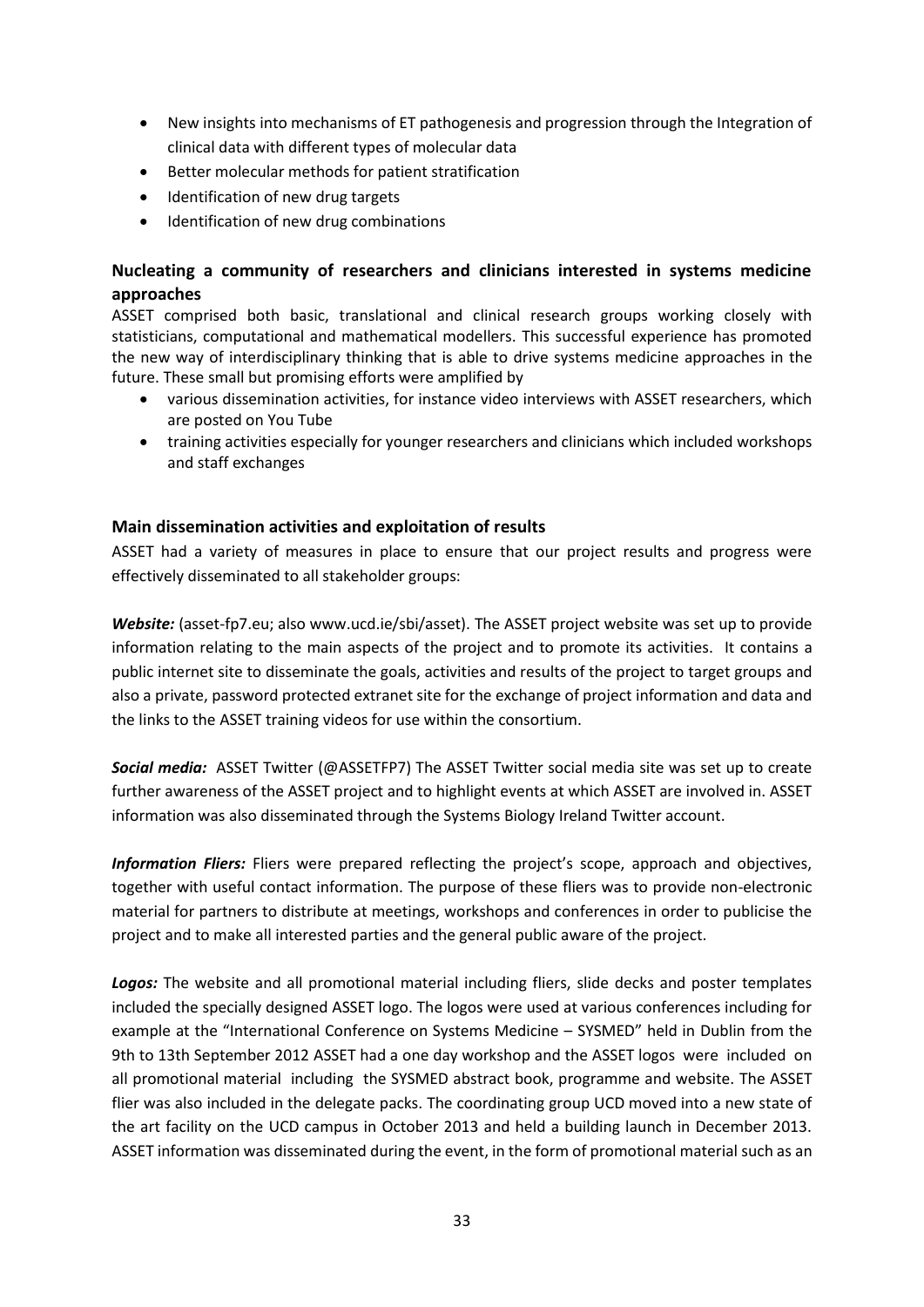ASSET pop-up stand, and the ASSET logo & web-site address was included on the event brochure. These are some of a number of examples where ASSET promotional material was displayed.

*Peer reviewed publications:* ASSET produced over 80 publications including high visibility papers in top journals such as Nature, Nature Genetics, Science Signalling, Cell Reports and PNAS.

*Conference contributions:* ASSET researchers have participated in conferences and scientific meetings relevant to the field, both to disseminate information on the progress of the project and to seek the opinions of other experts. The consortium has taken every opportunity to present the findings through oral presentations and poster presentations. Amongst the most important international conferences that member of the ASSET consortium have attended include Advances in Neuroblastoma Research Conference, American Association for Cancer Research (AACR) Annual Meetings including the Special Conference on Advances in Paediatric Cancer Research, EMBO Conference "Cellular signalling and cancer therapy"

*Conference organisation:* Several ASSET partners were involved in organising and hosting international conferences/meetings, these included the "Paediatric Cancer at the Interface Symposium" (2013), "14th International Conference on Systems Biology", ICSB (2013), 'Functional Genomics and Systems Biology 2013', "Advances in Neuroblastoma Research ANR Congress" (2014 and 2015) and "The International Conference on Systems Medicine SYSMED" (2012)

### *Press releases and dissemination via public media:*

The ASSET Project was included as a success story in the EU FP7 Research Infrastructure "ISBE Infrastructure for Systems Biology Europe" promotional brochure for the public "Success Stories in Systems Biology". It featured a 2 page article entitled "Taking a Systems-Eye View of Cancers in Children" [\(https://issuu.com/systemsbiologyireland/docs/isbe\\_case\\_studies\\_full\\_final\\_july15](https://issuu.com/systemsbiologyireland/docs/isbe_case_studies_full_final_july15)**)**.

The ASSET Project was featured in a news article by the science editor of the The Irish Times, Dick Ahlstrom, on June 18, 2011. Circulation of the paper is >100,000 subscribers plus online viewers daily. UCD also highlighted the ASSET award and the EU FP7 Research on its front page news article [http://www.ucd.ie/news/2010/06JUN10/170610\\_cancer\\_research.html.](http://www.ucd.ie/news/2010/06JUN10/170610_cancer_research.html) This article also had a link to the Irish Times article above.

European Commission's DG Research and Innovation also interviewed Prof. Walter Kolch to feature the ASSET project on its websites as a success story that appeals to a wider audience, including the media, general public and other researchers and non-experts and stakeholders. This was made available on the European Commission website in early 2014. As a result of this Prof. Walter Kolch also gave a short radio interview to highlight the ASSET project, this was aired in 2014.

A number of partners also issued press releases including VTT who issued a press release to inform the public about their participation on the ASSET project (released December 12, 2011) [http://www.vtt.fi/news/2011/20111207lastensyopaprojekti.jsp?lang=en.](http://www.vtt.fi/news/2011/20111207lastensyopaprojekti.jsp?lang=en)